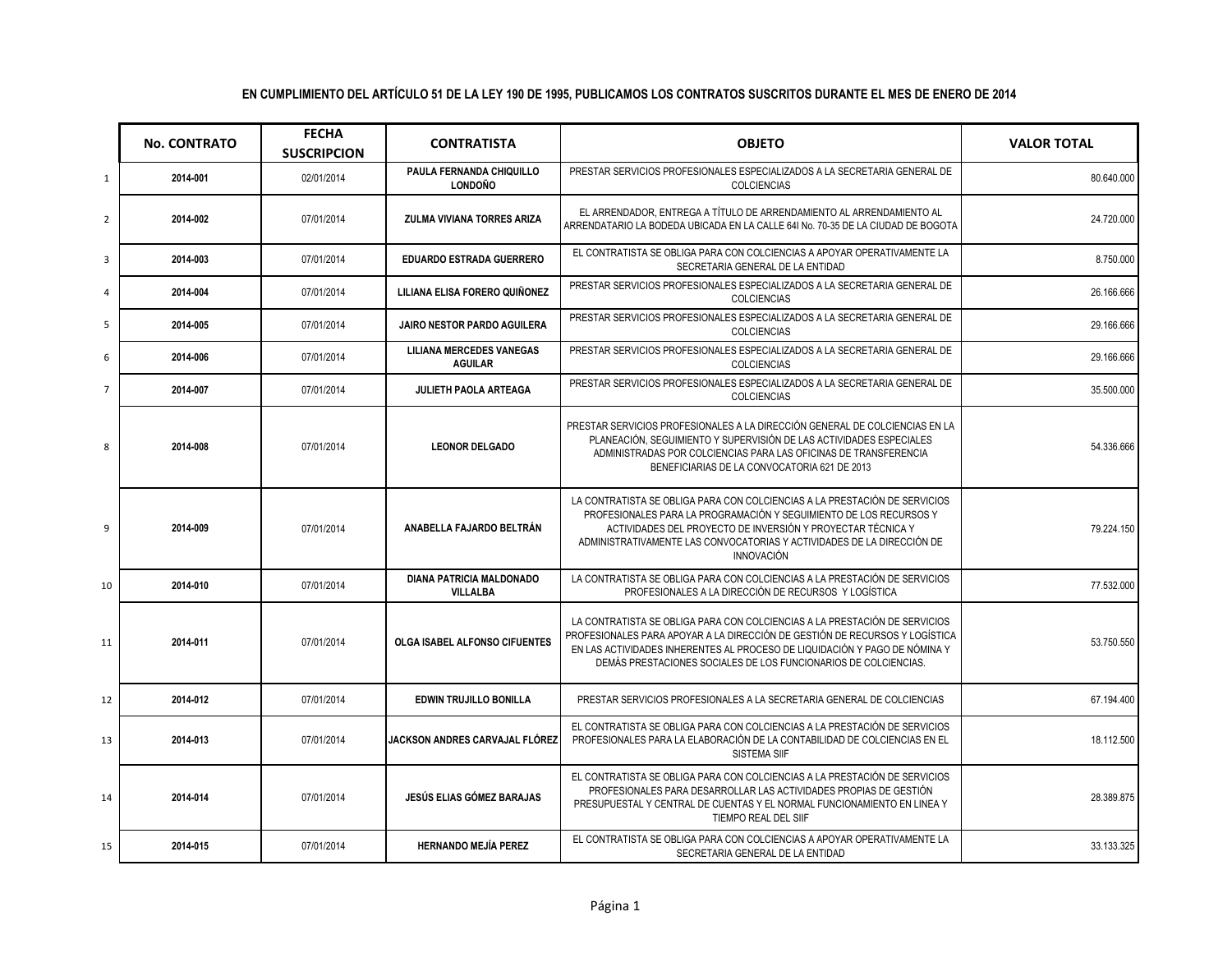#### **No. CONTRATO FECHA SUSCRIPCION CONTRATISTA OBJETO VALOR TOTAL**  16 **2014-016** 07/01/2014 **PAOLA ANDREA OLARTE RUEDA** LA CONTRATISTA SE OBLIGA PARA CON COLCIENCIAS A PRESTAR SUS SERVICIOS ENCAMINADOS A LA ATENCIÓN A LA COMUNIDAD CIENTIFICA, AL CIUDADANO Y AL PÚBLICO EN GENERAL 29.252.000 17 **2014-017** 07/01/2014 **SINDY PAOLA AGUILAR AGUILAR**  LA CONTRATISTA SE OBLIGA PARA CON COLCIENCIAS A PRESTAR SUS SERVICIOS ENCAMINADOS A LA ATENCIÓN A LA COMUNIDAD CIENTIFICA, AL CIUDADANO Y AL PÚBLICO EN GENERAL 28.400.000 <sup>18</sup> **2014-018** 07/01/2014 **LUISA FERNANDA ORTIZ** LA CONTRATISTA SE OBLIGA PARA CON COLCIENCIAS A LA PRESTACIÓN DE SERVICIOS DE NATISTA SE OBLIGA PARA CON COLCIENCIAS A LA PRESTACIÓN DE SERVICIOS DE **1989 - 1999 - 28.155.050 de 1999 - 28.155.050**<br>APOYO A LA GESTIÓN EN LAS ACTIVIDADES PROPIAS DE LA TESORERIA 19 **2014-019** 07/01/2014 **LUIS EDUARDO SIERRA REYES**  EL CONTRATISTA SE OBLIGA PARA CON COLCIENCIAS A LA PRESTACIÓN DE SERVICIOS PROFESIONALES DE SOPORTE TÉCNICO Y MANTENIMIENTO DE LA PLATAFORMA TECNOLOGICA CON EL NIVEL DE COMPLEJIDAD DOS (2) DE LA ENTIDAD 19.467.000 20 **2014-020** 07/01/2014 **LEIDY JOHANNA GÓMEZ BARAHONA**  LA CONTRATISTA SE OBLIGA PARA CON COLCIENCIAS A APOYAR AL GRUPO DE FOMENTO A LA FORMACIÓN DE INVESTIGADORES Y A LA DIRECCIÓN DE REDES EN EL MANEJO DOCUMENTAL DE LOS BENEFICIARIOS DE COVOCATORIAS. 19.013.800 21 **2014-021** 07/01/2014 **JONATHAN LÓPEZ RAMÍREZ**  LA CONTRATISTA SE OBLIGA PARA CON COLCIENCIAS A PRESTAR SUS SERVICIOS ENCAMINADOS A LA ATENCIÓN A LA COMUNIDAD CIENTIFICA, AL CIUDADANO Y AL PÚBLICO EN GENERAL 30.766.675 22 **2014-022** 07/01/2014 **ANA MARIA GALLEGO CARDONA**  LA CONTRATISTA SE OBLIGA PARA CON COLCIENCIAS A PRESTAR SUS SERVICIOS ENCAMINADOS A LA ATENCIÓN A LA COMUNIDAD CIENTIFICA, AL CIUDADANO Y AL PÚBLICO EN GENERAL 28.400.000 <sup>23</sup> **2014-023** 07/01/2014 **CLAUDIA CAROLINA RUEDA MALDONADO**  PRESTAR SERVICIOS PROFESIONALES ESPECIALIZADOS A LA SECRETARIA GENERAL DE COLCIENCIAS 16.088.800 <sup>24</sup> **2014-024** 07/01/2014 **ALEXANDRA MAGDALENA CORREDOR GIL**  LA CONTRATISTA SE OBLIGA PARA CON COLCIENCIAS A PRESTAR LOS SERVICIOS PROFESIONALES A LA DIRECCION DE FOMENTO A LA INVESTIGACIÓN EN EL PROGRAMA DE CIENCIAS SOCIALES Y HUMANAS PARA EL SEGUIMIENTO A LA EJECUCIÓN DE LOS CONTRATOS DERIVADOS DE LOS CONVENIOS 535-12 MINISTERIO DE CULTURA Y 057-12 UAEOS 96.086.666 <sup>25</sup> **2014-025** 07/01/2014 **DIANA CONSTANZA CAICEDO CHACÓN** LA CONTRATISTA SE OBLIGA PARA CON COLCIENCIAS A LA PRESTACIÓN DE SERVICIOS PROFESIONALES A LA DIRECCIÓN DE FOMENTO A LA INVESTIGACIÓN 46.066.930 26 **2014-026** 07/01/2014 **HERNÁN LÓPEZ PÉREZ**  EL CONTRATISTA SE OBLIGA PARA CON COLCIENCIAS A LA PRESTACIÓN DE SERVICIOS PROFESIONALES EN EL DESARROLLO DE ACTIVIDADES DE CONTROL, SEGUIMIENTO Y 49.700.000

#### **EN CUMPLIMIENTO DEL ARTÍCULO 51 DE LA LEY 190 DE 1995, PUBLICAMOS LOS CONTRATOS SUSCRITOS DURANTE EL MES DE ENERO DE 2014**

27 **2014-027** 07/01/2014 **LUIS EBERTO COCA GONZÁLEZ** 

EVALUACIÓN DE PLANES, PROGRAMAS Y PROYECTOS, LA REALIZACION DE AUDITORIAS INTERNAS DE GESTIÓN

EL CONTRATISTA SE OBLIGA PARA CON COLCIENCIAS A LA PRESTACIÓN DE SERVICIOS PROFESIONALES DE APOYO EN EL DESARROLLO DE ACTIVIDADES DE CONTROL, SEGUIMIENTO Y EVALUACIONES DE PLANES, PROGRAMA Y PROYECTOS, ASÍ COMO LA REALIZACIÓN DE AUDITORIAS INTERNAS

63.900.000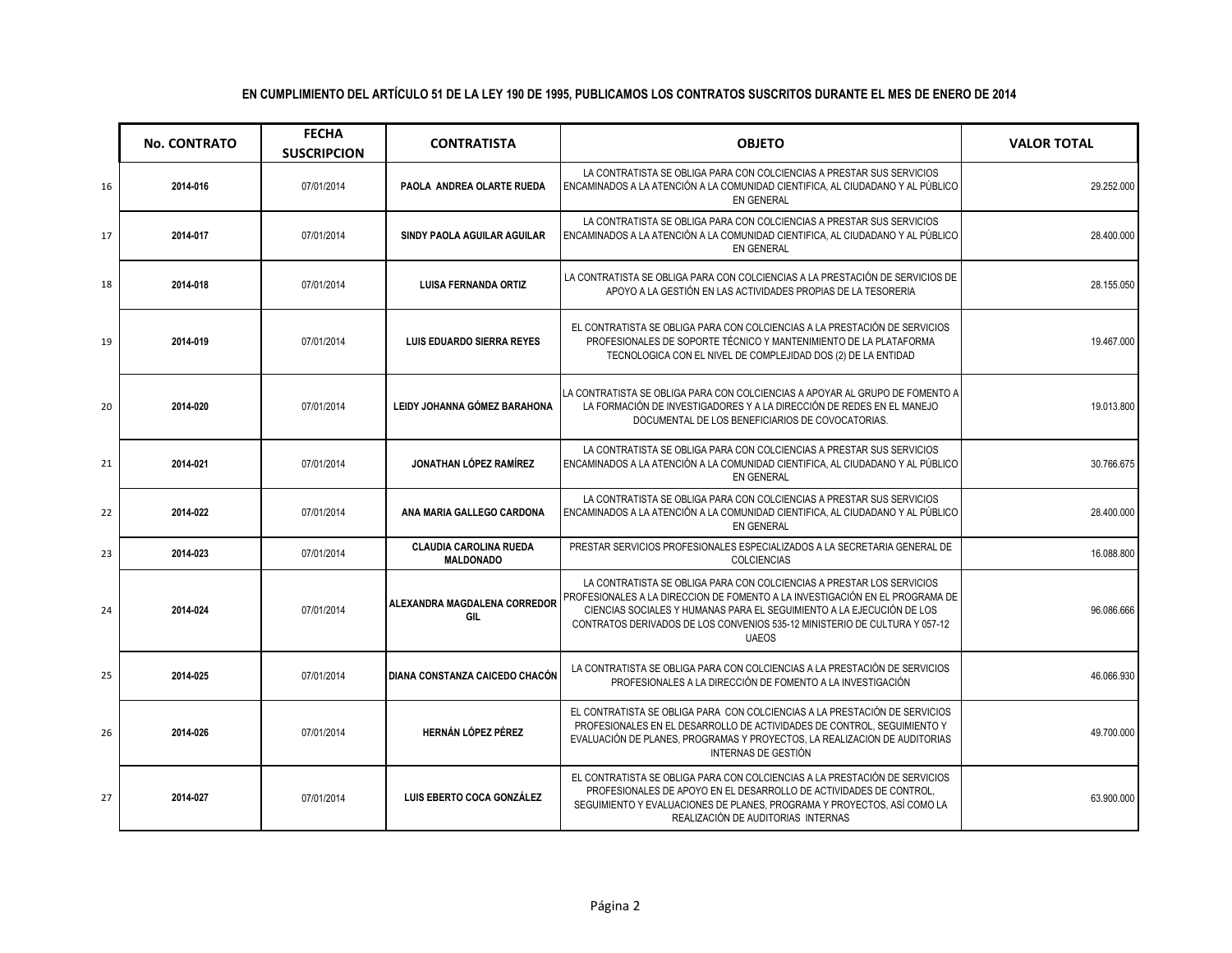|    | <b>No. CONTRATO</b> | <b>FECHA</b><br><b>SUSCRIPCION</b> | <b>CONTRATISTA</b>                                                             | <b>OBJETO</b>                                                                                                                                                                                                                                                                        | <b>VALOR TOTAL</b> |
|----|---------------------|------------------------------------|--------------------------------------------------------------------------------|--------------------------------------------------------------------------------------------------------------------------------------------------------------------------------------------------------------------------------------------------------------------------------------|--------------------|
| 28 | 2014-028            | 07/01/2014                         | <b>FRANCIA PATRICIA ROBAYO AREVALO</b>                                         | LA CONTRATISTA SE OBLIGA PARA CON COLCIENCIAS A LA PRESTACIÓN DE SERVICIOS<br>PROFESIONALES PARA DESARROLLAR LAS ACTIVIDADES PROPIAS PARA LA GESTIÓN<br>PRESUPUESTAL Y CONTABLE Y EL NORMAL FUNCIONAMIENTO EN LINEA DEL SISTEMA SIIF.<br>SENA, FIS, REGALIAS, MINISTERIO DE HACIENDA | 55.912.500         |
| 29 | 2014-029            | 07/01/2014                         | ELICA SALCEDO ROMERO                                                           | LA CONTRATISTA SE OBLIGA PARA CON COLCIENCIAS A LA PRESTACIÓN DE SERVICIOS<br>PROFESIONALES PARA DESARROLLAR LAS ACTIVIDADES PROPIAS PARA LA GESTIÓN<br>PRESUPUESTAL Y CONTABLE Y EL NORMAL FUNCIONAMIENTO EN LINEA DEL SISTEMA SIIF.<br>SENA, FIS, REGALIAS, MINISTERIO DE HACIENDA | 55.912.500         |
| 30 | 2014-030            | 07/01/2014                         | ALBA JENID PUENTES PUENTES                                                     | LA CONTRATISTA SE OBLIGA PARA CON COLCIENCIAS A LA PRESTACIÓN DE SERVICIOS<br>PROFESIONALES PARA EL DESARROLLO DE LAS ACTIVIDADES PROPIAS DE LA CARTERA DE<br>LA ENTIDAD. TENDIENTES A LOGRAR EL REINTEGRO DE LOS RECURSOS DESEMBOLSADOS<br>NO EJECUTADOS POR LAS ENTIDADES          | 14.700.000         |
| 31 | 2014-031            | 07/01/2014                         | <b>HECTOR RAUL RODRIGUEZ LEMUS</b>                                             | EL CONTRATISTA SE OBLIGA PARA CON COLCIENCIAS A LA PRESTACIÓN DE SERVICIOS DE<br>SOPORTE TÉCNICO Y MANTENIMIENTO DE LA PLATAFORMA TECNOLÓGICA DE<br>COLCIENCIAS, ASÍ COMO APOYAR EL SERVICIO DE MESA DE AYUDA PARA NIVEL 1                                                           | 28.755.000         |
| 32 | 2014-032            | 07/01/2014                         | <b>GERMÁN ALEXANDER ARANGUREN</b><br><b>AMAYA</b>                              | PRESTAR SERVICIOS PROFESIONALES A LA SECRETARIA GENERAL DE COLCIENCIAS                                                                                                                                                                                                               | 88.650.000         |
| 33 | 2014-033            | 07/01/2014                         | DIANA MARCELA RUIZ PINZÓN                                                      | CONSULTOR PARA LA GESTIÓN CONTABLE DE PROYECTOS FINANCIADOS CON RECURSOS<br><b>BANCA MULTILATERAL</b>                                                                                                                                                                                | 83.993.000         |
| 34 | 2014-034            | 07/01/2014                         | <b>LUZ ANDREA QUIROGA</b>                                                      | LA CONTRATISTA SE OBLIGA PARA CON COLCIENCIAS A LA PRESTACIÓN DE SERVICIOS DE<br>RECEPCIÓN, ORDENACIÓN, PREPARACIÓN FÍSICA, FOLIACIÓN, PRESTAMO Y CONTROL DE<br><b>EXPEDIENTES</b>                                                                                                   | 9.187.500          |
| 35 | 2014-035            | 07/01/2014                         | <b>HEIDY CATHERINE ROMERO</b><br>GONZÁLEZ                                      | LA CONTRATISTA SE OBLIGA PARA CON COLCIENCIAS A LA PRESTACIÓN DE SERVICIOS DE<br>RECEPCIÓN, ORDENACIÓN, PREPARACIÓN FÍSICA, FOLIACIÓN, DISPOSICIÓN FINAL DE LOS<br>DOCUMENTOS, ATENCIÓN DE VENTANILLA                                                                                | 11.666.650         |
| 36 | 2014-036            | 07/01/2014                         | ANGELICA MARIA LEÓN ZAMBRANO                                                   | EL CONTRATISTA SE OBLIGA PARA CON COLCIENCIAS A PRESTAR SUS SERVICIOS<br>ENCAMINADOS A LA ATENCIÓN A LA COMUNIDAD CIENTIFICA, AL CIUDADANO Y AL PÚBLICO<br><b>EN GENERAL</b>                                                                                                         | 28.400.000         |
| 37 | 2014-037            | 07/01/2014                         | <b>JESICA ESPINOSA</b>                                                         | LA CONTRATISTA SE OBLIGA PARA CON COLCIENCIAS A PRESTAR LOS SERVICIOS DE<br>RECEPCIÓN, ORDENACIÓN, PREPARACIÓN FÍSICA, FOLIACIÓN, DISPOSICIÓN FINAL DE<br><b>DOCUMENTOS</b>                                                                                                          | 10.500.000         |
| 38 | 2014-038            | 07/01/2014                         | <b>MAURICIO ALEJANDRO ARIAS</b><br><b>HERNÁNDEZ</b>                            | EL CONTRATISTA SE OBLIGA PARA CON COLCIENCIAS A LA PRESTACIÓN DE SERVICIOS<br>PROFESIONALES A LA DIRECCIÓN DE FOMENTO A LA INVESTIGACIÓN                                                                                                                                             | 45.227.000         |
| 39 | 2014-039            | 07/01/2014                         | <b>GABRIEL ERNESTO BUSTOS CESIÓN A</b><br><b>INGRID MARCELA BARRERA CORREA</b> | CONTRATAR LOS SERVICIOS PROFESIONALES PARA APOYAR A LA DIRECCIÓN DE GESTIÓN<br>DE RECURSOS Y LOGISTICA EN TEMAS DE TALENTO HUMANO                                                                                                                                                    | 66.548.300         |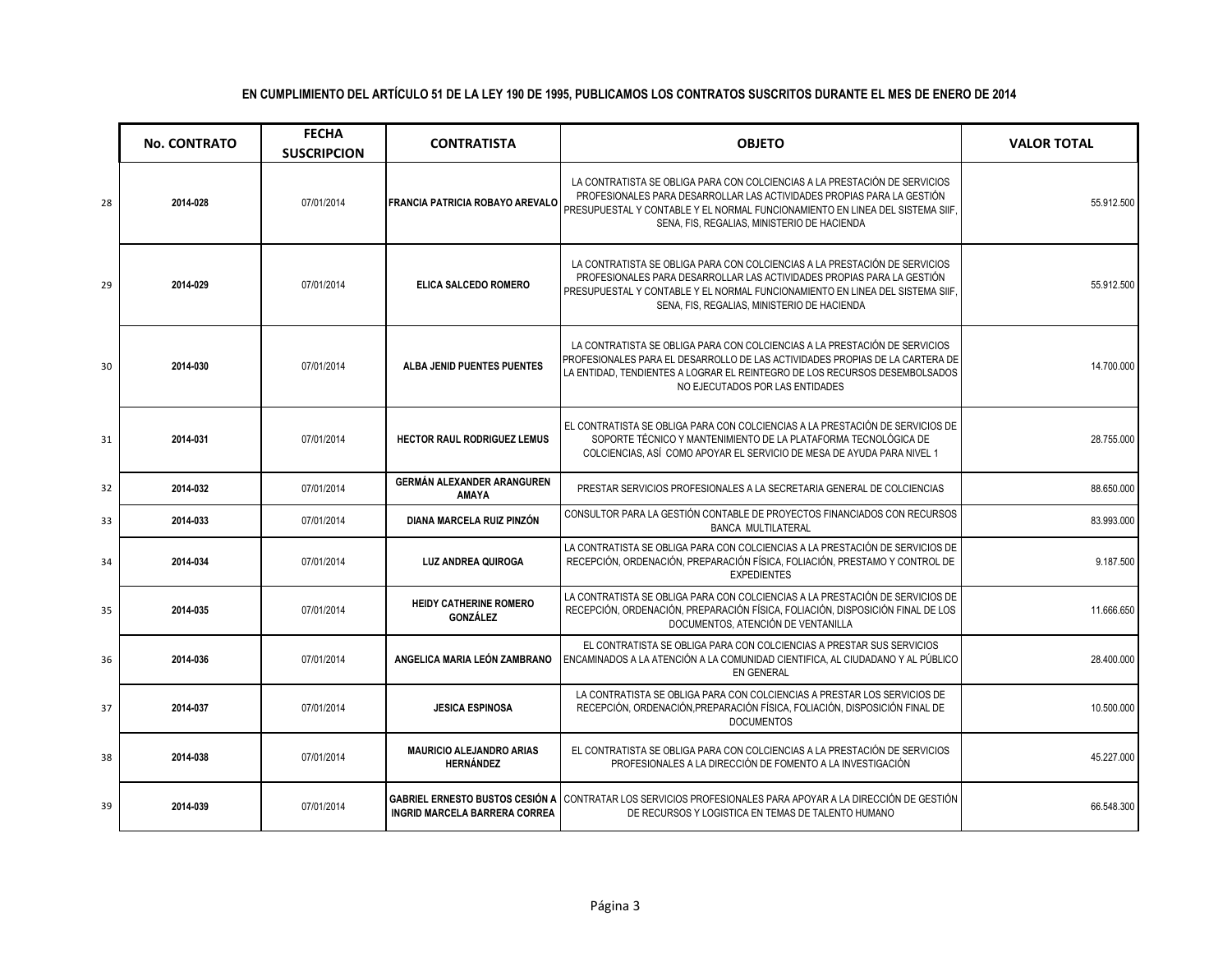|    | <b>No. CONTRATO</b> | <b>FECHA</b><br><b>SUSCRIPCION</b> | <b>CONTRATISTA</b>                                   | <b>OBJETO</b>                                                                                                                                                                                                                                                                           | <b>VALOR TOTAL</b> |
|----|---------------------|------------------------------------|------------------------------------------------------|-----------------------------------------------------------------------------------------------------------------------------------------------------------------------------------------------------------------------------------------------------------------------------------------|--------------------|
| 40 | 2014-040            | 13/01/2014                         | ANDREA LISSETH ROJAS GODOY                           | LA CONTRATISTA SE OBLIGA PARA CON COLCIENCIAS A LA PRESTACIÓN DE SERVICIOS<br>PROFESIONALES A LA DIRECCIÓN DE REDES DEL CONOCIMIENTO EN EL PROGRAMA<br>NACIONAL DE FORMACIÓN DE INVESTIGADORES LIDERANDO LAS ACTIVIDADES DEL<br>COMPONENTE DE DOCTORADOS EN EL EXTERIOR.                | 60.941.650         |
| 41 | 2014-041            | 08/01/2014                         | <b>MONICA PATRICIA QUIROZ GUTIERREZ</b>              | LA CONTRATISTA SE OBLIGA PARA CON COLCIENCIAS A LA PRESTACIÓN DE SERVICIOS<br>PROFESIONALES ESPECIALIZADOS PARA LA SECRETARIA GENERAL                                                                                                                                                   | 36.050.000         |
| 42 | 2014-042            | 13/01/2014                         | <b>GUILLERMO HERRERA MORENO</b>                      | EL CONTRATISTA SE OBLIGA PARA CON COLCIENCIAS A LA PRESTACIÓN DE SERVICIOS<br>PARA EL GRUPO DE LIQUIDACIONES DE LA DIRECCIÓN DE GESTIÓN DE RECURSOS Y<br>LOGÍSTICA                                                                                                                      | 9.354.826          |
| 43 | 2014-043            | 13/01/2014                         | <b>OIRIS OLMOS SOSA</b>                              | LA CONTRATISTA SE OBLIGA PARA CON COLCIENCIAS A LA PRESTACIÓN DE SERVICIOS<br>PROFESIONALES ESPECIALIZADOS PARA APOYAR A LA OFICINA ASESORA DE DE<br>PLANEACIÓN EN EL DESARROLLO DE ACTIVIDADES DE LEVANTAMIENTO, CONSOLIDACIÓN<br>Y DEPURACIÓN DE INFORMACIÓN                          | 37.744.350         |
| 44 | 2014-044            | 13/01/2014                         | ALEXANDRA ROZO RODRIGUEZ                             | LA CONTRATISTA SE OBLIGA PARA CON COLCIENCIAS A LA PRESTACIÓN DE SERVICIOS<br>PROFESIONALES ESPECIALIZADOS EN LA OFICINA ASESORA DE PLANEACIÓN, EN LA<br>PLANIFICACIÓN, DESARROLLO Y SEGUIMIENTO DEL PLAN DE CAPACITACIÓN Y DESPLIEGUE<br>DEL SISTEMA DE GESTIÓN DE CALIDAD             | 58.166.654         |
| 45 | 2014-045            | 13/01/2014                         | <b>DIANA PAOLA YATE VIRGUES</b>                      | PRESTAR SERVICIOS PROFESIONALES A LA OFICINA ASESORA DE PLANEACIÓN EN EL<br>REDISEÑO, ACTUALIZACIÓN OPTIMIZACIÓN Y ADMINISTRACIÓN DE LA PLATAFORMA<br>DOCUMENTAL, EL SISTEMA DE MEJORA CONTINUA DEL SISTEMA DE GESTIÓN DE CALIDAD                                                       | 48.860.000         |
| 46 | 2014-046            | 13/01/2014                         | <b>GINA MARGARITA RODRÍGUEZ</b><br><b>CRISTANCHO</b> | LA CONTRATISTA SE OBLIGA PARA CON COLCIENCIAS A LA PRESTACIÓN DE SERVICIOS<br>PROFESIONALES AL GRUPO DE COMUNICACIONES, COMO ASISTENTE DE EVENTOS Y<br>RELACIONES PÚBLICAS                                                                                                              | 29.083.333         |
| 47 | 2014-047            | 13/01/2014                         | <b>JORGE ENRIQUE RAMIREZ MARTINEZ</b>                | EL CONTRATISTA SE OBLIGA PARA CON COLCIENCIAS A LA PRESTACIÓN DE SERVICIOS<br>PROFESIONALES PARA ACOMPAÑAR Y HACER SEGUIMIENTO A LA EJECUCIÓN E<br>IMPLEMENTACIÓN DEL PROGRAMA ONDAS EN SEIS DEPARTAMENTOS DE COLOMBIA                                                                  | 52.722.273         |
| 48 | 2014-048            | 13/01/2014                         | SONIA ALEXANDRA TOVAR TOVAR                          | LA CONTRATISTA SE OBLIGA PARA CON COLCIENCIAS A LA PRESTACIÓN DE SERVICIOS<br>PROFESIONALES A LA DIRECCIÓN DE REDES DEL CONOCIMIENTO, CON EL FIN DE<br>SISTEMATIZAR, ANALIZAR, EDITAR, DOCUMENTAR Y PROPONER INSTRUMENTOS PARA EL<br>SEGUIMIENTO Y APOYO EN LA LIQUIDACIÓN DE CONVENIOS | 44.051.850         |
| 49 | 2014-049            | 13/01/2014                         | <b>CLAUDIA MARCELA VIÁFARA</b><br><b>ORDOÑEZ</b>     | LA CONTRATISTA SE OBLIGA PARA CON COLCIENCIAS A LA PRESTACIÓN DE SERVICIOS<br>PROFESIONALES AL GRUPO DE LIQUIDACIONES DE LA DIRECCIÓN DE GESTIÓN DE<br>RECURSOS Y LOGÍSTICA EN EL COMPONENTE DE LIQUIDACIÓN DE CONTRATOS Y/<br><b>CONVENIOS</b>                                         | 34.900.000         |
| 50 | 2014-050            | 13/01/2014                         | <b>SIMON BURITICA OSPINA</b>                         | EL CONTRATISTA SE OBLIGA PARA CON COLCIENCIAS A LA PRESTACIÓN DE SERVICIOS<br>PROFESIONALES ESPECIALIZADOS AL PROGRAMA NACIONAL DE BIOTECNOLOGÍA                                                                                                                                        | 57.003.327         |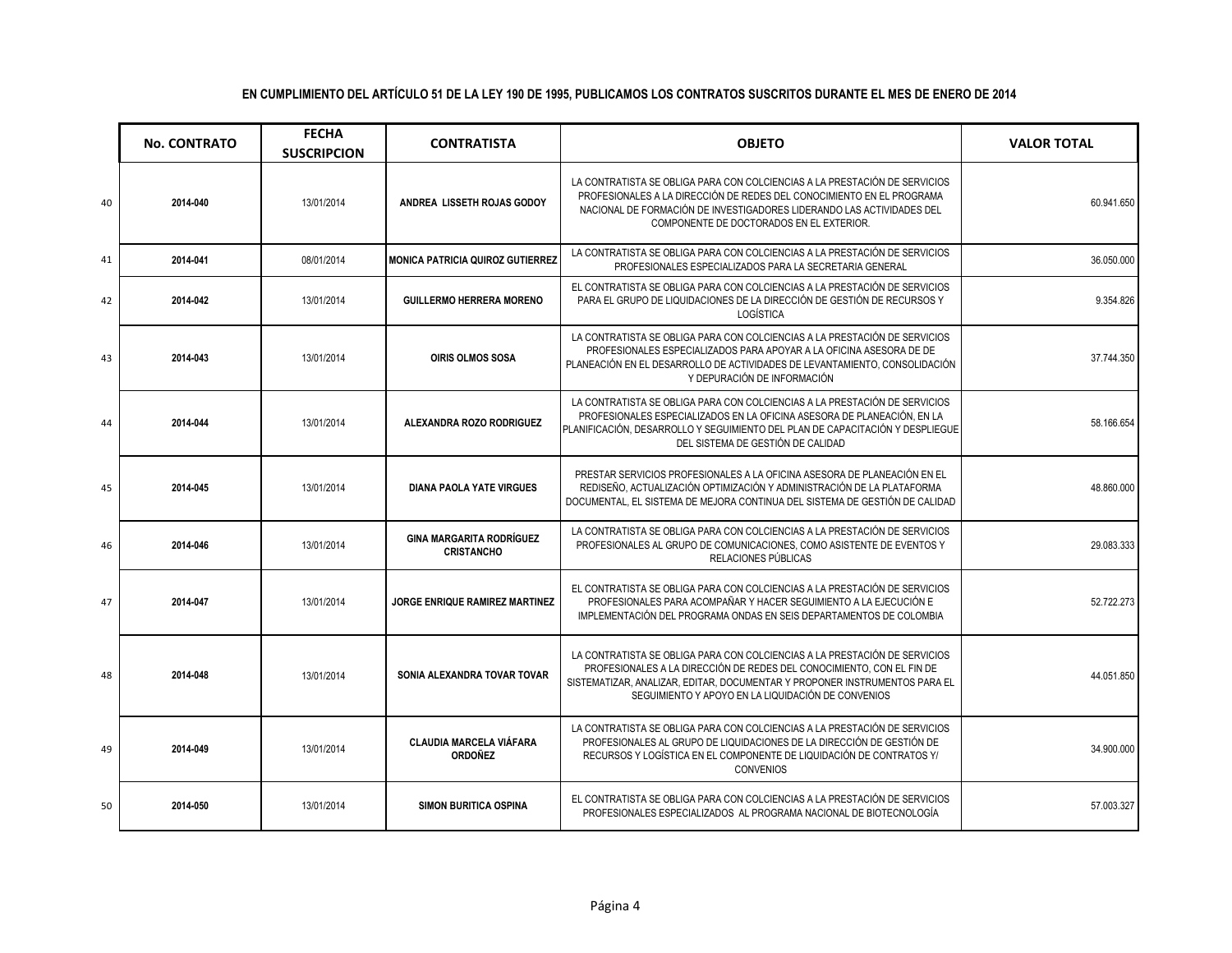|    | <b>No. CONTRATO</b> | <b>FECHA</b><br><b>SUSCRIPCION</b> | <b>CONTRATISTA</b>                         | <b>OBJETO</b>                                                                                                                                                                                                                                                                                            | <b>VALOR TOTAL</b> |
|----|---------------------|------------------------------------|--------------------------------------------|----------------------------------------------------------------------------------------------------------------------------------------------------------------------------------------------------------------------------------------------------------------------------------------------------------|--------------------|
| 51 | 2014-051            | 13/01/2014                         | JULIA ANDREA HURTADO TRIVIÑO               | LA CONTRATISTA SE OBLIGA PARA CON COLCIENCIAS A LA PRESTACIÓN DE SERVICIOS DE<br>APOYO OPERATIVO EN LA GESTIÓN DE INFORMACIÓN Y DOCUMENTAL DE LOS TRAMITES<br>RELACIONADOS CON EL PROGRAMA DE GESTIÓN DE LA INNOVACIÓN                                                                                   | 27.920.000         |
| 52 | 2014-052            | 13/01/2014                         | VICTORIA EUGENIA CATAÑO COTES              | LA CONTRATISTA SE OBLIGA PARA CON COLCIENCIAS A LA PRESTACIÓN DE SERVICIOS<br>PROFESIONALES PARA APOYO JURIDICO EN EL DESARROLLO DE ACCIONES DE CONTROL<br>SEGUIMIENTO Y EVALUACIÓN DE PROGRAMAS                                                                                                         | 23.660.000         |
| 53 | 2014-053            | 13/01/2014                         | MIGUEL ALEJANDRO HERNANDEZ<br><b>LOPEZ</b> | EL CONTRATISTA SE OBLIGA PARA CON COLCIENCIAS A LA PRESTACIÓN DE SERVICIOS<br>PROFESIONALES AL PROGRAMA NACIONAL DE CIENCIA, TECNOLOGÍA E INNOVACIÓN EN<br>SEGURIDAD Y DEFENSA DE LA DIRECCIÓN DE DESARROLLO TECNOLÓGICO E INNOVACIÓN                                                                    | 40.716.654         |
| 54 | 2014-054            | 13/01/2014                         | MILDREY MENDOZA MAYORGA                    | CONSULTOR EN APROPIACIÓN SOCIAL DEL CONOCIMIENTO - SEGUIMIENTO PROYECTOS<br>FINANCIADOS POR LA BANCA MULTILATERAL                                                                                                                                                                                        | 75.616.667         |
| 55 | 2014-055            | 13/01/2014                         | JULIAN CUERVO BUSTAMANTE                   | EL CONTRATISTA SE OBLIGA PARA CON COLCIENCIAS A LA PRESTACIÓN DE SERVICIOS<br>PROFESIONALES APOYANDO EL LEVANTAMIENTO, MODELAMIENTO, DISEÑO, VALIDACIÓN Y<br>PRUEBAS DE PROCESOS Y PROCEDIMIENTOS DE LA ENTIDAD PRINCIPALMENTE DE LA<br>CONVOCATORIA "INVESTIGACIÓN Y DESARROLLO"                        | 34.900.000         |
| 56 | 2014-056            | 13/01/2014                         | <b>MARIA FERNANDA DELGADO PORTELA</b>      | LA CONTRATISTA SE OBLIGA PARA CON COLCIENCIAS A LA PRESTACIÓN DE SERVICIOS<br>PROFESIONALES ACOMPAÑANDO Y HACIENDO SEGUIMIENTO A LA EJECUCIÓN DE LA<br>ESTRATEGIA DE FORMACIÓN DE ADULTOS ACOMPAÑANTES DE CRIANZA                                                                                        | 69.800.000         |
| 57 | 2014-057            | 13/01/2014                         | PAULA ELENA CASTRO BERNAL                  | LA CONTRATISTA SE OBLIGA PARA CON COLCIENCIAS A LA PRESTACIÓN DE SERVICIOS<br>PROFESIONALES ESPECIALIZADOS PARA EL APOYO AL PROGRAMA ONDAS EN LOS<br>PROCESOS DE SEGUIMIENTO TÉCNICO, DE GESTIÓN Y ADMINISTRATIVOS                                                                                       | 40.716.667         |
| 58 | 2014-058            | 20/01/2014                         | ANA MARIA JARAMILLO QUICENO                | LA CONTRATISTA SE OBLIGA PARA CON COLCIENCIAS A LA PRESTACIÓN DE SERVICIOS<br>PROFESIONALES PARA ASESORAR A LA ENTIDAD EN LAS ACCIONES DE FORMULACIÓN.<br>SEGUIMIETNO Y EVALUACIÓN DE PLANES ESTRATÉGICOS DE CORTO Y MEDIANO PLAZO.                                                                      | 29.083.327         |
| 59 | 2014-059            | 13/01/2014                         | ANA JAZMIN MEDINA RANGEL                   | LA CONTRATISTA SE OBLIGA PARA CON COLCIENCIAS A LA PRESTACIÓN DE SERVICIOS<br>PROFESIONALES AL PROGRMA NACIONAL DE CIENCIAS BASICAS, DURANTE LA VIGENCIA<br>2014                                                                                                                                         | 54.100.785         |
| 60 | 2014-060            | 13/01/2014                         | <b>MARIBEL CALDERON QUINTERO</b>           | PRESTAR SERVICIOS DE APOYO A LA EJECUCIÓN DE ACTIVIDADES ADMINISTRATIVAS Y<br>OPERATIVAS QUE SE REQUIERAN PARA EL NORMAL FUNCIONAMIENTO DEL EQUIPO DE<br>TRABAJO DEL FONDO CALDAS RELACIONADAS CON LA CREACIÓN, CLASIFICACIÓN,<br>SELECCIÓN Y ORGANIZACIÓN DE LA DOCUMENTACIÓN EXISTENTE EN COLCIENCIAS. | 23.907.088         |
| 61 | 2014-061            | 13/01/2014                         | DIEGO ALBERTO DIAZ MANTILLA                | EL CONTRATISTA SE OBLIGA PARA CON COLCIENCIAS A LA PRESTACIÓN DE SERVICIOS<br>PROFESIONALES DE APOYO EN EL DESARROLLO DE ACTIVIDADES DE CONTROL.<br>SEGUIMIENTO Y EVALUACIÓN DE PLANES                                                                                                                   | 16.900.000         |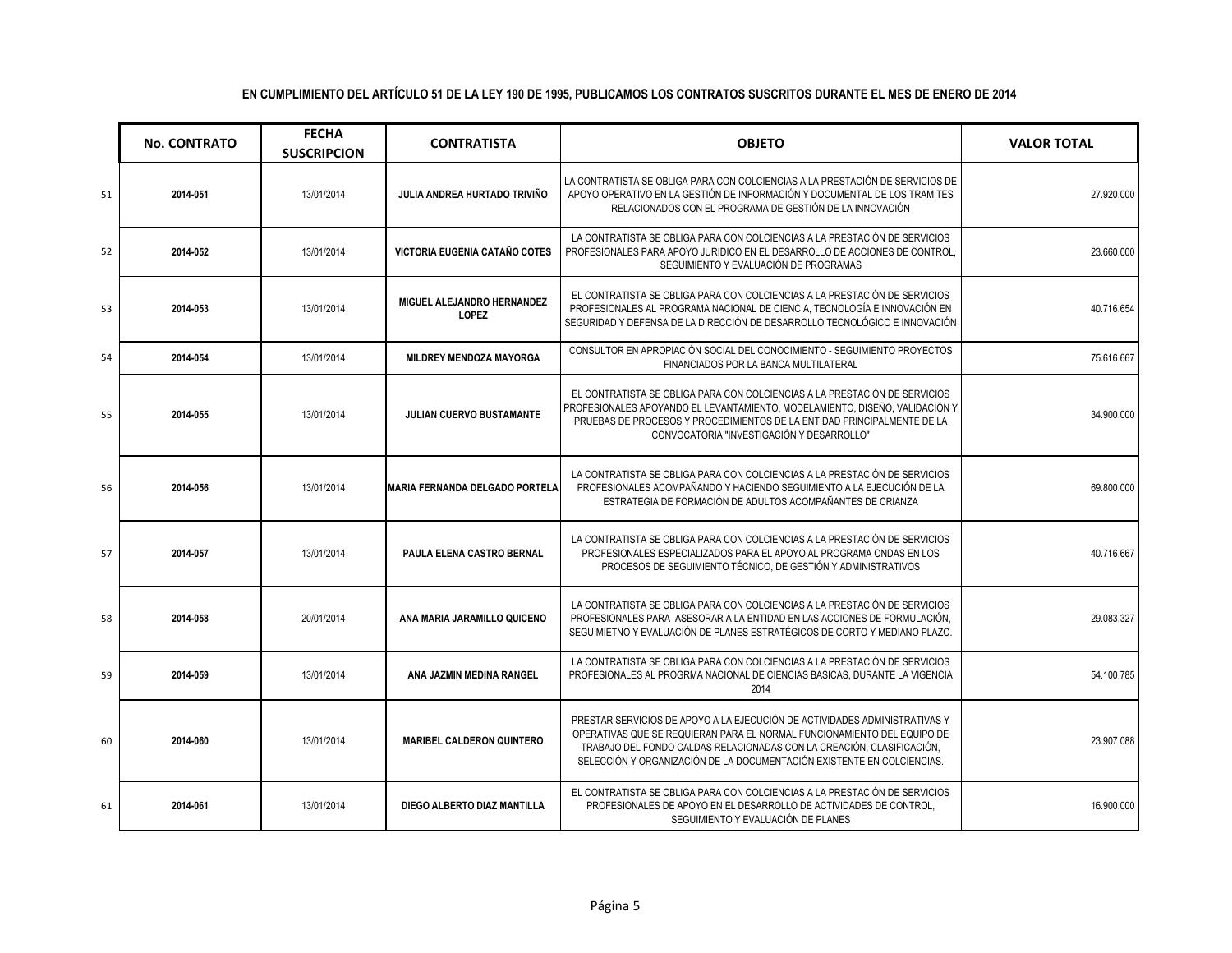|    | <b>No. CONTRATO</b> | <b>FECHA</b><br><b>SUSCRIPCION</b> | <b>CONTRATISTA</b>                                | <b>OBJETO</b>                                                                                                                                                                                                                                                                 | <b>VALOR TOTAL</b> |
|----|---------------------|------------------------------------|---------------------------------------------------|-------------------------------------------------------------------------------------------------------------------------------------------------------------------------------------------------------------------------------------------------------------------------------|--------------------|
| 62 | 2014-062            | 13/01/2014                         | <b>LORENA THAREN PLATA MARTINEZ</b>               | EL CONTRATISTA SE OBLIGA PARA CON COLCIENCIAS A LA PRESTACIÓN DE SERVICIOS<br>PARA EL GRUPO DE LIQUIDACIONES DE LA DIRECCIÓN DE GESTIÓN DE RECURSOS Y<br>LOGÍSTICA EN EL COMPONENTE DE LIQUIDACIÓN DE CONTRATOS Y/ CONVENIOS                                                  | 34.900.000         |
| 63 | 2014-063            | 13/01/2014                         | <b>CESAR FABIAN GOMEZ VEGA</b>                    | EL CONTRATISTA SE OBLIGA PARA CON COLCIENCIAS A LA PRESTACIÓN DE SERVICIOS<br>PROFESIONALES PARA APOYAR LA GESTIÓN DE INFORMACIÓN DE COLCIENCIAS Y EL<br>DISEÑO DE POLITICAS PROGRAMAS Y PROYECTOS                                                                            | 93.066.660         |
| 64 | 2014-064            | 13/01/2014                         | ANA MIREYA JIMENEZ URQUIJO                        | LA CONTRATISTA SE OBLIGA PARA CON COLCIENCIAS A LA PRESTACIÓN DE SERVICIOS DE<br>APOYO TECNICO Y OPERATIVO PARA EL GRUPO INTERNO DE LIQUIDACIONES DE LA<br>DIRECCIÓN DE GESTIÓN DE RECURSOS Y LOGÍSTICA EN EL COMPONENTE DE LIQUIDACIÓN<br>DE CONTRATOS Y CONVENIOS           | 25.953.455         |
| 65 | 2014-065            | 13/01/2014                         | SANDRA MARCELA DEFELIPE DIAZ                      | LA CONTRATISTA SE OBLIGA PARA CON COLCIENCIAS A LA PRESTACIÓN DE SERVICIOS<br>PROFESIONALES PARA LA REDACCIÓN DE CONTENIDOS PERIODISTICOS PARA LA PÁGINA<br>WEB Y NEWSLETTER, BOLETINES DE PRENSA, DOCUMENTOS, GUIONES                                                        | 14.083.333         |
| 66 | 2014-066            | 13/01/2014                         | <b>EMMA VICTORIA RAMIREZ VEGA</b>                 | LA CONTRATISTA SE OBLIGA PARA CON COLCIENCIAS A LA PRESTACIÓN DE SERVICIOS<br>PROFESIONALES EN EL PROGRAMA NACIONAL DE FORMACIÓN DE INVESTIGADORES EN<br>SUS COMPONENTES DE FORMACIÓN DE CAPITAL HUMANO PARA LAS REGIONES EN EL<br>PAIS.                                      | 21.568.200         |
| 67 | 2014-067            | 13/01/2014                         | BETTY JOHANA LARROTA DIAZ                         | LA CONTRATISTA SE OBLIGA PARA CON COLCIENCIAS A LA PRESTACIÓN DE SERVICIOS<br>PROFESIONALES PARA APOYAR LA GESTIÓN E IMPLEMENTACIÓN DE LAS AGENDAS DE<br>COOPERACIÓN DE ASIA, INCLUYENDO LA IMPLEMENTACIÓN Y SEGUIMIENTO A LAS<br>CONVOCATORIAS BILATERALES CORRESPONDIENTES. | 51.524.033         |
| 68 | 2014-068            | 13/01/2014                         | <b>CARLOS ALBERTO JUNCA TORRES</b>                | EL CONTRATISTA SE OBLIGA PARA CON COLCIENCIAS A LA PRESTACIÓN DE SERVICIOS<br>PROFESIONALES PARA DIRIGIR EL EQUIPO DE NOTICIAS, APLICANDO ESTRATEGIAS Y<br>TACTICAS DE COMUNICACIONES TANTO INTERNAS COMO EXTERNAS                                                            | 56.333.333         |
| 69 | 2014-069            | 13/01/2014                         | <b>LIBARDO ANDRES GUTIERREZ</b>                   | EL CONTRATISTA SE OBLIGA PARA CON COLCIENCIAS A LA PRESTACIÓN DE SERVICIOS<br>PROFESIONALES PARA EL APOYO AL DESARROLLO DE LAS GESTIONES RELACIONADAS<br>CON LAS ACTIVIDADES DE COOPERACIÓN INTERNACIONAL EN CTel                                                             | 50.023.333         |
| 70 | 2014-070            | 13/01/2014                         | <b>CLAUDIA ISABEL MUÑOZ BENAVIDES</b>             | CONSULTOR PARA APOYAR EL SEGUIMIENTO A LOS PROCESOS DE ADQUISICIONES QUE<br>SE ADELANTAN EN COLCIENCIAS FINANCIADOS CON RECURSOS DE LA BANCA<br>MULTILATERAL                                                                                                                  | 87.250.000         |
| 71 | 2014-071            | 13/01/2014                         | <b>IVON ANDREA OTALORA GUERRERO</b>               | LA CONTRATISTA SE OBLIGA PARA CON COLCIENCIAS A LA PRESTACIÓN DE SERVICIOS<br>PROFESIONALES A LA DIRECCIÓN DE DESARROLLO TECNOLÓGICO E INNOVACIÓN                                                                                                                             | 46.533.327         |
| 72 | 2014-072            | 13/01/2014                         | <b>LUISA FERNANDA RODRIGUEZ</b><br><b>CELEITA</b> | LA CONTRATISTA SE OBLIGA PARA CON COLCIENCIAS A LA PRESTACIÓN DE SERVICIOS<br>PROFESIONALES AL GRUPO DE COMUNICACIONES Y MARKETING, COMO REDACTOR                                                                                                                             | 14.083.333         |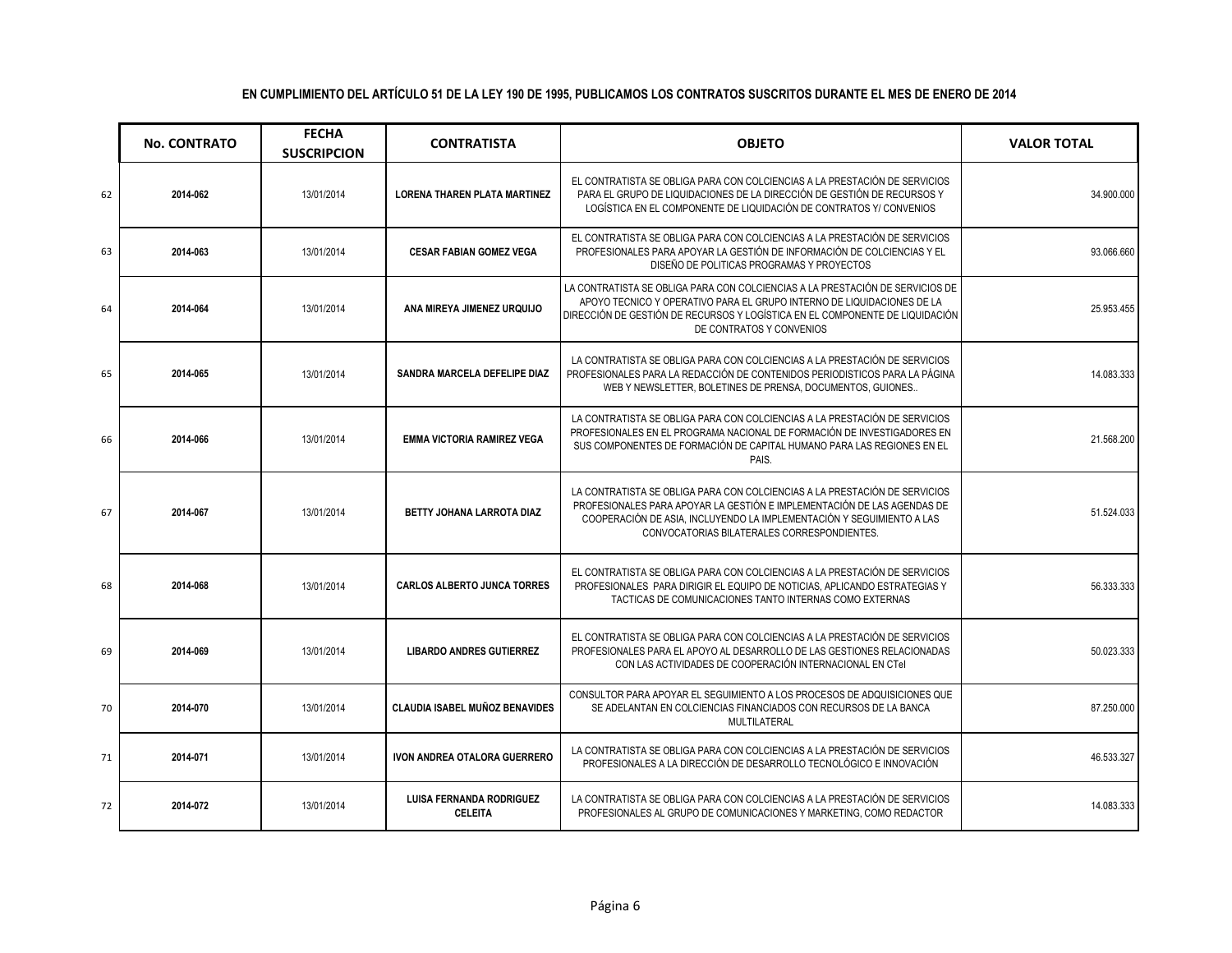|    | <b>No. CONTRATO</b> | <b>FECHA</b><br><b>SUSCRIPCION</b> | <b>CONTRATISTA</b>                | <b>OBJETO</b>                                                                                                                                                                                                                                                                        | <b>VALOR TOTAL</b> |
|----|---------------------|------------------------------------|-----------------------------------|--------------------------------------------------------------------------------------------------------------------------------------------------------------------------------------------------------------------------------------------------------------------------------------|--------------------|
| 73 | 2014-073            | 13/01/2014                         | <b>MARISOL SUAREZ BARRETO</b>     | LA CONTRATISTA SE OBLIGA PARA CON COLCIENCIAS A LA PRESTACIÓN DE SERVICIOS<br>PROFESIONALES A LA OFICINA ASESORA DE PLANEACIÓN EN EL DESARROLLO DE<br>ACTIVIDADES NECESARIAS PARA LA EJECUCIÓN Y SEGUIMIENTO DE PROGRAMAS,<br>PROYECTOS, CONVENIOS Y CONTRATOS ESTRATÉGICOS          | 81.779.425         |
| 74 | 2014-074            | 13/01/2014                         | ANGELA YULIETH CORREA ORTEGATE    | LA CONTRATISTA SE OBLIGA PARA CON COLCIENCIAS A LA PRESTACIÓN DE SERVICIOS<br>PROFESIONALES AL GRUPO DE COMUNICACIONES, CON LA DIVULGACIÓN DIARIA Y<br>PERMANENTE EN LOS CONTENIDOS ESCRITOS, FOTOGRAFICOS Y AUDIOVISUALES<br>GENERADOS POR EL MISMO A TRAVÉS DE LAS REDES SOCIALES. | 11.266.654         |
| 75 | 2014-075            | 13/01/2014                         |                                   | EL CONTRATISTA SE OBLIGA PARA CON COLCIENCIAS A LA PRESTACIÓN DE SERVICIOS<br>JHONNY FABIAN GARCIA SARMIENTO PROFESIONALES PARA EL CUBRIMIENTO PERIODISTICO DE LOS EVENTOS DE LA ENTIDAD Y<br>DEL SISTEMA NACIONAL DE CIENCIA TECNOLOGÍA E INNOVACIÓN                                | 11.266.654         |
| 76 | 2014-076            | 13/01/2014                         | TERESA DE JESUS HEREDIA CAMLO     | LA CONTRATISTA SE OBLIGA PARA CON COLCIENCIAS A LA PRESTACIÓN DE SERVICIOS<br>PROFESIONALES PARA EL APOYO OPERATIVO EN LA GESTIÓN DE INFORMACIÓN Y<br>DOCUMENTAL DE LOS TRAMITES RELACIONADOS CON LAS INICIATIVAS DE ALIANZAS<br><b>REGIONALES</b>                                   | 22.533.327         |
| 77 | 2014-077            | 13/01/2014                         | DAVID CAMILO OVALLES CORTES       | EL CONTRATISTA SE OBLIGA PARA CON COLCIENCIAS A LA PRESTACIÓN DE SERVICIOS A<br>LA DIRECCIÓN GENERAL EN INTERNACIONALIZACIÓN                                                                                                                                                         | 20.940.000         |
| 78 | 2014-078            | 13/01/2014                         | YEZENIA SANTA YEPES               | LA CONTRATISTA SE OBLIGA PARA CON COLCIENCIAS A LA PRESTACIÓN DE SERVICIOS<br>PROFESIONALES PARA DEFINIR UN CONJUNTO DE ACCIONES QUE PERMITA MEJORAR LOS<br>NIVELES DE COMUNICACIÓN AL INTERIOR DE COLCIENCIAS                                                                       | 52.350.000         |
| 79 | 2014-079            | 13/01/2014                         | <b>CARLOS ARTURO ALONSO LÓPEZ</b> | COORDINADOR DEL PROYECTO DE BANCA                                                                                                                                                                                                                                                    | 160.904.787        |
| 80 | 2014-080            | 13/01/2014                         | <b>LUZ AIDA MOYA ALVAREZ</b>      | LA CONTRATISTA SE OBLIGA PARA CON COLCIENCIAS A LA PRESTACIÓN DE SERVICIOS<br>PROFESIONALES AL PROGRAMA NACIONAL DE CIENCIA, TECNOLOGÍA E INNOVACIÓN<br>AGROPECUARIAS DE COLCIENCIAS EN EL COMPONENTE DEL PLAN DE ACCIÓN DEL 2014                                                    | 50.325.800         |
| 81 | 2014-081            | 13/01/2014                         | ANDRÉS RICARDO GARCÍA SOTO        | EL CONTRATISTA SE OBLIGA PARA CON COLCIENCIAS A LA PRESTACIÓN DE SERVICIOS<br>PROFESIONALES PARA PROPORCIONAR APOYO TÉCNICO Y OPERATIVO A LA DIRECCIÓN<br>DE DESARROLLO TECNOLÓGICO E INNOVACIÓN                                                                                     | 46.533.333         |
| 82 | 2014-082            | 13/01/2014                         | ANGELA PATRICIA PAREDES URIBE     | LA CONTRATISTA SE OBLIGA PARA CON COLCIENCIAS A LA PRESTACIÓN DE SERVICIOS EN<br>LA DIRECCIÓN GENERAL E INTERNACIONALIZACION                                                                                                                                                         | 21.987.000         |
| 83 | 2014-083            | 13/01/2014                         | WILMAR ALBEIRO MORENO LÓPEZ       | EL CONTRATISTA SE OBLIGA PARA CON COLCIENCIAS A LA PRESTACIÓN DE SERVICIOS<br>PROFESIONALES PROPORCIONANDO APOYO TÉCNICO Y OPERATIVO EN LA DIRECCIÓN DE<br>DESARROLLO TECNOLÓGICO E INNOVACIÓN. PROGRAMA NACIONAL DE INVESTIGACIONES<br>EN ENERGIA Y MINERIA                         | 36.645.000         |
| 84 | 2014-084            | 13/01/2014                         | LUZ ADRIANA SAAVEDRA BERNAL       | LA CONTRATISTA SE OBLIGA PARA CON COLCIENCIAS A LA PRESTACIÓN DE SERVICIOS<br>PROFESIONALES PARA APOYAR A LA DIRECCIÓN DE GESTIÓN DE RECURSOS Y LOGÍSTICA<br>EN LOS PROCESOS INHERENTES A LA GESTIÓN DEL TALENTO HUMANO                                                              | 65.288.282         |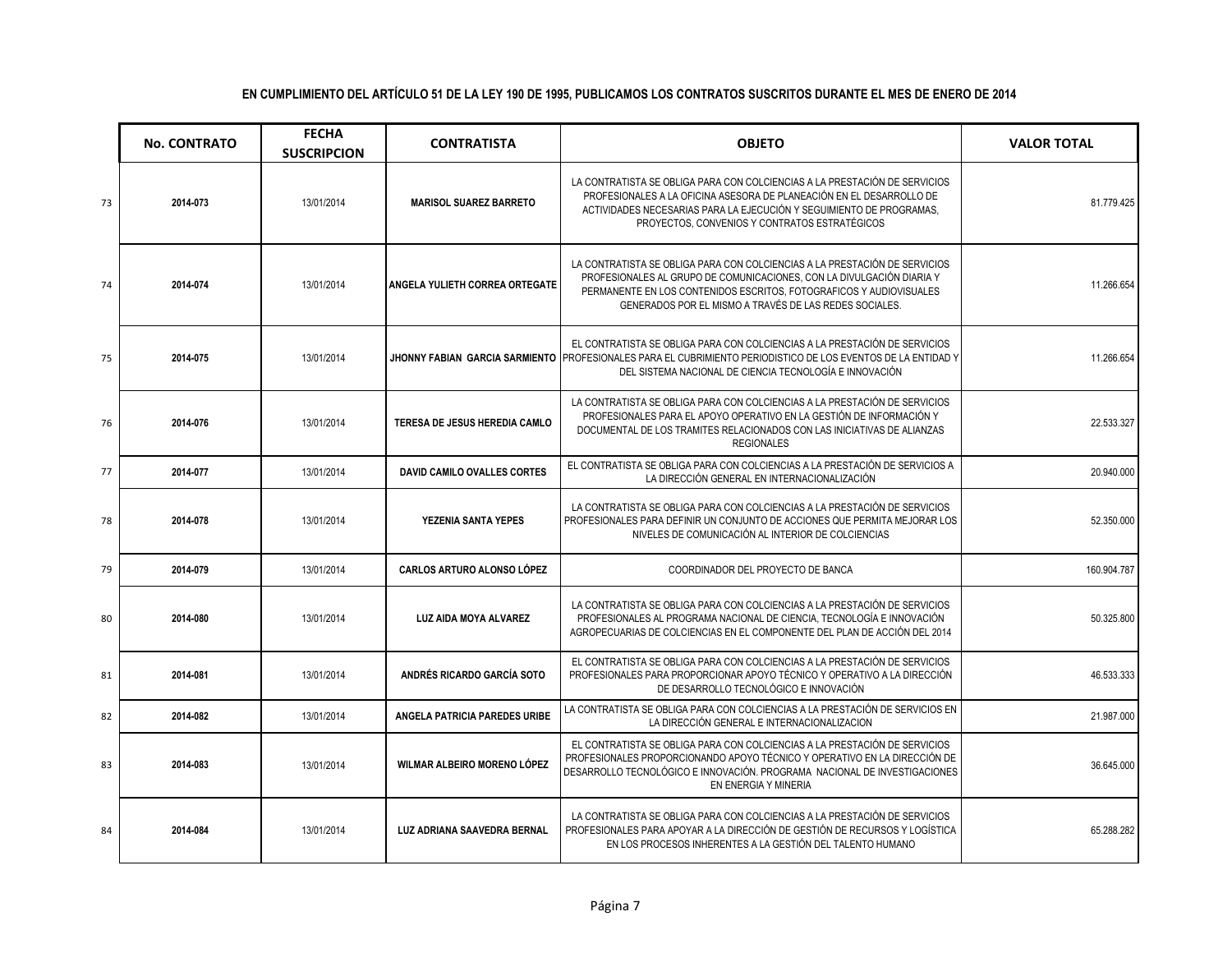|    | <b>No. CONTRATO</b> | <b>FECHA</b><br><b>SUSCRIPCION</b> | <b>CONTRATISTA</b>                       | <b>OBJETO</b>                                                                                                                                                                                                                                                                                                                                             | <b>VALOR TOTAL</b> |
|----|---------------------|------------------------------------|------------------------------------------|-----------------------------------------------------------------------------------------------------------------------------------------------------------------------------------------------------------------------------------------------------------------------------------------------------------------------------------------------------------|--------------------|
| 85 | 2014-085            | 13/01/2014                         | ETIR JULIA PEREA ANGULO                  | LA CONTRATISTA SE OBLIGA PARA CON COLCIENCIAS A LA PRESTACIÓN DE SERVICIOS<br>PROFESIONALES A LA DIRECCIÓN DE LA OFICINA DE REGIONALIZACIÓN DE COLCIENCIAS<br><b>REGALIAS</b>                                                                                                                                                                             | 14.083.333         |
| 86 | 2014-086            | 13/01/2014                         | <b>MARIO ALBERTO ROJAS PORTELA</b>       | EL CONTRATISTA SE OBLIGA PARA CON COLCIENCIAS A LA PRESTACIÓN DE SERVICIOS<br>PROFESIONALES PARA LIDERAR LA CONVOCATORIA DE APOYO A EVENTOS CIENTIFICOS<br>PARA EL AÑO 2014                                                                                                                                                                               | 28.757.600         |
| 87 | 2014-087            | 13/01/2014                         | <b>MARIA CLAUDIA ARTEAGA RAMIREZ</b>     | LA CONTRATISTA SE OBLIGA PARA CON COLCIENCIAS A LA PRESTACIÓN DE SERVICIOS<br>PROFESIONALES PARA APOYAR LA ADMINISTRACIÓN EN EL SISTEMA DE GESTIÓN<br>DOCUMENTAL ORFEO Y SOPORTE EN LAS FUNCIONALIDADES Y ASPECTOS TÉCNICOS                                                                                                                               | 30.774.056         |
| 88 | 2014-088            | 13/01/2014                         | JANNA AMPARO STRUSBERG<br><b>PERDOMO</b> | LA CONTRATISTA SE OBLIGA PARA CON COLCIENCIAS A LA PRESTACIÓN DE SERVICIOS<br>PROFESIONALES AL GRUPO DE LIQUIDACIONES DE LA DIRECCIÓN DE GESTIÓN DE<br>RECURSOS Y LOGÍSTICA EN EL COMPONENTE DE LIQUIDACIÓN DE CONTRATOS Y/<br><b>CONVENIOS</b>                                                                                                           | 46.533.333         |
| 89 | 2014-089            | 13/01/2014                         | <b>GLORIA ROCIO PEREIRA OVIEDO</b>       | LA CONTRATISTA SE OBLIGA PARA CON COLCIENCIAS A LA PRESTACIÓN DE SERVICIOS<br>PROFESIONALES PARA APOYAR A LA ENTIDAD EN LA PLANIFICACIÓN, REDISEÑO, E<br>IMPLEMENTACIÓN DEL SISTEMA DE GESTIÓN DE CALIDAD, ESTABLECIENDO LA EJECUCIÓN<br>DE ESTRATEGÍAS. PLANES Y METODOLOGÍAS.                                                                           | 62.820.000         |
| 90 | 2014-090            | 13/01/2014                         | <b>MARIA CRISTINA BERMÚDEZ BUELVAS</b>   | LA CONTRATISTA SE OBLIGA PARA CON COLCIENCIAS A LA PRESTACIÓN DE SERVICIOS<br>PROFESIONALES PARA APOYAR A LA ENTIDAD EN LA GESTIÓN Y SEGUIMIENTO DE<br>PROYECTOS QUE BUSCAN EL MEJORAMIENTO CONTINÚO DE LOS PROCESOS.<br>PROCEDIMIENTOS E INDICADORES DEL SISTEMA DE GESTIÓN DE CALIDAD Y EN EL<br>PROCESO DE REESTRUCTURACIÓN DE LA ENTIDAD              | 47.929.333         |
| 91 | 2014-091            | 13/01/2014                         | DEISY LILIANA FERNÁNDEZ ESPITIA          | LA CONTRATISTA SE OBLIGA PARA CON COLCIENCIAS A LA PRESTACIÓN DE SERVICIOS<br>PROFESIONALES A LA DIRECCIÓN DE REDES DEL CONOCIMIENTO EN EL PROGRAMA<br>NACIONAL DE FORMACIÓN DE INVESTIGADORES LIDERANDO LAS ACTIVIDADES DEL<br>COMPONENTE DE DOCTORADOS EN COLOMBIA DE MANERA ARTICULADA CON LA POLÍTICA<br>NACIONAL DE CIENCIA. TECNOLOGÍA E INNOVACIÓN | 71.894.000         |
| 92 | 2014-092            | 13/01/2014                         | <b>CLAUDIA CONSUELO CEPEDA BENITO</b>    | LA CONTRATISTA SE OBLIGA PARA CON COLCIENCIAS A LA PRESTACIÓN DE SERVICIOS<br>PROFESIONALES PARA LA EVALUACIÓN DE LOS PROYECTOS A FINANCIARSE CON<br>RECURSOS DEL FONDO DE CIENCIA, TECNOLOGÍA E INNOVACIÓN DEL SISTEMA GENERAL<br>DE REGALÍAS                                                                                                            | 38.273.667         |
| 93 | 2014-093            | 13/01/2014                         | <b>NUBIA STELLA TORRES URREGO</b>        | LA CONTRATISTA SE OBLIGA PARA CON COLCIENCIAS A LA PRESTACIÓN DE SERVICIOS<br>PROFESIONALES PARA APOYAR LAS ACTIVIDADES DE CONTROL, SEGUIMIENTO Y<br>EVALUACIÓN DE PLANES, PROGRAMAS Y PROYECTOS., ASI COMO LA REALIZACION DE<br>AUDITORIAS INTERNAS DE GESTIÓN A LAS POLITICAS Y PROCEDIMIENTOS ADOPTADOS<br>POR COLCIENCIAS                             | 70.963.333         |
| 94 | 2014-094            | 13/01/2014                         | GINA LILIANA AYALA LÓPEZ                 | LA CONTRATISTA SE OBLIGA PARA CON COLCIENCIAS A LA PRESTACIÓN DE SERVICIOS<br>PROFESIONALES A LA DIRECCIÓN DE FOMENTO A LA INVESTIGACIÓN                                                                                                                                                                                                                  | 31.759.000         |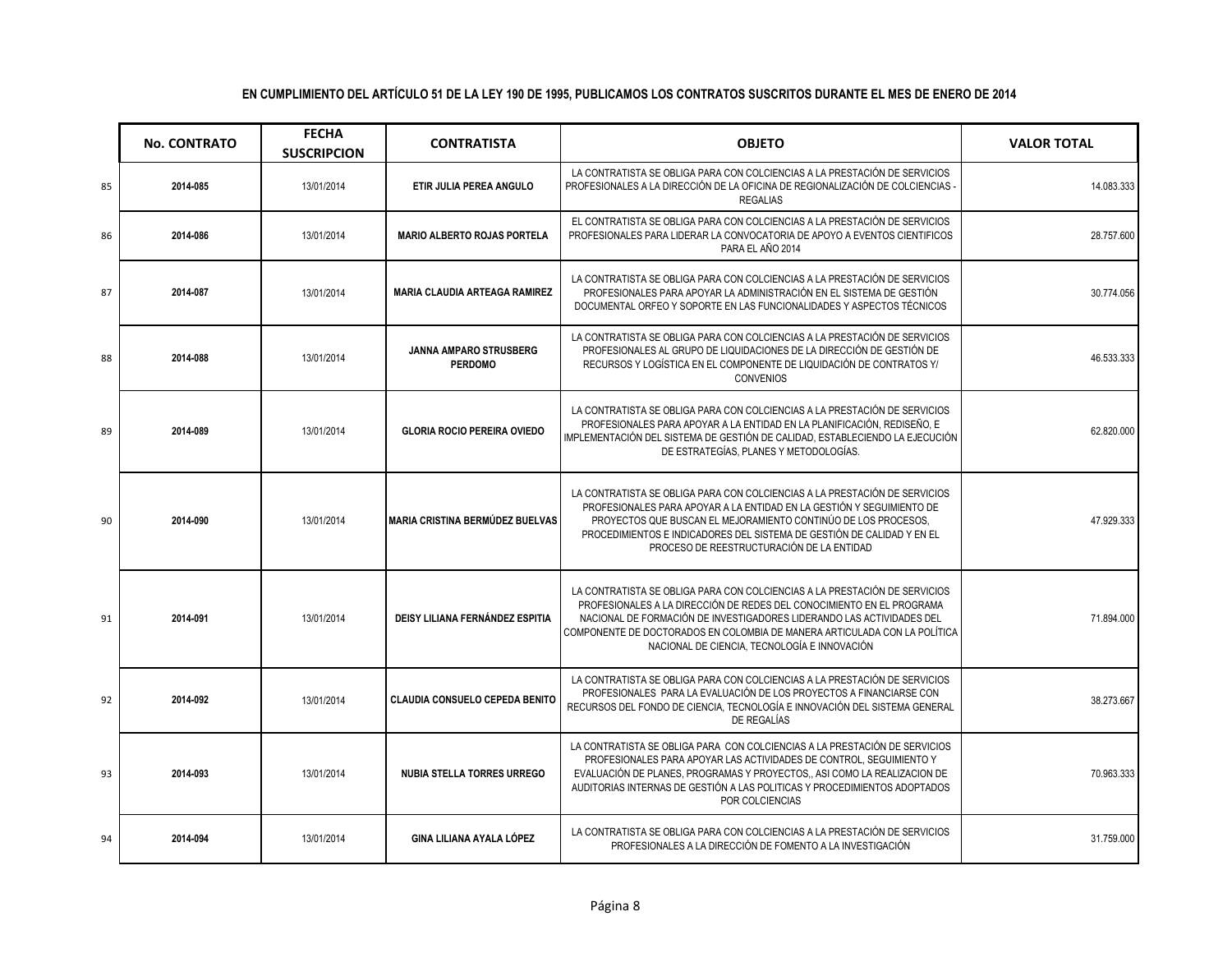|     | <b>No. CONTRATO</b> | <b>FECHA</b><br><b>SUSCRIPCION</b> | <b>CONTRATISTA</b>                               | <b>OBJETO</b>                                                                                                                                                                                                                                                                                                   | <b>VALOR TOTAL</b> |
|-----|---------------------|------------------------------------|--------------------------------------------------|-----------------------------------------------------------------------------------------------------------------------------------------------------------------------------------------------------------------------------------------------------------------------------------------------------------------|--------------------|
| 95  | 2014-095            | 13/01/2014                         | ADRIANA MARCELA DIAZ ESPINOSA                    | LA CONTRATISTA SE OBLIGA PARA CON COLCIENCIAS A LA PRESTACIÓN DE SERVICIOS<br>PROFESIONALES AL PROGRAMA NACIONAL DE CIENCIAS BÁSICAS, DURANTE LA VIGENCIA<br>2014                                                                                                                                               | 54.100.235         |
| 96  | 2014-096            | 13/01/2014                         | OTTO POLANCO RENGIFO                             | EL CONTRATISTA SE OBLIGA PARA CON COLCIENCIAS A LA PRESTACIÓN DE SERVICIOS<br>PROFESIONALES A LA DIRECCIÓN DE FOMENTO - PROGRAMA CIENCIAS DEL MAR                                                                                                                                                               | 69.800.000         |
| 97  | 2014-097            | 13/01/2014                         | <b>EDGAR NORBEY ROMERO JAIME</b>                 | EL CONTRATISTA SE OBLIGA PARA CON COLCIENCIAS A LA PRESTACIÓN DE SERVICIOS<br>PROFESIONALES EN LA DIRECCIÓN DE GESTIÓN DE RECURSOS Y LOGÍSTICA - ÁREA DE<br>LOGÍSTICA                                                                                                                                           | 58.166.667         |
| 98  | 2014-098            | 13/01/2014                         | <b>JESSICA MILENA OLARTE GUANA</b>               | LA CONTRATISTA SE OBLIGA PARA CON COLCIENCIAS A LA PRESTACIÓN DE SERVICIOS<br>PARA REALIZAR APOYO OPERATIVO Y ASISTENCIAL A LA DIRECCIÓN GENERAL                                                                                                                                                                | 11.633.327         |
| 99  | 2014-099            | 13/01/2014                         | <b>JORGE ANDRÉS VALENCIA CHONA</b>               | EL CONTRATISTA SE OBLIGA PARA CON COLCIENCIAS A LA PRESTACIÓN DE SERVICIOS<br>PROFESIONALES AL PROGRAMA NACIONAL DE BIOTECNOLOGÍA PARA LA FORMULACIÓN E<br>IMPLEMENTACIÓN DEL PLAN ESTRATÉGICO DEL CT 2013-2020                                                                                                 | 29.083.327         |
| 100 | 2014-100            | 13/01/2014                         | <b>HAROLD WILSON MONDRAGON</b><br><b>ALVAREZ</b> | EL CONTRATISTA SE OBLIGA PARA CON COLCIENCIAS A LA PRESTACIÓN DE SERVICIOS<br>PROFESIONALES A LA DIRECCIÓN DE FOMENTO A LA INVESTIGACIÓN                                                                                                                                                                        | 69.800.000         |
| 101 | 2014-101            | 13/01/2014                         | RINA MARCELA GONZALEZ TORO                       | LA CONTRATISTA SE OBLIGA PARA CON COLCIENCIAS A LA PRESTACIÓN DE SERVICIOS<br>PROFESIONALES EN EL PROGRAMA NACIONAL DE CIENCIA, TECNOLOGÍA E INNOVACIÓN EN<br>AMBIENTE, BIODIVERSIDAD Y HÁBITAT EN LOS PROYECTOS DE DESARROLLO CIENTIFICO                                                                       | 40.716.667         |
| 102 | 2014-102            | 13/01/2014                         | <b>CARLOS ANDRÉS MOLANO GARZÓN</b>               | EL CONTRATISTA SE OBLIGA PARA CON COLCIENCIAS A LA PRESTACIÓN DE SERVICIOS<br>TÉCNICOS Y DE APOYO RELACIONADOS CON EL LEVANTAMIENTO Y ACTUALIZACIÓN DE LA<br>INFORMACIÓN SOBRE LA EJECUCIÓN DE PROYECTOS DE INVERSIÓN QUE GESTIONE LA<br>DIRECCIÓN DE FOMENTO A LA INVESTIGACIÓN EN EL PRG DE CIENCIAS SOCIALES | 12.393.346         |
| 103 | 2014-103            | 13/01/2014                         | <b>EDGAR MORENO</b>                              | EL CONTRATISTA SE OBLIGA PARA CON COLCIENCIAS A LA PRESTACIÓN DE SERVICIOS DE<br>RECEPCIÓN, ORDENACIÓN, PREPARACIÓN FÍSICA, FOLIACIÓN, DISPOSICIÓN FINAL DE LOS<br>DOCUMENTOS, PRÉSTAMO Y CONTROL DE LOS EXPEDIENTES, ACTUALIZACIÓN DE LOS<br>INVENTARIOS DOCUMENTALES, DIGITALIZACIÓN DE DOCUMENTOS            | 12.393.327         |
| 104 | 2014-104            | 13/01/2014                         | SONIA CONSTANZA LAVERDE CAÑON                    | LA CONTRATISTA SE OBLIGA PARA CON COLCIENCIAS A LA PRESTACIÓN DE SERVICIOS<br>PARA EL GRUPO DE LIQUIDACIONES DE LA DIRECCIÓN DE GESTIÓN DE RECURSOS Y<br>LOGÍSTICA EN EL COMPONENTE DE LIQUIDACIÓN DE CONTRATOS Y/ CONVENIOS                                                                                    | 50.814.400         |
| 105 | 2014-105            | 13/01/2014                         | JULIANA GUTIÉRREZ DE LA CUADRA                   | PRESTAR SERVICIOS PROFESIONALES PARA EL DESARROLLO DE LA GESTIÓN E<br>IMPLEMENTACIÓN DE LAS AGENDAS DE COOPERACIÓN DE EUROPA Y MULTILATERALES DE<br>LA REGIÓN, INCLUYENDO LA IMPLEMENTACIÓN Y SEGUIMIENTO A LAS CONVOCATORIAS<br>BILATERALES CORRESPONDIENTES.                                                  | 25.350.000         |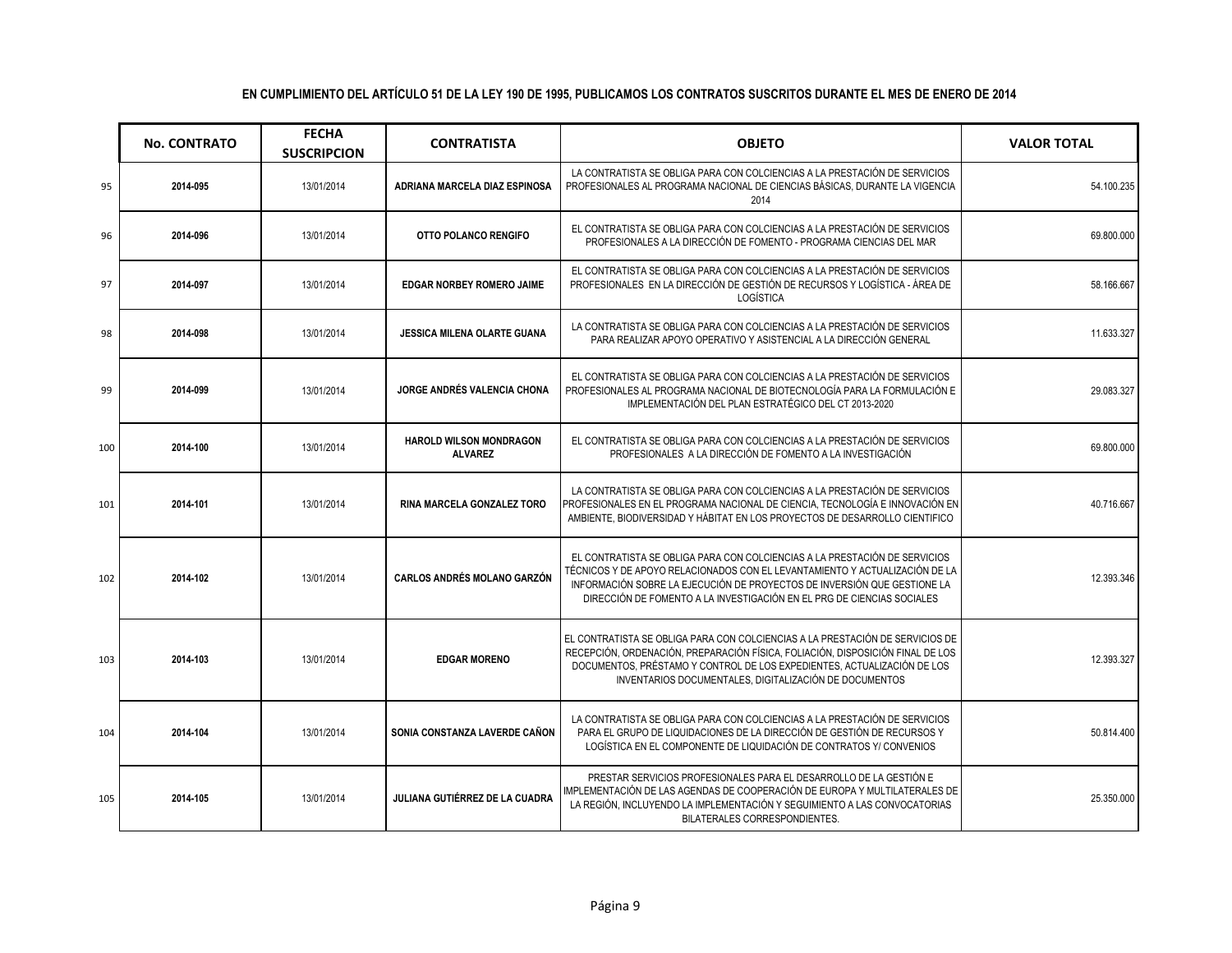|     | <b>No. CONTRATO</b> | <b>FECHA</b><br><b>SUSCRIPCION</b> | <b>CONTRATISTA</b>                    | <b>OBJETO</b>                                                                                                                                                                                                                                                                                           | <b>VALOR TOTAL</b> |
|-----|---------------------|------------------------------------|---------------------------------------|---------------------------------------------------------------------------------------------------------------------------------------------------------------------------------------------------------------------------------------------------------------------------------------------------------|--------------------|
| 106 | 2014-106            | 13/01/2014                         | SHEREZADA JIMENEZ SARMIENTO           | LA CONTRATISTA SE OBLIGA PARA CON COLCIENCIAS A LA PRESTACIÓN DE SERVICIOS<br>PARA EL GRUPO INTERNO DE LIQUIDACIONES DE LA DIRECCIÓN DE GESTIÓN DE<br>RECURSOS Y LOGÍSTICA EN EL COMPONENTE DE LIQUIDACIÓN DE CONTRATOS Y<br><b>CONVENIOS</b>                                                           | 44.334.633         |
| 107 | 2014-107            | 13/01/2014                         | <b>CLARA ISABEL QUIROGA SOYCO</b>     | LA CONTRATISTA SE OBLIGA PARA CON COLCIENCIAS A LA PRESTACIÓN DE SERVICIOS<br>PROFESIONALES EN LA RECEPCIÓN, VERIFICACIÓN Y EVALUACIÓN DE LOS PROYECTOS A<br>FINANCIARSE CON RECURSOS DEL FONDO DE CIENCIA, TECNOLOGÍA E INNOVACIÓN DEL<br>SISTEMA GENERAL DE REGALIAS                                  | 81.433.333         |
| 108 | 2014-109            | 13/01/2014                         | <b>WILMER TAVERA BUCURU</b>           | EL CONTRATISTA SE OBLIGA PARA CON COLCIENCIAS A LA PRESTACIÓN DE SERVICIOS<br>PROFESIONALES EN LA RECEPCIÓN, VERIFICACIÓN, EVALUACIÓN, APROBACIÓNY CARGUE<br>A LOS SISTEMAS DE INFORMACIÓN DE LOS PROGRAMAS Y PROYECTOS SUSCEPTIBLES DE<br>SER FINANCIADOS CON RECURSOS DEL SISTEMA GENERAL DE REGALIAS | 31.037.733         |
| 109 | 2014-110            | 13/01/2014                         | VICTOR ALFONSO MACUALO SUÁREZ         | EL CONTRATISTA SE OBLIGA PARA CON COLCIENCIAS A LA PRESTACIÓN DE SERVICIOS DE<br>SOPORTE TÉCNICO A LA INFRAESTRUCTURA DE HARDWARE Y SOFTWARE DE<br>COLCIENCIAS QUE SOPORTA EL SISTEMA DE INFORMACIÓN DE CTI                                                                                             | 16.176.150         |
| 110 | 2014-111            | 13/01/2014                         | <b>LUBIN DELGADO ARROYO</b>           | EL CONTRATISTA SE OBLIGA PARA CON COLCIENCIAS A LA PRESTACIÓN DE SERVICIOS<br>PROFESIONALES EN LA RECEPCIÓN, VERIFICACIÓN, EVALUACIÓN, APROBACIÓNY CARGUE<br>A LOS SISTEMAS DE INFORMACIÓN DE LOS PROGRAMAS Y PROYECTOS SUSCEPTIBLES DE<br>SER FINANCIADOS CON RECURSOS DEL SISTEMA GENERAL DE REGALIAS | 29.955.833         |
| 111 | 2014-112            | 13/01/2014                         | DIANA PAOLA SANDOVAL CARACAS          | LA CONTRATISTA SE OBLIGA PARA CON COLCIENCIAS A LA PRESTACIÓN DE SERVICIOS<br>PROFESIONALES PARA LA RECEPCIÓN. REGISTRO Y REVISIÓN DE REQUISITOS MÍNIMOS DE<br>LAS PROPUESTAS PRESENTADAS A LAS CONVOCATORIAS DE COLCIENCIAS DURANTE LOS<br>MESES DE ENERO - DICIEMBRE 2014                             | 28.937.335         |
| 112 | 2014-113            | 13/01/2014                         | MIGUEL CAMILO BERNAL BOLAÑOS          | EL CONTRATISTA SE OBLIGA PARA CON COLCIENCIAS A LA PRESTACIÓN DE SERVICIOS<br>PROFESIONALES EN LA RECEPCIÓN, REGISTRO Y REVISIÓN DE REQUISITOS MÍNIMOS DE<br>LAS PROPUESTAS PRESENTADAS A LAS CONVOCATORIAS DE COLCIENCIAS DURANTE LOS<br>MESES DE ENERO A DICIEMBRE DEL AÑO 2014                       | 28.094.500         |
| 113 | 2014-114            | 13/01/2014                         | LAURA JOHANNA ORTIZ GONZÁLEZ          | LA CONTRATISTA SE OBLIGA PARA CON COLCIENCIAS A LA PRESTACIÓN DE SERVICIOS<br>PROFESIONALES PROPORCIONANDO APOYO AL PROGRAMA NACIONAL DE ELECTRÓNICA.<br>TELECOMUNICACIONES E INFORMÁTICA - ETI.                                                                                                        | 32.712.927         |
| 114 | 2014-115            | 13/01/2014                         | DIANA EDITH GUZMAN HERNÁNDEZ          | LA CONTRATISTA SE OBLIGA PARA CON COLCIENCIAS A LA PRESTACIÓN DE SERVICIOS DE<br>RECEPCIÓN, ORDENACIÓN, PREPARACIÓN FÍSICA, FOLIACIÓN, DISPOSICIÓN FINAL DE LOS<br>DOCUMENTOS, PRÉSTAMO Y CONTROL DE LOS EXPEDIENTES                                                                                    | 10.140.000         |
| 115 | 2014-116            | 13/01/2014                         | <b>CARLOS ORLANDO LADINO SIABATTO</b> | EL CONTRATISTA SE OBLIGA PARA CON COLCIENCIAS A LA PRESTACIÓN DE SERVICIOS<br>PROFESIONALES AL PROGRAMA NACIONAL DE CIENCIAS BÁSICAS DE COLCIENCIAS<br>DURANTE LA VIGENCIA 2014                                                                                                                         | 52.084.760         |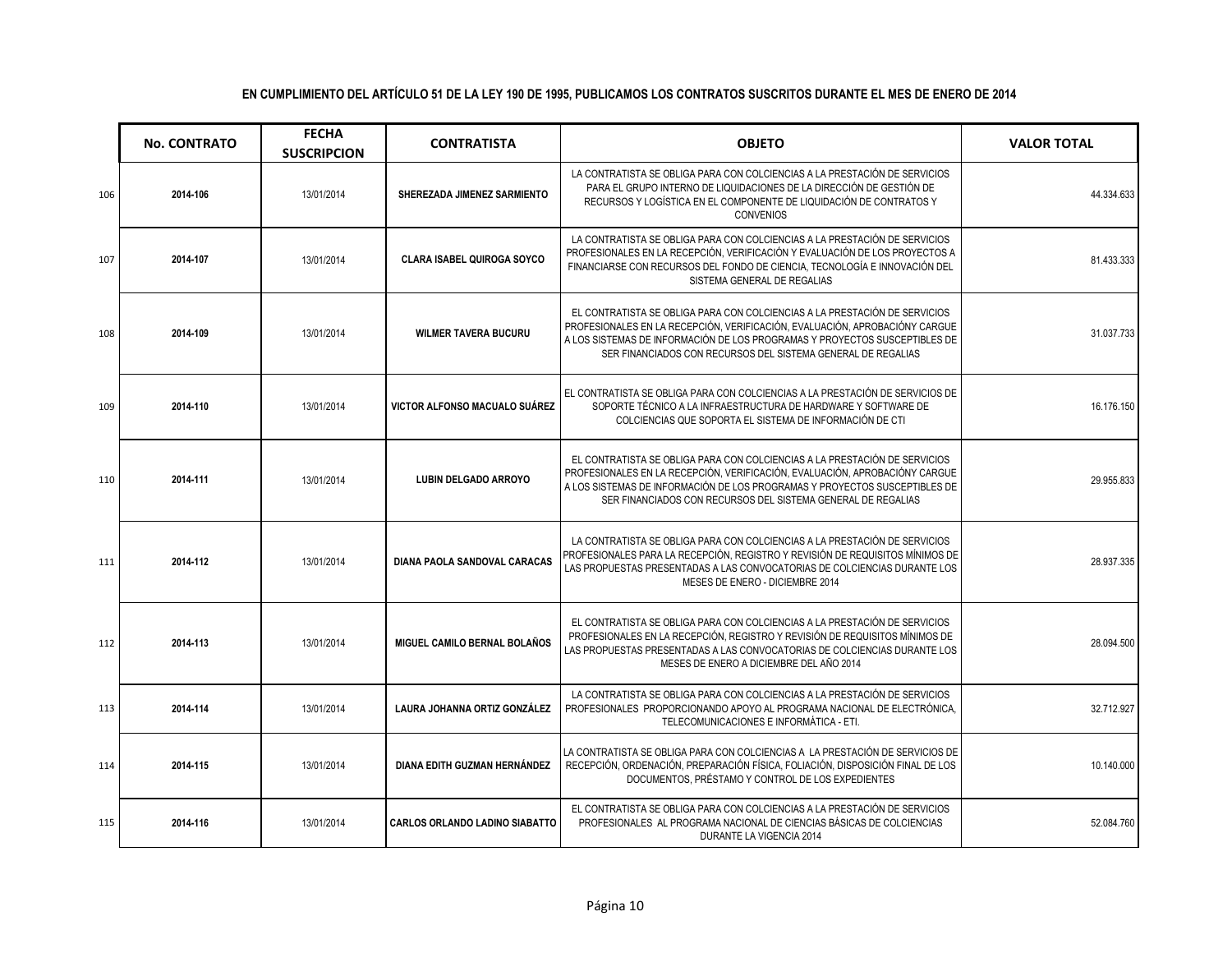|     | <b>No. CONTRATO</b> | <b>FECHA</b><br><b>SUSCRIPCION</b> | <b>CONTRATISTA</b>                         | <b>OBJETO</b>                                                                                                                                                                                                                                                                                              | <b>VALOR TOTAL</b> |
|-----|---------------------|------------------------------------|--------------------------------------------|------------------------------------------------------------------------------------------------------------------------------------------------------------------------------------------------------------------------------------------------------------------------------------------------------------|--------------------|
| 116 | 2014-117            | 13/01/2014                         | <b>MYRIAM MAGDALENA GARCIA GARCIA</b>      | EL CONTRATISTA SE OBLIGA PARA CON COLCIENCIAS A LA PRESTACIÓN DE SERVICIOS<br>PARA EL GRUPO INTERNO DE LIQUIDACIONES DE LA DIRECCIÓN DE GESTIÓN DE<br>RECURSOS Y LOGÍSTICA EN EL COMPONENTE DE LIQUIDACIÓN DE CONTRATOS Y<br><b>CONVENIOS</b>                                                              | 54.967.500         |
| 117 | 2014-118            | 13/01/2014                         | ANGELA MARIA RIVERO REYES                  | LA CONTRATISTA SE OBLIGA PARA CON COLCIENCIAS A LA PRESTACIÓN DE SERVICIOS<br>PROFESIONALES PARA APOYAR A LA DIRECCIÓN DE GESTIÓN DE RECUROS Y LOGÍSTICA                                                                                                                                                   | 58.166.666         |
| 118 | 2014-119            | 13/01/2014                         | HÉCTOR GONZALO SARMIENTO<br><b>ALARCÓN</b> | EL CONTRATISTA SE OBLIGA PARA CON COLCIENCIAS A REALIZAR EL SEGUIMIENTO A LA<br>OPERACIÓN DE INICIATIVAS DE GESTIÓN DE LA INNOVACIÓN Y DESARROLLO<br><b>TECNOLÓGICO</b>                                                                                                                                    | 29.083.327         |
| 119 | 2014-120            | 13/01/2014                         | LIUDMILA POVEDA VARGAS                     | LA CONTRATISTA SE OBLIGA PARA CON COLCIENCIAS A LA PRESTACIÓN DE SERVICIOS<br>PROFESIONALES PARA APOYAR A LA DIRECCIÓN DE GESTIÓN DE RECURSOS Y LOGÍSTICA<br>EN LOS PROCESOS INHERENTES A LA GESTIÓN DEL TALENTO HUMANO DE COLCIENCIAS.<br>ESENCIALMENTE EN SALUD OCUPACIONAL Y EL PROCESO DE CAPACITACIÓN | 58.166.654         |
| 120 | 2014-121            | 13/01/2014                         | <b>MARIANA DELGADO DIAZ</b>                | LA CONTRATISTA SE OBLIGA PARA CON COLCIENCIAS A LA PRESTACIÓN DE SERVICIOS<br>PROFESIONALES AL PROGRAMA NACIONAL DE BIOTECNOLOGÍA                                                                                                                                                                          | 58.166.654         |
| 121 | 2014-122            | 13/01/2014                         | <b>SERGIO PACHÓN ARANGO</b>                | EL CONTRATISTA SE OBLIGA PARA CON COLCIENCIAS A LA PRESTACIÓN DE SERVICIOS<br>PROFESIONALES APOYANDO TECNICAMENTE AL PROGRAMA DE ALIANZAS REGIONALES<br>PARA LA INICIACIÓN A LA INNOVACIÓN Y DESARROLLO TECNOLÓGICO                                                                                        | 40.716.666         |
| 122 | 2014-123            | 13/01/2014                         | PABLO JAIR CABELLOS PARRA                  | EL CONTRATISTA SE OBLIGA PARA CON COLCIENCIAS A LA PRESTACIÓN DE SERVICIOS<br>PROFESIONALES A LA DIRECCIÓN Y DESARROLLO TECNOLÓGICO E INNOVACIÓN EN EL<br>COMPONENTE DEL PLAN DE ACCIÓN DEL 2014                                                                                                           | 40.716.654         |
| 123 | 2014-124            | 13/01/2014                         | <b>MIYI PAOLA SOTELO PRIETO</b>            | EL CONTRATISTA SE OBLIGA PARA CON COLCIENCIAS A LA PRESTACIÓN DE SERVICIOS<br>PROFESIONALES EN LA DIRECCIÓN DE DESARROLLO, TECNOLÓGICO E INNOVACIÓN EN EL<br>COMPONENTE DEL PLAN DE ACCIÓN 2014                                                                                                            | 14.083.327         |
| 124 | 2014-125            | 13/01/2014                         | ROSA PATRICIA LEÓN OCHOA                   | LA CONTRATISTA SE OBLIGA PARA CON COLCIENCIAS A LA PRESTACIÓN DE SERVICIOS<br>PROFESIONALES PARA APOYAR A LA DIRECCIÓN DE LA OFICINA DE REGIONALIZACIÓN DE<br>COLCIENCIAS. EN SU GESTIÓN ADMINISTRATIVA Y OPERATIVA.                                                                                       | 41.938.167         |
| 125 | 2014-126            | 13/01/2014                         | SANDRA MILENA RODRIGUEZ URREA              | LA CONTRATISTA SE OBLIGA PARA CON COLCIENCIAS A LA PRESTACIÓN DE SERVICIOS<br>PROFESIONALES ESPECIALIZADOS EN LA DIRECCIÓN DE REDES DEL CONOCIMIENTO EN EL<br>PROGRAMA NACIONAL DE FORMACIÓN DE INVESTIGADORES                                                                                             | 53.652.927         |
| 126 | 2014-127            | 13/01/2014                         | <b>HERNANDO HURTADO RODRIGUEZ</b>          | EL CONTRATISTA SE OBLIGA PARA CON COLCIENCIAS A LA PRESTACIÓN DE SERVICIOS<br>PROFESIONALES PARA APOYAR EL PROGRAMA COMUNIDAD COLCIENCIAS EN EL<br>EXTERIOR EN SUS COMPONENTES: RETORNO AL PAIS Y DIASPORA DE ALTO<br><b>RECONOCIMIENTO</b>                                                                | 14.083.327         |
| 127 | 2014-128            | 13/01/2014                         | DIANA PAOLA JOYA TRIANA                    | LA CONTRATISTA SE OBLIGA PARA CON COLCIENCIAS A LA PRESTACIÓN DE SERVICIOS<br>PROFESIONALES PARA CONSOLIDAR EL PROGRAMA "DIÁSPORA COMUNIDAD COLCIENCIAS<br>EN EL EXTERIOR 2014"                                                                                                                            | 24.223.327         |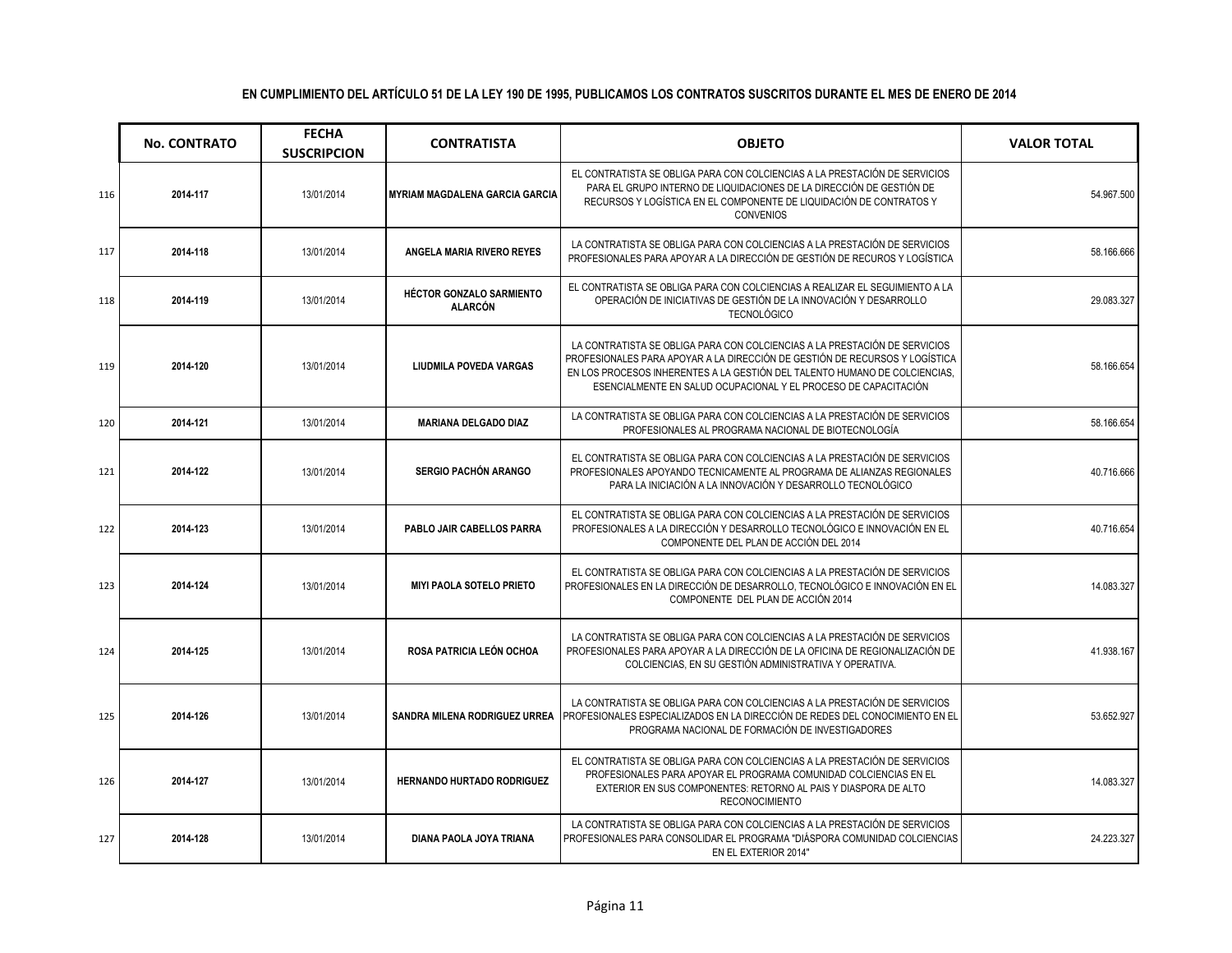|     | <b>No. CONTRATO</b> | <b>FECHA</b><br><b>SUSCRIPCION</b> | <b>CONTRATISTA</b>                                          | <b>OBJETO</b>                                                                                                                                                                                                                                                                                           | <b>VALOR TOTAL</b> |
|-----|---------------------|------------------------------------|-------------------------------------------------------------|---------------------------------------------------------------------------------------------------------------------------------------------------------------------------------------------------------------------------------------------------------------------------------------------------------|--------------------|
| 128 | 2014-129            | 13/01/2014                         | <b>MARCELA DEL PILAR MEDINA GUARIN</b>                      | LA CONTRATISTA SE OBLIGA PARA CON COLCIENCIAS A LA PRESTACIÓN DE SERVICIOS DE<br>APOYO A LA GESTIÓN DE LA DIRECCIÓN GENERAL EN ASUNTOS DE COOPERACIÓN<br>INTERNACIONAL, BILATERAL Y MULTILATERAL                                                                                                        | 10.140.000         |
| 129 | 2014-130            | 13/01/2014                         | <b>CEIDY JENNIFER KATHERINE</b><br><b>MORALES GUTIERREZ</b> | LA CONTRATISTA SE OBLIGA PARA CON COLCIENCIAS A REALIZAR UN APOYO ASISTENCIAL<br>PARA LOS PROGRAMAS DE BIOTECNOLOGIA Y CTI EN SEGURIDAD Y DEFENSA                                                                                                                                                       | 17.785.040         |
| 130 | 2014-131            | 13/01/2014                         | DANIEL JACOBO VARELA LEÓN                                   | EL CONTRATISTA SE OBLIGA PARA CON COLCIENCIAS A LA PRESTACIÓN DE SERVICIOS A<br>LA DIRECCIÓN GENERAL EN ASUNTOS DE COOPERACIÓN INTERNACIONAL, COOPERACIÓN<br>BILATERAL Y MULTILATERAL DE EUROPA                                                                                                         | 10.140.000         |
| 131 | 2014-132            | 13/01/2014                         | <b>FABIAN YESID CASALLAS PEÑA</b>                           | EL CONTRATISTA SE OBLIGA PARA CON COLCIENCIAS A LA PRESTACIÓN DE SERVICIOS<br>PROFESIONALES AL GRUPO COMUNICACIONES, SIRVIENDO DE SOPORTE A LA CREACIÓN Y<br>DISEÑO DE PIEZAS GRÁFICAS REQUERIDAS POR LAS DEPENDENCIAS Y LA PERSONA<br>ENCARGADA DE DISEÑO GRÁFICO.                                     | 20.940.000         |
| 132 | 2014-133            | 13/01/2014                         | YEISON RICARDO SOCADAGUI PÉREZ                              | EL CONTRATISTA SE OBLIGA PARA CON COLCIENCIAS A LA PRESTACIÓN DE SERVICIOS<br>PROFESIONALES AL GRUPO COMUNICACIONES Y MARKETING, SIRVIENDO DE SOPORTE A<br>LA CREACIÓN Y DISEÑO DE PIEZAS GRÁFICAS REQUERIDAS SEGÚN EL PLAN DE<br>COMUNICACIONES DE LA ENTIDAD.                                         | 23.266.666         |
| 133 | 2014-134            | 13/01/2014                         | ADRIANA CAROLINA ZORRO<br><b>ZAMBRANO</b>                   | LA CONTRATISTA SE OBLIGA PARA CON COLCIENCIAS A LA PRESTACIÓN DE SERVICIOS<br>PROFESIONALES PARA LA EJECUCIÓN E IMPLEMENTACIÓN DEL PROGRAMA ONDAS Y DE LA<br>ESTRATEGIA DE FERIAS INFANTILES Y JUVENILES COMO ESPACIO DE FORMACIÓN Y<br>APROPIACIÓN SOCIAL DE LA CTel EN NUEVE DEPARTAMENTO DE COLOMBIA | 81.433.333         |
| 134 | 2014-135            | 13/01/2014                         | <b>DANNY ARENAS RIOS</b>                                    | LA CONTRATISTA SE OBLIGA PARA CON COLCIENCIAS A LA PRESTACIÓN DE SERVICIOS<br>PROFESIONALES PARA ORGANIZAR, ELABORAR, CONSOLIDAR, Y REPORTAR LA<br>INFORMACIÓN PRESUPUESTAL RELACIONADA CON EL FONDO DE CIENCIA, TECNOLOGÍA E<br>INNOVACIÓN DEL SISTEMA GENERAL DE REGALIAS                             | 63.983.333         |
| 135 | 2014-136            | 13/01/2014                         | <b>HECTOR ANDRÉS ALVARADO</b><br><b>RODRIGUEZ</b>           | EL CONTRATISTA SE OBLIGA PARA CON COLCIENCIAS A LA PRESTACIÓN DE SERVICIOS<br>PROFESIONALES A LA DIRECCIÓN DE FOMENTO A LA INVESTIGACIÓN EN EL PROGRAMA DE<br>CIENCIAS SOCIALES Y HUMANAS, PARA APOYAR LA REALIZACIÓN DE CONVOCATORIAS Y<br>CONVENIOS. EL SEGUIMIENTO A PROYECTOS DE INVESTIGACIÓN      | 22.533.327         |
| 136 | 2014-137            | 13/01/2014                         | YESID RODRIGUEZ LOZANO                                      | EL CONTRATISTA SE OBLIGA PARA CON COLCIENCIAS A LA PRESTACIÓN DE SERVICIOS<br>PARA EL GRUPO INTERNO DE LIQUIDACIONES DE LA DIRECCIÓN DE GESTIÓN DE<br>RECURSOS Y LOGÍSTICA EN EL COMPONENTE DE LIQUIDACIÓN DE CONTRATOS Y<br><b>CONVENIOS</b>                                                           | 18.322.500         |
| 137 | 2014-138            | 13/01/2014                         | LEYDY PAOLA ROJAS LIZARAZO                                  | LA CONTRATISTA SE OBLIGA PARA CON COLCIENCIAS A LA PRESTACIÓN DE SERVICIOS<br>PROFESIONALES PARA APOYAR EL SEGUIMIENTO DE PROYECTOS Y PROCESOS<br>CONTRACTUALES, ASÍ COMO LA GESTIÓN ADMINISTRATIVA Y DOCUMENTAL DE LA OFICINA<br>DE SISTEMAS DE INFORMACIÓN DE COLCIENCIAS.                            | 35.947.000         |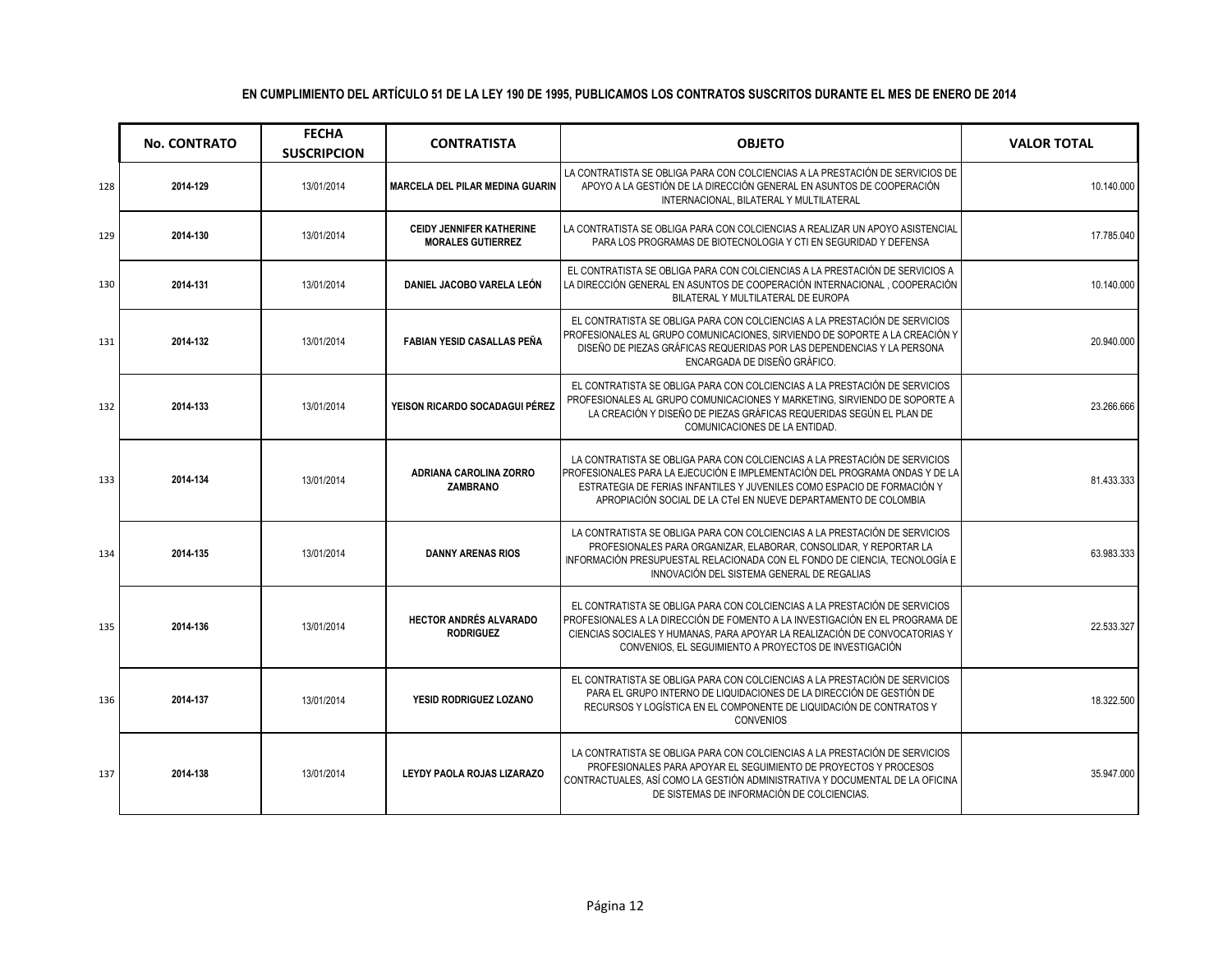|     | <b>No. CONTRATO</b> | <b>FECHA</b><br><b>SUSCRIPCION</b> | <b>CONTRATISTA</b>                               | <b>OBJETO</b>                                                                                                                                                                                                                                                                                                                  | <b>VALOR TOTAL</b> |
|-----|---------------------|------------------------------------|--------------------------------------------------|--------------------------------------------------------------------------------------------------------------------------------------------------------------------------------------------------------------------------------------------------------------------------------------------------------------------------------|--------------------|
| 138 | 2014-139            | 13/01/2014                         | <b>MARLEN PULIDO GÓMEZ</b>                       | LA CONTRATISTA SE OBLIGA PARA CON COLCIENCIAS A LA PRESTACIÓN DE SERVICIOS<br>PROFESIONALES PARA SUBDIRECCIÓN GENERAL PARA EL DESARROLLO DELOS<br>PROGRAMAS Y PROYECTOS QUE LA DEPENDENCIA ADELANTEPARA EL FORTALECIMIENTO<br>DEL SISTEMA NACIONAL DE CIENCIA, TECNOLOGÍA E INNOVACIÓN EN COLOMBIA.                            | 21.406.666         |
| 139 | 2014-140            | 13/01/2014                         | <b>IVAN CAMILO ERAZO RODRÍGUEZ</b>               | EL CONTRATISTA SE OBLIGA PARA CON COLCIENCIAS A LA PRESTACIÓN DE SERVICIOS DE<br>APOYO EN LA DIRECCIÓN DE GESTIÓN DE RECURSOS Y LOGÍSTICA - ÁREA DE LOGÍSTICA.                                                                                                                                                                 | 23.263.673         |
| 140 | 2014-141            | 13/01/2014                         | DIANA SUSANA GRANADOS FALLA                      | LA CONTRATISTA SE OBLIGA PARA CON COLCIENCIAS A LA PRESTACIÓN DE SERVICIOS<br>PROFESIONALES PARA EL DESARROLLO DEL PROCESO DE REVISIÓN Y RECOLECCIÓN DE<br>INFORMACIÓN REQUERIDA EN LA CONSTRUCCIÓN DE LA POLITICA DE EVALUACIÓN POR<br>PARES ACADÉMICOS.                                                                      | 29.083.346         |
| 141 | 2014-142            | 13/01/2014                         | YULY PAOLA GALINDO RODRÍGUEZ                     | LA CONTRATISTA SE OBLIGA PARA CON COLCIENCIAS A APOYAR EL ÁREA DE LOGÍSTICA<br>EN LA ATENCIÓN TELEFÓNICA Y PRESENCIAL A LOS USUARIOS INTERNOS Y EXTERNOS<br>DESARROLLANDO LABORES DE RECEPCIÓN EN LA ENTIDAD                                                                                                                   | 22.103.333         |
| 142 | 2014-143            | 13/01/2014                         | <b>MARITZA AYURE URREGO</b>                      | LA CONTRATISTA SE OBLIGA PARA CON COLCIENCIAS A LA PRESTACIÓN DE SERVICIOS<br>PROFESIONALES ESPECIALIZADOS EN EL DISEÑO E IMPLEMENTACIÓN DE PROCESOS DE<br>GESTIÓN DE CONOCIMIENTO EN APROPIACIÓN SOCIAL DEL CTeI                                                                                                              | 52.350.000         |
| 143 | 2014-144            | 13/01/2014                         | <b>SARA ARAUJO SANTOS</b>                        | LA CONTRATISTA SE OBLIGA PARA CON COLCIENCIAS A LA PRESTACIÓN DE SERVICIOS<br>PROFESIONALES PARA APOYAR LA CONSOLIDACIÓN Y EL DESARROLLO DE LA ESTRATEGIA<br>DE GESTIÓN Y POSICIONAMIENTO EN MATERIA DE ASUNTOS INTERNACIONALES Y<br>NACIONALES DE COLCIENCIAS                                                                 | 104.700.000        |
| 144 | 2014-145            | 13/01/2014                         | <b>IVONNE ADRIANA ESGUERRA</b><br><b>MARQUEZ</b> | LA CONTRATISTA SE OBLIGA PARA CON COLCIENCIAS A LA PRESTACIÓN DE SERVICIOS<br>PROFESIONALES PARA EL APOYO LOGISTICO Y ADMINISTRATIVO DE LOS PROCESOS DE<br>PLANEACIÓN INSTITUCIONAL Y DEL SNCTI QUE LIDERA LA OFICINA ASESORA DE<br><b>PLANEACIÓN</b>                                                                          | 29.083.327         |
| 145 | 2014-146            | 13/01/2014                         | MÓNICA YISETH GONZÁLEZ GARCÍA                    | EL CONTRATISTA SE OBLIGA PARA CON COLCIENCIAS A LA PRESTACIÓN DE SERVICIOS<br>PROFESIONALES PARA APOYAR LA DIRECCIÓN DE GESTIÓN Y RECURSOS Y LOGÍSTICA, EN<br>TEMAS RELACIONADOS CON LA ESTRUCTURACIÓN DE UNA PLANTA DE PERSONAL<br>TEMPORAL Y LOS AJUSTES A LOS ESTUDIOS Y DOCUMENTOS DE LA REESTRUCTURACIÓN<br>DE LA ENTIDAD | 12.716.673         |
| 146 | 2014-147            | 13/01/2014                         | ANDRÉS MAURICIO LEÓN LÓPEZ                       | EL CONTRATISTA SE OBLIGA PARA CON COLCIENCIAS A LA PRESTACIÓN DE SERVICIOS<br>PROFESIONALES PARA APOYAR LA INICIATIVA DE ALIANZAS REGIONALES ARA LA<br>INICIACIÓN DE LA INNOVACIÓN Y EL DISEÑO DE LA POLÍTICA DE INNOVACIÓN DE<br>COLCIENCIAS.                                                                                 | 87.250.000         |
| 147 | 2014-148            | 13/01/2014                         | NELSON GIOVANNI ACUÑA RODRIGUEZ                  | EL CONTRATISTA SE OBLIGA PARA CON COLCIENCIAS A LA PRESTACIÓN DE SERVICIOS DE<br>APOYO EN LA DIRECCIÓN DE GESTIÓN Y RECURSOS Y LOGÍSTICA, EN TEMAS<br>ADMINISTRATIVOS Y OPERATIVOS DEL ÁREA DE TALENTO HUMANO                                                                                                                  | 17.450.000         |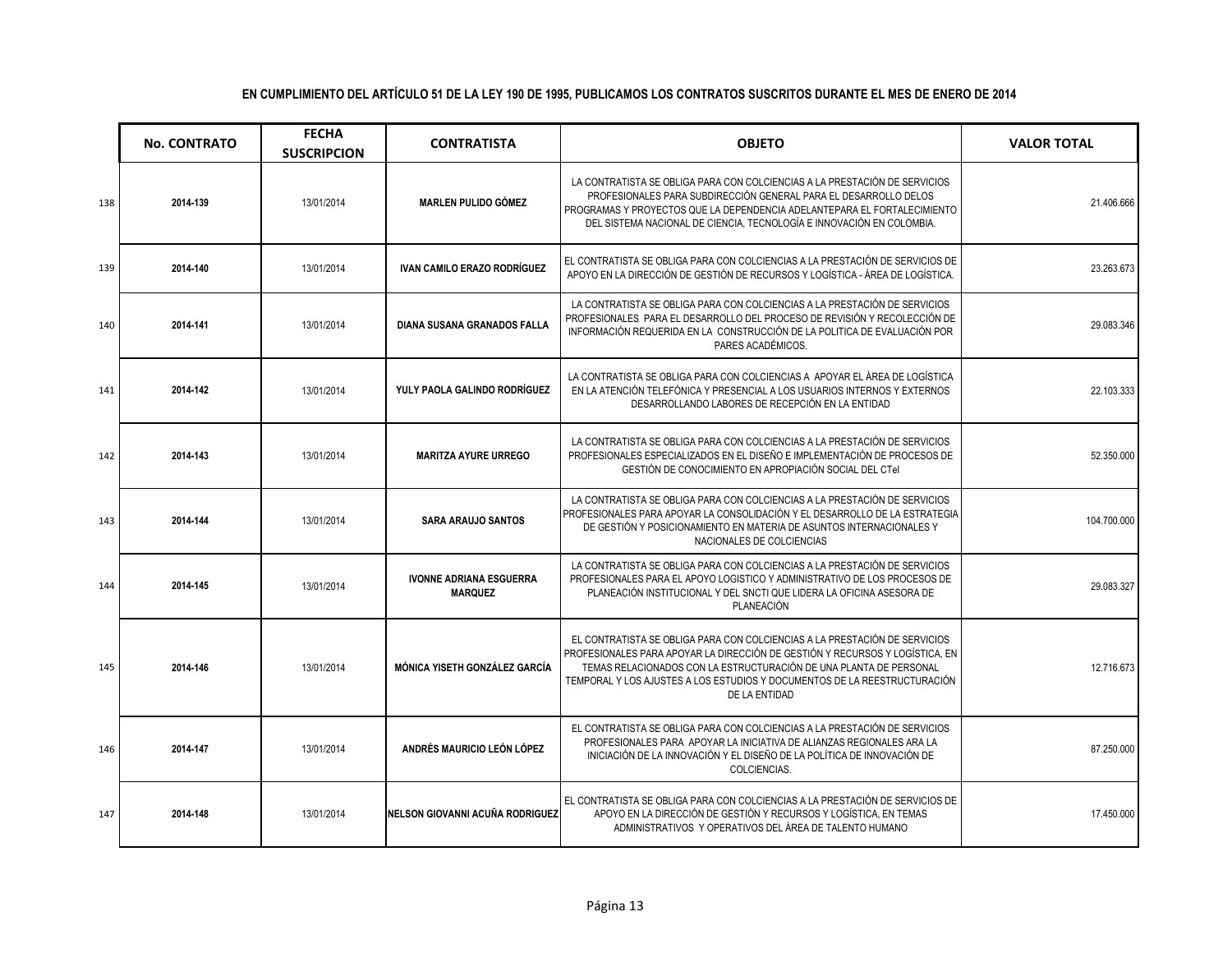|     | <b>No. CONTRATO</b> | <b>FECHA</b><br><b>SUSCRIPCION</b> | <b>CONTRATISTA</b>                   | <b>OBJETO</b>                                                                                                                                                                                                                                                                                                                                                          | <b>VALOR TOTAL</b> |
|-----|---------------------|------------------------------------|--------------------------------------|------------------------------------------------------------------------------------------------------------------------------------------------------------------------------------------------------------------------------------------------------------------------------------------------------------------------------------------------------------------------|--------------------|
| 148 | 2014-149            | 13/01/2014                         | ERICA DAYANA FLOREZ RIVERA           | GESTIÓN Y COORDINACIÓN DE LA IMAGEN INSTITUCIONAL DE COLCIENCIAS SEGÚN EL<br>MODELO DE COMUNICACIÓN ESTRATÉGICA DE COLCIENCIAS                                                                                                                                                                                                                                         | 52.350.000         |
| 149 | 2014-150            | 13/01/2014                         |                                      | EL CONTRATISTA SE OBLIGA PARA CON COLCIENCIAS A LA PRESTACIÓN DE SERVICIOS<br>PROFESIONALES EN LA DIRECCIÓN DE DESARROLLO, TECNOLÓGICO E INNOVACIÓN<br>JUAN CARLOS CARDENAS GONZÁLEZ   REALIZANDO SEGUIMIENTO TÉCNICO DE PROYECTOS BENEFICIARIOS DE LAS INICIATIVAS<br>DE ALIANZAS REGIONALES PARA LA INNOVACIÓN, GESTIÓN DE LA INNOVACIÓN Y<br>DESARROLLO TECNOLÓGICO | 48.860.000         |
| 150 | 2014-151            | 13/01/2014                         | JAIME ANDRÉS FAJARDO BASTIDAS        | EL CONTRATISTA SE OBLIGA PARA CON COLCIENCIAS A LA PRESTACIÓN DE SERVICIOS<br>PROFESIONALES AL GRUPO DE COMUNICACIONES Y MARKETING, COMO ASISTENTE DE<br>EVENTOS Y RELACIONES PÚBLICAS                                                                                                                                                                                 | 10.140.000         |
| 151 | 2014-152            | 13/01/2014                         | <b>BRUCE DARIO VARGAS VARGAS</b>     | EL CONTRATISTA SE OBLIGA PARA CON COLCIENCIAS A LA PRESTACIÓN DE SERVICIOS<br>PROFESIONALES PARA REALIZAR LA GESTIÓN TÉCNICA DEL PROGRAMA DE ALIANZAS<br>REGIONALES PARA LA INICIACIÓN A LA INNOVACIÓN, GESTIÓN DE LA INNOVACIÓN Y<br>DESARROLLO TECNOLÓGICO PARA LA DIRECCIÓN DE DESARROLLO TECNOLÓGICO E<br><b>INNOVACIÓN</b>                                        | 32.712.927         |
| 152 | 2014-153            | 13/01/2014                         | <b>CLAUDIA MILENA SALCEDO ACERO</b>  | LA CONTRATISTA SE OBLIGA PARA CON COLCIENCIAS A LA PRESTACIÓN DE SERVICIOS<br>PROFESIONALES ESPECIALIZADOS EN LA OFICINA ASESORA DE PLANEACIÓN, EN EL<br>DESARROLLO DE ACTIVIDADES DE PROGRAMACIÓN, SEGUIMIENTO Y ANÁLISIS DEL<br>PRESUPUESTO DE INVERSIÓN DE COLCIENCIAS.                                                                                             | 73.290.000         |
| 153 | 2014-154            | 13/01/2014                         | ASTRID ELENA HERRERA DUQUE           | EL CONTRATISTA SE OBLIGA PARA CON COLCIENCIAS A LA PRESTACIÓN DE SERVICIOS<br>PROFESIONALES PARA DESARROLLAR UNA ESTRATEGIA DE DIVULGACIÓN RESPECTO DE<br>LOS AVANCES Y RESULTADOS DEL FONDO DE CIENCIA, TECNOLOGÍA E INNOVACIÓN DEL<br>SISTEMA GENERAL DE REGALIAS.                                                                                                   | 29.955.833         |
| 154 | 2014-155            | 13/01/2014                         | ALICIA MARCELA GARAVITO ROBAYO       | LA CONTRATISTA SE OBLIGA PARA CON COLCIENCIAS A LA PRESTACIÓN DE SERVICIOS<br>PROFESIONALES PARA APOYAR LA INICIATIVA DE GESTIÓN DE LA INNOVACIÓN Y<br>ASESORAR EN EL DISEÑO DE LA POLITICA DE INNOVACIÓN DE COLCIENCIAS.                                                                                                                                              | 52.350.000         |
| 155 | 2014-156            | 13/01/2014                         | <b>GUSTAVO ALBERTO ZÁRATE CORTÉS</b> | EL CONTRATISTA SE OBLIGA PARA CON COLCIENCIAS A LA PRESTACIÓN DE SERVICIOS<br>PROFESIONALES PARA APOYAR LOS PROCESOS DE CREACIÓN, FORTALECIMIENTO Y<br>CONSOLIDACIÓN DE CAPACIDADES REGIONALES EN CIENCIA TECNOLOGÍA E INNOVACIÓN<br>EN LA REGIÓN CENTRO ORIENTE, EN LOS PROCESOS DEL SISTEMA GENERAL DE<br>REGALIAS.                                                  | 90.563.167         |
| 156 | 2014-157            | 13/01/2014                         | <b>EUSEBIO RAIGOSO ROJAS</b>         | EL CONTRATISTA SE OBLIGA PARA CON COLCIENCIAS A LA PRESTACIÓN DE SERVICIOS<br>PARA EL APOYO AL DESARROLLO DE ACTIVIDADES DE CONTROL, SEGUIMIENTO Y<br>EVALUACIÓN DE PLANES, PROGRAMAS Y PROYECTOS, LA REALIZACION DE AUDITORIAS<br>INTERNAS DE GESTIÓN                                                                                                                 | 16.900.000         |
| 157 | 2014-158            | 13/01/2014                         | <b>RODRIGO BUITRAGO TELLO</b>        | EL CONTRATISTA SE OBLIGA PARA CON COLCIENCIAS A LA PRESTACIÓN DE SERVICIOS<br>PROFESIONALES PARA PROPORCIONAR APOYO TÉCNICO Y OPERATIVO A LA DIRECCIÓN<br>DE DESARROLLO TECNOLÓGICO E INNOVACIÓN EN EL COMPONENTE DEL PLAN DE<br>ACCIÓN DEL 2014.                                                                                                                      | 46.533.333         |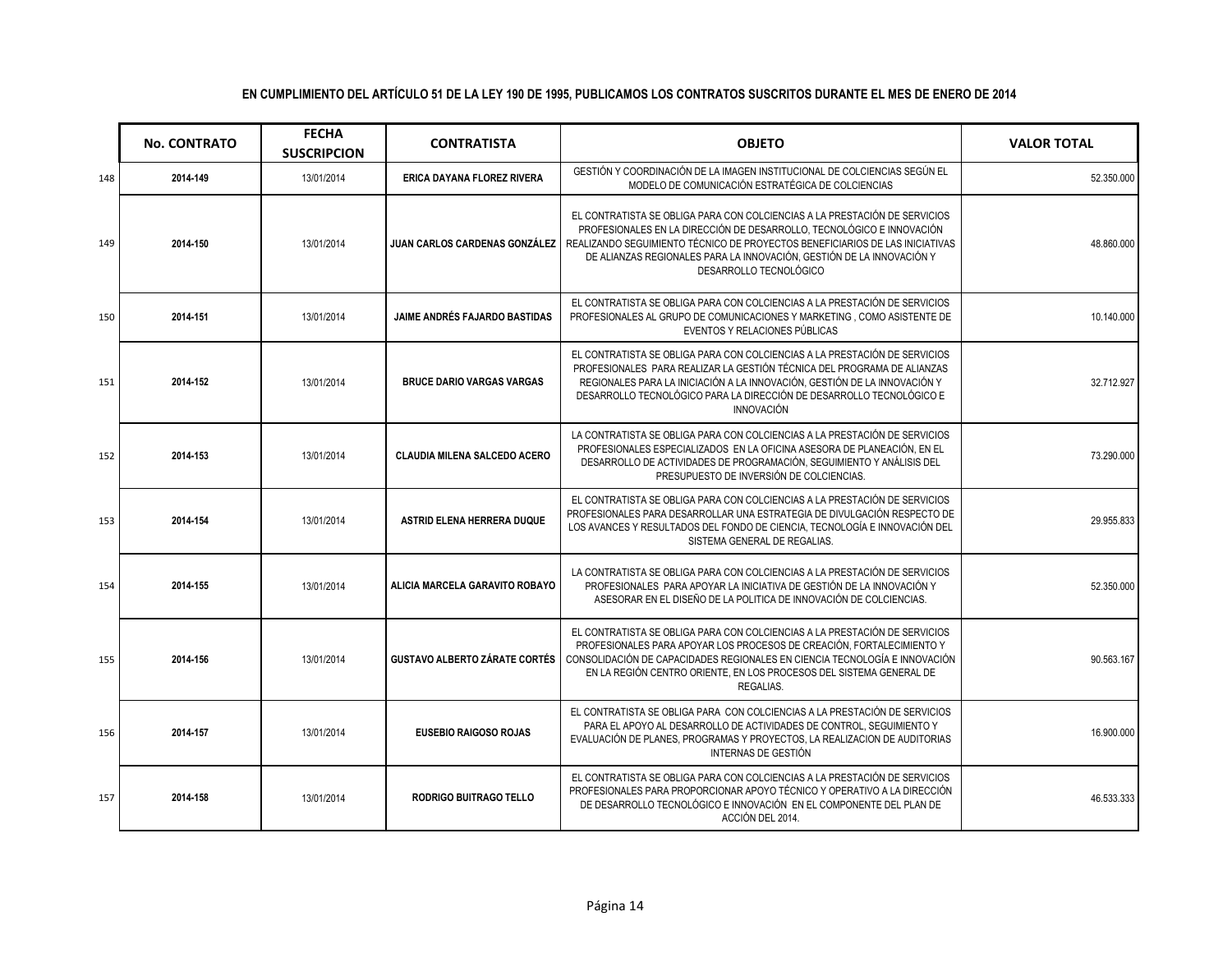|     | <b>No. CONTRATO</b> | <b>FECHA</b><br><b>SUSCRIPCION</b> | <b>CONTRATISTA</b>                           | <b>OBJETO</b>                                                                                                                                                                                                                                                                                              | <b>VALOR TOTAL</b> |
|-----|---------------------|------------------------------------|----------------------------------------------|------------------------------------------------------------------------------------------------------------------------------------------------------------------------------------------------------------------------------------------------------------------------------------------------------------|--------------------|
| 158 | 2014-159            | 13/01/2014                         | <b>ROSSED JAIMES GARZON</b>                  | LA CONTRATISTA SE OBLIGA PARA CON COLCIENCIAS A LA PRESTACIÓN DE SERVICIOS<br>PROFESIONALES PARA CONSOLIDAR EL PROGRAMA "COMUNIDAD COLCIENCIAS EN EL<br>EXTERIOR" EN SU CAPITULO RETORNO AL PAÍS                                                                                                           | 69.800.000         |
| 159 | 2014-160            | 13/01/2014                         | <b>DAVID GLEISER DOBRZINSKY</b>              | EL CONTRATISTA SE OBLIGA PARA CON COLCIENCIAS A LA PRESTACIÓN DE SERVICIOS<br>PROFESIONALES PARA EL APOYO A LA DIRECCIÓN GENERAL EN TEMAS ESTRATÉGICOS<br>PARA LA ENTIDAD COMO LO SON LOS PROCESOS DE NEGOCIACIÓN INTERNOS Y<br>EXTERNOS.                                                                  | 73.233.333         |
| 160 | 2014-161            | 13/01/2014                         | <b>CLAUDIA NATALIE MOLANO SALAS</b>          | LA CONTRATISTA SE OBLIGA PARA CON COLCIENCIAS A LA PRESTACIÓN DE SERVICIOS<br>PROFESIONALES ESPECIALIZADOS PARA APOYAR A COLCIENCIAS EN LA COORDINACIÓN<br>DE LOS PROCESOS ENCAMINADOS A LA ATENCIÓN DE LAS PETICIONES, QUEJAS,<br>RECLAMOS Y SOLICITUDES EN GENERAL QUE SEAN PRESENTADAS ANTE LA ENTIDAD. | 45.066.673         |
| 161 | 2014-162            | 13/01/2014                         | FIDEL ALONSO OVALLES CAMARGO                 | EL CONTRATISTA SE OBLIGA PARA CON COLCIENCIAS A LA PRESTACIÓN DE SERVICIOS<br>PROFESIONALES A LA SUBDIRECCIÓN GENERAL DE COLCIENCIAS PARA REALIZAR EL<br>FILTRO PRESUPUESTAL A LOS PROYECTOS DE INVERSIÓN A FINANSIARSE CON RECURSOS<br>DE FONDO DE CIENCIA, TECNOLOGÍA E INNOVACIÓN.                      | 139.600.000        |
| 162 | 2014-163            | 13/01/2014                         | <b>ARLEXIS YATE GODOY</b>                    | EL CONTRATISTA SE OBLIGA PARA CON COLCIENCIAS A LA PRESTACIÓN DE SERVICIOS DE<br>APOYO A LA GESTIÓN PARA REALIZAR LAS LABORES RELACIONADAS CON EL SISTEMA<br>ELÉCTRICO EN LAS INSTALACIONES DE COLCIENCIAS Y EN LAS SEDES ALTERNAS Y<br>DESARROLLAR LABORES OPERATIVAS EN EL ÁREA DE LOGÍSTICA             | 14.770.368         |
| 163 | 2014-164            | 13/01/2014                         | <b>RUTH MARIA TORRES PINEDA</b>              | LA CONTRATISTA SE OBLIGA PARA CON COLCIENCIAS A LA PRESTACIÓN DE SERVICIOS<br>PARA EL GRUPO DE LIQUIDACIONES DE LA DIRECCIÓN DE GESTIÓN DE RECURSOS Y<br>LOGÍSTICA EN EL COMPONENTE DE LIQUIDACIÓN DE CONTRATOS Y/O CONVENIOS                                                                              | 65.423.540         |
| 164 | 2014-165            | 13/01/2014                         | JESÚS ALBERTO LÓPEZ ACOSTA                   | LA CONTRATISTA SE OBLIGA PARA CON COLCIENCIAS A LA PRESTACIÓN DE SERVICIOS<br>PARA EL GRUPO DE LIQUIDACIONES DE LA DIRECCIÓN DE GESTIÓN DE RECURSOS Y<br>LOGÍSTICA EN EL COMPONENTE DE LIQUIDACIÓN DE CONTRATOS Y/O CONVENIOS                                                                              | 23.096.667         |
| 165 | 2014-166            | 13/01/2014                         | JOHANNA ESMERALDA RODRIGUEZ<br><b>MÉNDEZ</b> | LA CONTRATISTA SE OBLIGA PARA CON COLCIENCIAS A LA PRESTACIÓN DE SERVICIOS<br>PROFESIONALES PARA APOYAR EL PROCESO DE LA II ACTUALIZACIÓN 2013, I Y II<br>ACTUALIZACIÓN 2014 DEL INDICE BIBLIOGRÁFICO NACIONAL PUBLINDEX                                                                                   | 24.606.400         |
| 166 | 2014-167            | 13/01/2014                         | <b>MARGARITA CIFUENTES ALARCON</b>           | LA CONTRATISTA SE OBLIGA PARA CON COLCIENCIAS A LA PRESTACIÓN DE SERVICIOS<br>PROFESIONALES PARA EL GRUPO DE LIQUIDACIONES DE LA DIRECCIÓN DE GESTIÓN DE<br>RECURSOS Y LOGÍSTICA EN EL COMPONENTE DE LIQUIDACIÓN DE CONTRATOS Y/O<br><b>CONVENIOS</b>                                                      | 47.929.333         |
| 167 | 2014-168            | 13/01/2014                         | <b>CARLOS GIOVANNY RINCÓN CUERVO</b>         | EL CONTRATISTA SE OBLIGA PARA CON COLCIENCIAS A LA PRESTACIÓN DE SERVICIOS<br>PROFESIONALES PARA APOYAR LAS ACTIVIDADES DE CIENCIA, TECNOLOGÍA E<br>INNOVACIÓN EN MATERIA DE BENEFICIOS TRIBUTARIOS                                                                                                        | 16.900.000         |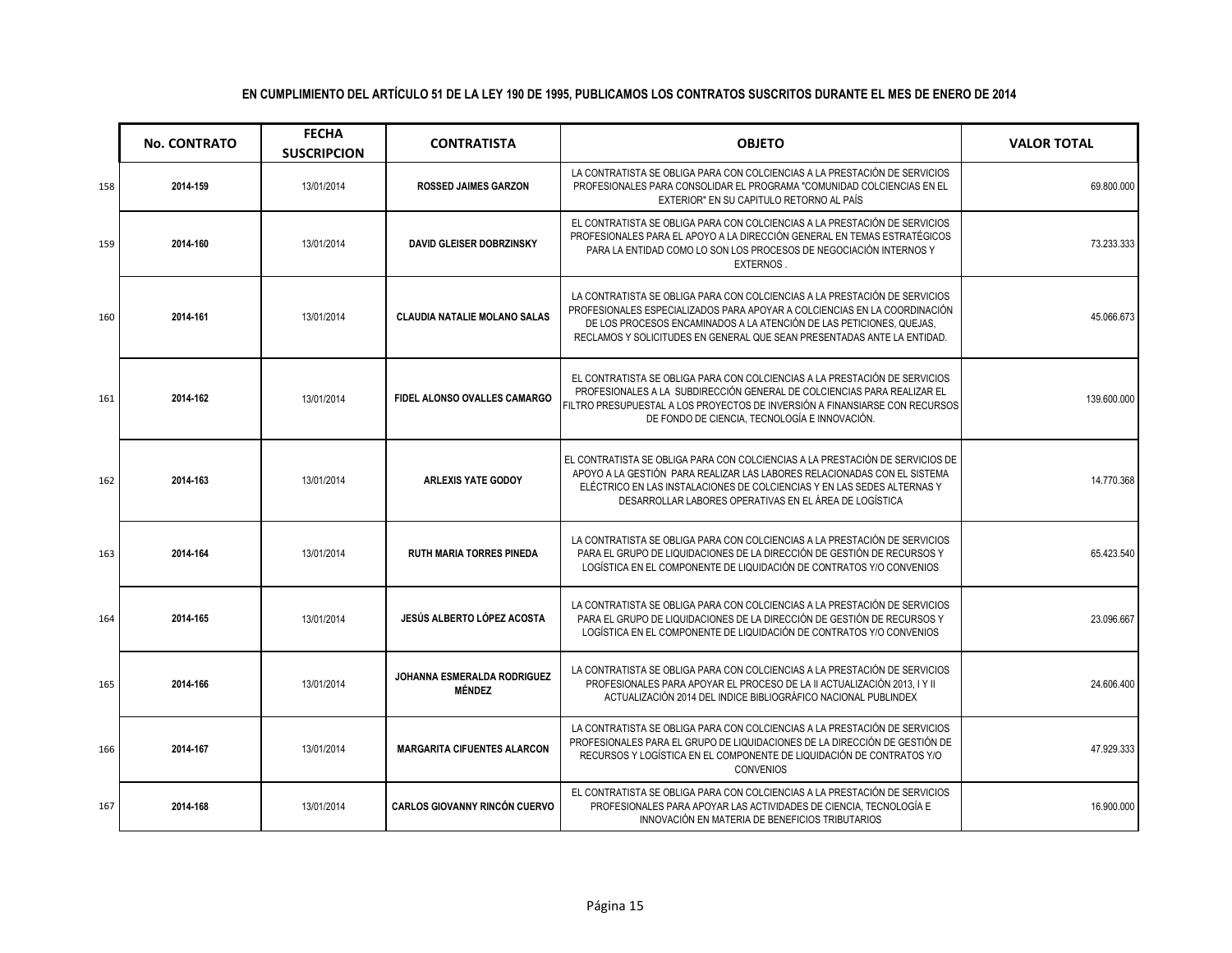|     | <b>No. CONTRATO</b> | <b>FECHA</b><br><b>SUSCRIPCION</b> | <b>CONTRATISTA</b>                                | <b>OBJETO</b>                                                                                                                                                                                                                                                                                                                          | <b>VALOR TOTAL</b> |
|-----|---------------------|------------------------------------|---------------------------------------------------|----------------------------------------------------------------------------------------------------------------------------------------------------------------------------------------------------------------------------------------------------------------------------------------------------------------------------------------|--------------------|
| 168 | 2014-169            | 13/01/2014                         | <b>EGNA YAMILE BARRERO DIAZ</b>                   | LA CONTRATISTA SE OBLIGA PARA CON COLCIENCIAS A LA PRESTACIÓN DE SERVICIOS<br>PROFESIONALES AL PROGRAMA NACIONAL DE CIENCIA, TECNOLOGÍA E INNOVACIÓN EN<br>AMBIENTE, BIODIVERSIDAD Y HÁBITAT EN EL DISEÑO DE POLITICA PÚBLICA, LA<br>FORMULACIÓN DEL PLAN ESTRATÉGICO, LA EVALUACIÓN DE PROYECTOS DE REGALIAS.                         | 29.011.667         |
| 169 | 2014-170            | 13/01/2014                         | ORLANDO ANTONIO MORENO LÓPEZ                      | EL CONTRATISTA SE OBLIGA PARA CON COLCIENCIAS A PRESTAR SUS SERVICIOS DE<br>CONDUCTOR DE LOS VEHÍCULOS ASIGNADOS A LOS DIRECTIVOS DE LA ENTIDAD                                                                                                                                                                                        | 24.430.000         |
| 170 | 2014-171            | 13/01/2014                         | <b>FRANCISCO JOSÉ ARANGO VACARES</b>              | LA CONTRATISTA SE OBLIGA PARA CON COLCIENCIAS A LA PRESTACIÓN DE SERVICIOS<br>PROFESIONALES AL GRUPO DE LIQUIDACIONES DE LA DIRECCIÓN DE GESTIÓN DE<br>RECURSOS Y LOGÍSTICA EN EL COMPONENTE DE LIQUIDACIÓN DE CONTRATOS Y/<br><b>CONVENIOS</b>                                                                                        | 20.702.500         |
| 171 | 2014-172            | 13/01/2014                         | RONALD MAURICIO APONTE VARGAS                     | COMUNICADOR PARA LA IMPLEMENTACIÓN DEL MODELO DE COMUNICACIÓN<br>ESTRATÉGICA DE COLCIENCIAS                                                                                                                                                                                                                                            | 25.350.000         |
| 172 | 2014-173            | 13/01/2014                         | <b>GIOVANNI USGAME ZUBIETA</b>                    | EL CONTRATISTA SE OBLIGA PARA CON COLCIENCIAS A LA PRESTACIÓN DE SERVICIOS<br>PROFESIONALES PARA APOYAR A LA DIRECCIÓN DE FOMENTO A LA INVESTIGACIÓN                                                                                                                                                                                   | 23.660.000         |
| 173 | 2014-175            | 13/01/2014                         | <b>MARIA ELENA MANJARRES DE</b><br><b>MENDOZA</b> | LA CONTRATISTA SE OBLIGA PARA CON COLCIENCIAS A LA PRESTACIÓN DE SERVICIOS<br>PROFESIONALES ESPECIALIZADOS PARA GESTIONAR LA EJECUCIÓN DEL PROGRAMA<br>ONDAS EN TREINTA Y DOS (32) DEPARTAMENTOS Y EN EL DISTRITO CAPITAL.                                                                                                             | 139.600.000        |
| 174 | 2014-176            | 13/01/2014                         | <b>REINEL MAURICIO CAMARGO</b><br><b>MARTÍNEZ</b> | EL CONTRATISTA SE OBLIGA PARA CON COLCIENCIAS A LA PRESTACIÓN DE SERVICIOS<br>PROFESIONALES PARA ADMINISTRAR EL PORTAL INSTITUCIONAL QUE MANEJA LA<br>INFORMACIÓN DEL SISTEMA NACIONAL DE CIENCIA, TECNOLOGÍA E INNOVACIÓN(SNCTI),<br>QUIEN SERÁ EL RESPONSABLE DE SU ACTUALIZACIÓN PERMANENTE, EN CUANTO A<br>CONTENIDOS Y MONITOREO. | 54.967.500         |
| 175 | 2014-177            | 13/01/2014                         | ANDREA CAROLINA ROJAS GUIO                        | APOYAR TODAS LAS ACTIVIDADES ORIENTADAS AL POSICIONAMIENTO INSTITUCIONAL DE<br>COLCIENCIAS Y DEL SNCTI A TRAVÉS DE ESTRATÉGIAS DE MERCADEO Y<br>COMUNICACIONES.                                                                                                                                                                        | 52.350.000         |
| 176 | 2014-178            | 13/01/2014                         | ADOLFO ANTONIO BULA RAMÍREZ                       | EL CONTRATISTA SE OBLIGA PARA CON COLCIENCIAS A LA PRESTACIÓN DE SERVICIOS<br>PROFESIONALES A LA DIRECCIÓN GENERAL DE COLCIENCIAS EN LA COORDINACIÓN DE<br>RELACIONES INTERINSTITUCIONALES CON EL CONGRESO DE LA REPÚBLICA Y CON LOS<br>MINISTERIOS Y ENTIDADES NACIONALES EN MATERIA DE CIENCIA, TECNOLOGÍA E<br>INNOVACIÓN.          | 141.694.000        |
| 177 | 2014-179            | 13/01/2014                         | EMIR JOSÉ GONZALEZ ANDRADE                        | CONTRATAR LOS SERVICIOS PROFESIONALES PARA APOYAR LA GESTIÓN DEL FONDO<br>NACIONAL DE FINANCIAMIENTO PARA LA CIENCIA. LA TECNOLOGÍA Y LA INNOVACIÓN.<br>FONDO FRANCISCO JOSÉ DE CALDAS, A CARGO DEL DEPARTAMENTO ADMINISTRATIVO DE<br>CIENCIA, TECNOLOGÍA E INNOVACIÓN - COLCIENCIAS.                                                  | 67.600.000         |
| 178 | 2014-180            | 13/01/2014                         | <b>JONATAN DAYAN ARCHILA</b>                      | EL CONTRATISTA SE OBLIGA PARA CON COLCIENCIAS A LA PRESTACIÓN DE SERVICIOS DE<br>SOPORTE TÉCNICO A LA INFRAESTRUCTURA DE HARDWARE Y SOFTWARE DE<br>COLCIENCIAS QUE SOPORTA EL SISTEMA DE INFORMACIÓN DE CTI                                                                                                                            | 16.176.150         |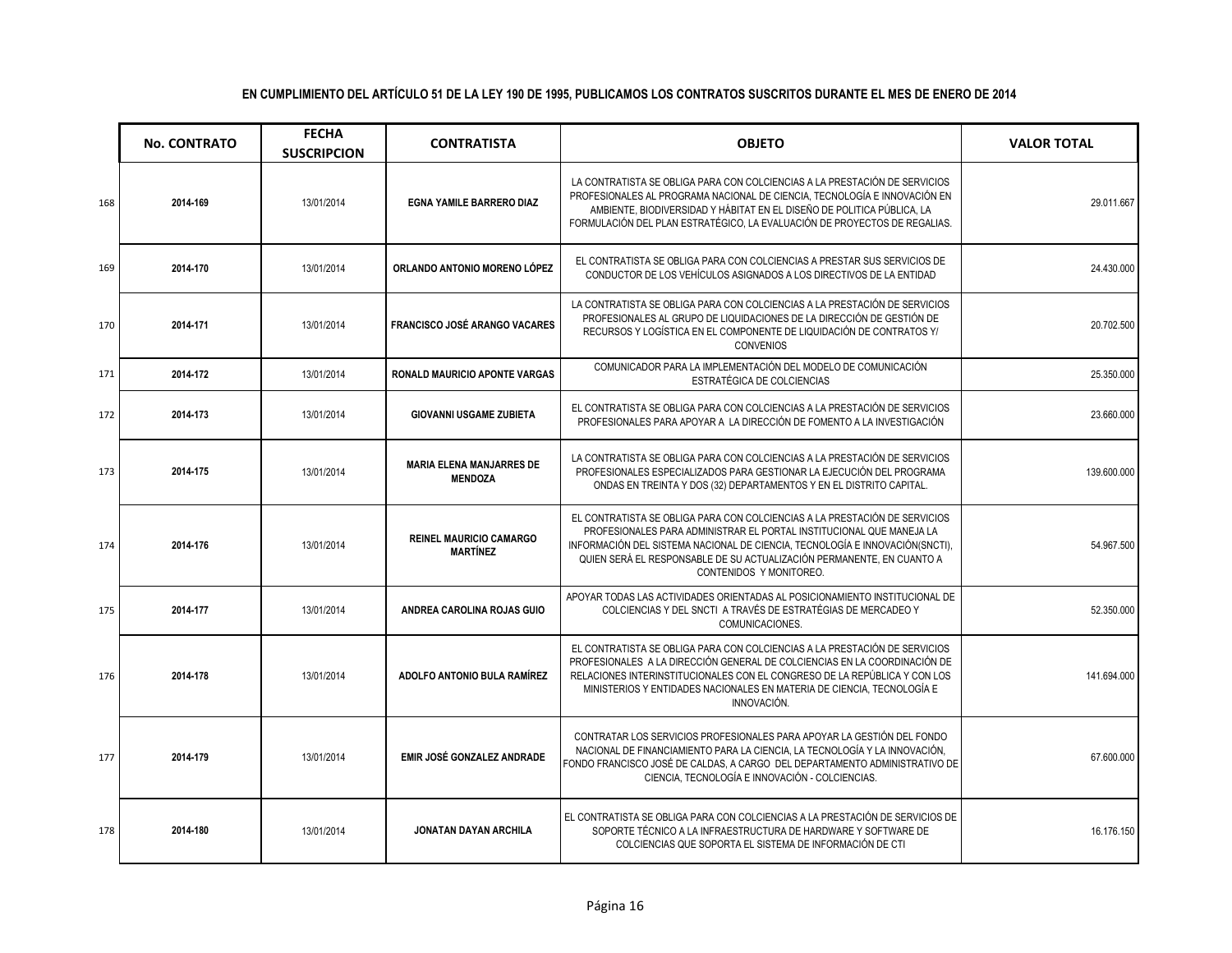|     | <b>No. CONTRATO</b> | <b>FECHA</b><br><b>SUSCRIPCION</b> | <b>CONTRATISTA</b>                                    | <b>OBJETO</b>                                                                                                                                                                                                                                                                                                                                                                                                                                                | <b>VALOR TOTAL</b> |
|-----|---------------------|------------------------------------|-------------------------------------------------------|--------------------------------------------------------------------------------------------------------------------------------------------------------------------------------------------------------------------------------------------------------------------------------------------------------------------------------------------------------------------------------------------------------------------------------------------------------------|--------------------|
| 179 | 2014-181            | 14/01/2014                         | ANGELA MILENA NIÑO MENDIETA                           | LA CONTRATISTA SE OBLIGA PARA CON COLCIENCIAS A LA PRESTACIÓN DE SERVICIOS<br>PROFESIONALES PARA APOYAR A COLCIENCIAS EN ELTRATAMIENTO DE LA INFORMACIÓN<br>GEO ESTADISTICA Y TERRITORIAL A PARTIR DE INDICADORES Y POLITICAS DE CIENCIA.<br>TECNOLOGÍA E INNOVACIÓN, ESPECIALMENTE LOS PROGRAMAS Y PROYECTOS<br>SUSCEPTIBLES DE SER FINANCIADOS CON RECURSOS DEL FONDO DE CIENCIA,<br>TECNOLOGÍA E INNOVACIÓN (FCTI) DEL SISTEMA GENERAL DE REGALIAS (SGR). | 78.024.773         |
| 180 | 2014-182            | 14/01/2014                         | <b>MILENA DEL CARMEN RODRIGUEZ</b><br><b>CÁRDENAS</b> | LA CONTRATISTA SE OBLIGA PARA CON COLCIENCIAS A LA PRESTACIÓN DE SERVICIOS A<br>LA DIRECCIÓN DE FOMENTO A LA INVESTIGACIÓN EN EL PRG DE CIENCIAS SOCIALES Y<br>HUMANAS, PARA APOYAR LAS CONVOCATORIAS Y CONVENIOS, EL SEGUIMIENTO A<br>PROYECTOS DE INVESTIGACIÓN                                                                                                                                                                                            | 45.352.873         |
| 181 | 2014-183            | 14/01/2014                         | <b>JULIA DEL CARMEN PALACIOS</b><br><b>LLOREDA</b>    | LA CONTRATISTA SE OBLIGA PARA CON COLCIENCIAS A LA PRESTACIÓN DE SERVICIOS<br>PROFESIONALES PARA APOYAR LA RECEPCIÓN, VERIFICACIÓN Y EVALUACIÓN DE LOS<br>PROYECTOS A FINANCIARSE CON LOS RECURSOS DEL FONDO CIENCIA, TECNOLOGÍA E<br>INNOVACIÓN DEL SISTEMA GENERAL DE REGALIAS                                                                                                                                                                             | 77.943.333         |
| 182 | 2014-184            | 14/01/2014                         | LUCIA DELPILAR LEÓN QUIMBAY                           | CONSULTOR PARA PLANEACIÓN. ACOMPAÑAMIENTO Y SEGUIMIENTO FINANCIERO DE LA<br>EJECUCIÓN DE LAS ACTIVIDADES COMPLEMPLADAS EN LAS OPERACIONES DE CRÉDITO<br>BIRF 7944-CO Y BID 2335/OC-CO                                                                                                                                                                                                                                                                        | 83.440.665         |
| 183 | 2014-185            | 14/01/2014                         | <b>MARCOS RAÚL MEJÍA JIMÉNEZ</b>                      | EL CONTRATISTA SE OBLIGA PARA CON COLCIENCIAS A LA PRESTACIÓN DE SERVICIOS<br>REALIZANDO ASESORÍA PEDAGÓGICA EN EL PRG ONDAS DE COLCIENCIAS, SIGUIENDO LOS<br>LINEAMIENTOS DE LA INVESTIGACIÓN COMO ESTRATEGIA PEDAGÓGICA                                                                                                                                                                                                                                    | 139.600.000        |
| 184 | 2014-186            | 14/01/2014                         | <b>WILLIAM OSPINA GARCÍA</b>                          | CONSULTOR PARA LA IMPLEMENTACIÓN DEL PLAN DE ACCIÓN DE LA UNIDAD DE ESTUDIOS<br>ESTRATÉGICOS SOBRE POLITICAS DE CIENCIA, TECNOLOGÍA E INNOVACIÓN                                                                                                                                                                                                                                                                                                             | 72.800.000         |
| 185 | 2014-187            | 14/01/2014                         | ELIZABETH ORJUELA MOLANO                              | LEVANTAMIENTO Y MODELAMIENTO DE LOS PROCESOS Y PROCEDIMIENTOS DE LA<br>ENTIDAD, ASOCIADOS A LA CONVOCATORIA DE "FORMACIÓN" Y LA ELABORACIÓN DE LOS<br>FLUJOS DE INFORMACIÓN ASOCIADOS Y REQUERIDOS PARA LA CONSTRUCCIÓN DEL<br>SISTEMA "SII"                                                                                                                                                                                                                 | 81.200.000         |
| 186 | 2014-188            | 14/01/2014                         | <b>GUILLERMO MUÑOZ AVILA</b>                          | MODELAMIENTO Y OPTIMIZACIÓN DE LOS PROCESOS Y PROCEDIMIENTOS ASOCIADOS A<br>LAS CONVOCATORIAS, IDENTIFICAR Y OPTIMIZAR LOS FLUJOS DE INFORMACIÓN<br>ASOCIADOS Y REQUERIDOS, ORIENTANDO LAS OPTIMIZACIONES A LA CONSTRUCCIÓN E<br>IMPLEMENTACIÓN DEL SISTEMA DE INFORMACIÓN INTEGRAL "SII"                                                                                                                                                                    | 69.600.000         |
| 187 | 2014-189            | 14/01/2014                         | <b>FRANCISCO RAÚL BELTRÁN</b><br>QUINTERO             | COORDINACIÓN, SEGUIMIENTO Y SUPERVISIÓN DE LOS PROYECTOS RELACIONADOS CON<br>EL DISEÑO Y/O AJUSTES A LA PLATAFORMA DE HARDWARE Y TELECOMUNICACIONES                                                                                                                                                                                                                                                                                                          | 48.686.400         |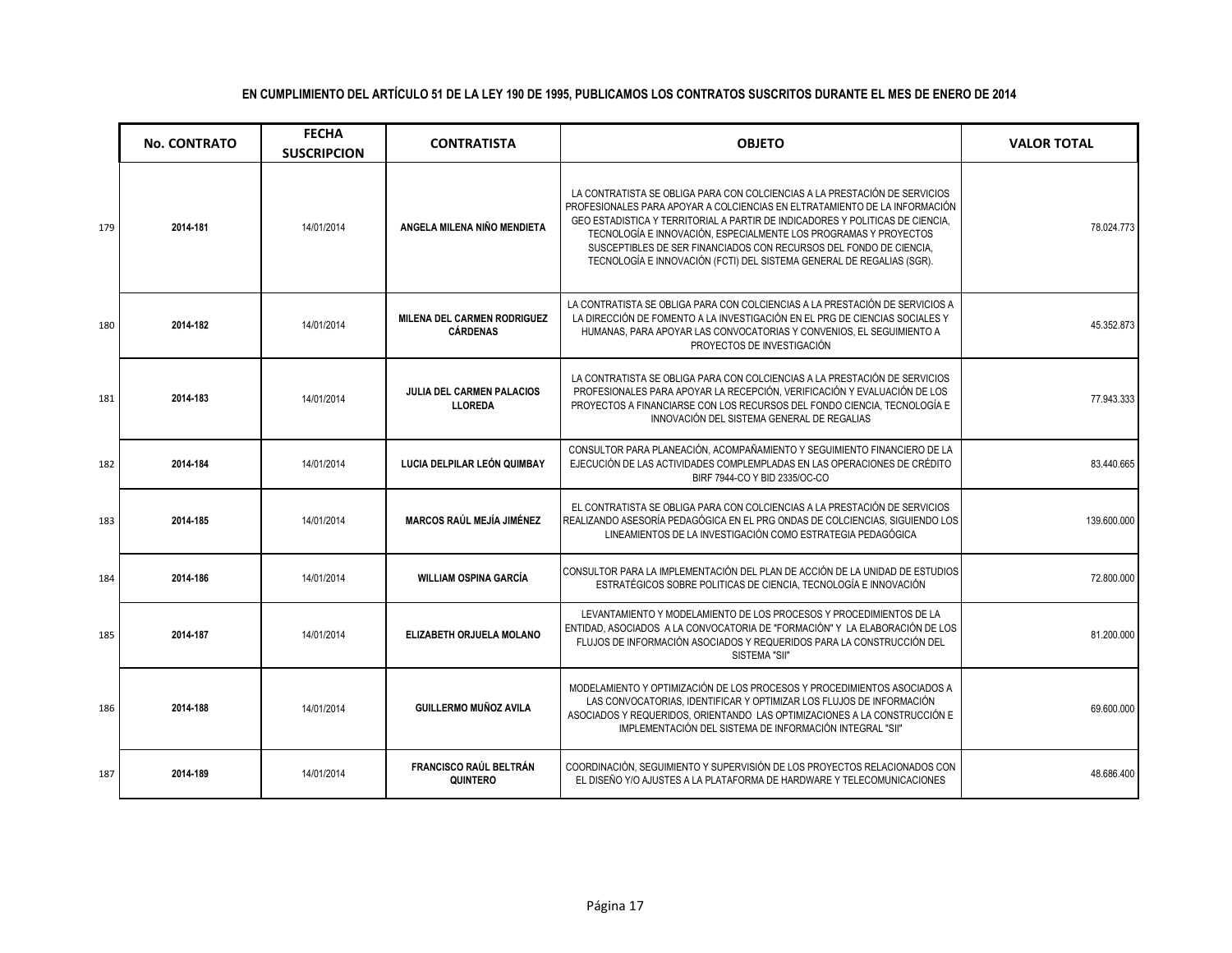|     | <b>No. CONTRATO</b> | <b>FECHA</b><br><b>SUSCRIPCION</b> | <b>CONTRATISTA</b>                                    | <b>OBJETO</b>                                                                                                                                                                                                                                                                                                                                                                   | <b>VALOR TOTAL</b> |
|-----|---------------------|------------------------------------|-------------------------------------------------------|---------------------------------------------------------------------------------------------------------------------------------------------------------------------------------------------------------------------------------------------------------------------------------------------------------------------------------------------------------------------------------|--------------------|
| 188 | 2014-190            | 14/01/2014                         | JENNY LORENA ARIAS PUENTES                            | LEVANTAMIENTO Y MODELAMIENTO DE LOS PROCESOS Y PROCEDIMIENTOS DE LA<br>ENTIDAD, ASOCIADOS PRINCIPALMENTE A LA EJECUCIÓN DE CONVOCATORIAS DE<br>"INVESTIGACIÓN Y DESARROLLO" Y LA ELABORACIÓN DE LOS FLUJOS DE INFORMACIÓN<br>ASOCIADOS Y REQUERIDOS PARA LA CONSTRUCCIÓN E IMPLEMENTACIÓN DEL SISTEMA<br>INTEGRADO DE INFORMACIÓN "SII" DE COLCIENCIAS DURANTE LA VIGENCIA 2014 | 34.800.000         |
| 189 | 2014-191            | 14/01/2014                         |                                                       | APOYAR LA GERENCIA EN EL SEGUIMIENTO Y EJECUCIÓN DEL PROYECTO DE<br>DAVID ARMANDO GARCIA DOMINGUEZ IMPLEMENTACIÓN DEL SISTEMA DE INFORMACIÓN INTEGRAL (SII) PARA EL SNCTI DURANTE<br>LA VIGENCIA 2014                                                                                                                                                                           | 52.200.000         |
| 190 | 2014-192            | 14/01/2014                         | <b>MARIO ARMANDO ROSERO MUÑOZ</b>                     | REALIZAR LA GERENCIA Y SEGUIMIENTO DEL PROYECTO DE IMPLEMENTACIÓN DEL<br>SISTEMA DE INFORMACIÓN INTEGRAL (SII) PARA EL SNCTI DURANTE LA VIGENCIA 2014                                                                                                                                                                                                                           | 148.016.000        |
| 191 | 2014-193            | 14/01/2014                         | YERLY PATRICIA CARDONA MONTOYA                        | LA CONTRATISTA SE OBLIGA PARA CON COLCIENCIAS A APOYAR AL GRUPO DE FOMENTO A<br>LA FORMACIÓN DE INVESTIGADORES y A LA DIRECCIÓN DE REDES DEL CONOCIMIENTO EN<br>LAS CONVOCATORIAS DE DOCTORADOS NACIONALES Y EN EL SEGUIMIENTO Y<br>CONDONACIÓN DE LOS BENEFICIARIOS DE CONVOCATORIAS ANTERIORES                                                                                | 25.407.200         |
| 192 | 2014-194            | 14/01/2014                         | JULIANA ANDREA CAÑON RONCANCIO                        | LA CONTRATISTA SE OBLIGA PARA CON COLCIENCIAS A LA PRESTACIÓN DE SERVICIOS<br>PROFESIONALES AL GRUPO DE LIQUIDACIONES DE LA DIRECCIÓN DE GESTIÓN DE<br>RECURSOS Y LOGÍSTICA EN EL COMPONENTE DE LIQUIDACIÓN DE CONTRATOS Y/<br>CONVENIOS                                                                                                                                        | 40.562.595         |
| 193 | 2014-195            | 14/01/2014                         | <b>CARLOS ZAMBRANO SALAMANCA</b>                      | APOYAR LOS PROCESOS DE SEGUIMIENTO FINANCIERO, ASÍ COMO LAS LABORES DE<br>SUPERVISIÓN DE LOS CONTRATOS QUE. EN EL MARCO DE LOS PRÉSTAMOS BID 2335/OC-<br>CO Y BIRF 7944/CO SE EJECUTAN A TRAVÉS DEL FONDO CALDAS DURANTE LA VIGENCIA<br>2014                                                                                                                                    | 65.552.760         |
| 194 | 2014-196            | 14/01/2014                         | <b>GERMÁN ALBERTO QUITIAQUEZ</b><br><b>VILLAMARÍN</b> | ORIENTAR Y FACILITAR LA PARTICIPACIÓN DE COLCIENCIAS EN EL PROCESO DE<br>IMPLEMENTACIÓN DE LA POLÍTICA PÚBLICA DE INNOVACIÓN SOCIAL DIRIGIDA A FACILITAR<br>QUE DIFERENTES GRUPOS SOCIALES Y COMUNIDADES DEL PAÍS MEJOREN SU CALIDAD DE<br>VIDA Y APROPIEN LOS CONOCIMIENTOS EN CTel                                                                                            | 72.243.000         |
| 195 | 2014-197            | 14/01/2014                         | DIANA MARIBEL ALZATE QUINTERO                         | APOYAR EN ASPECTOS OPERATIVOS, LOGÍSTICOS, DE GESTIÓN DOCUMENTAL Y<br>ADMINISTRATIVOS AL EQUIPO DE GESTIÓN CON LA BANCA MULTILATERAL EN EL MARCO<br>DE LA EJECUCIÓN DE LOS CRÉDITOS BID 2335/OC-CO Y BIRF 7944/CO SE EJECUTAN A<br>TRAVÉS DEL FONDO CALDAS DURANTE LA VIGENCIA 2014                                                                                             | 17.484.338         |
| 196 | 2014-198            | 14/01/2014                         | <b>DOMINGO DE GUZMÁN SALAMANCA</b><br><b>PLAZAS</b>   | EL CONTRATISTA SE OBLIGA PARA CON COLCIENCIAS A LA PRESTACIÓN DE SERVICIOS<br>CON EL FIN DE TRANSPORTAR LOS FUNCIONARIOS QUE SE REQUIERA PARA LLEVARLOS A<br>LAS DIFERENTES REUNIONES QUE SE PROGRAMEN. EFECTUAR LA ENTREGA DE<br>CORRESPONDENCIA Y OTROS ELEMENTOS QUE POR NECESIDADES DEL SERVICIO SE<br>REQUIERA SU SENTREGA PERSONAL.                                       | 14.000.000         |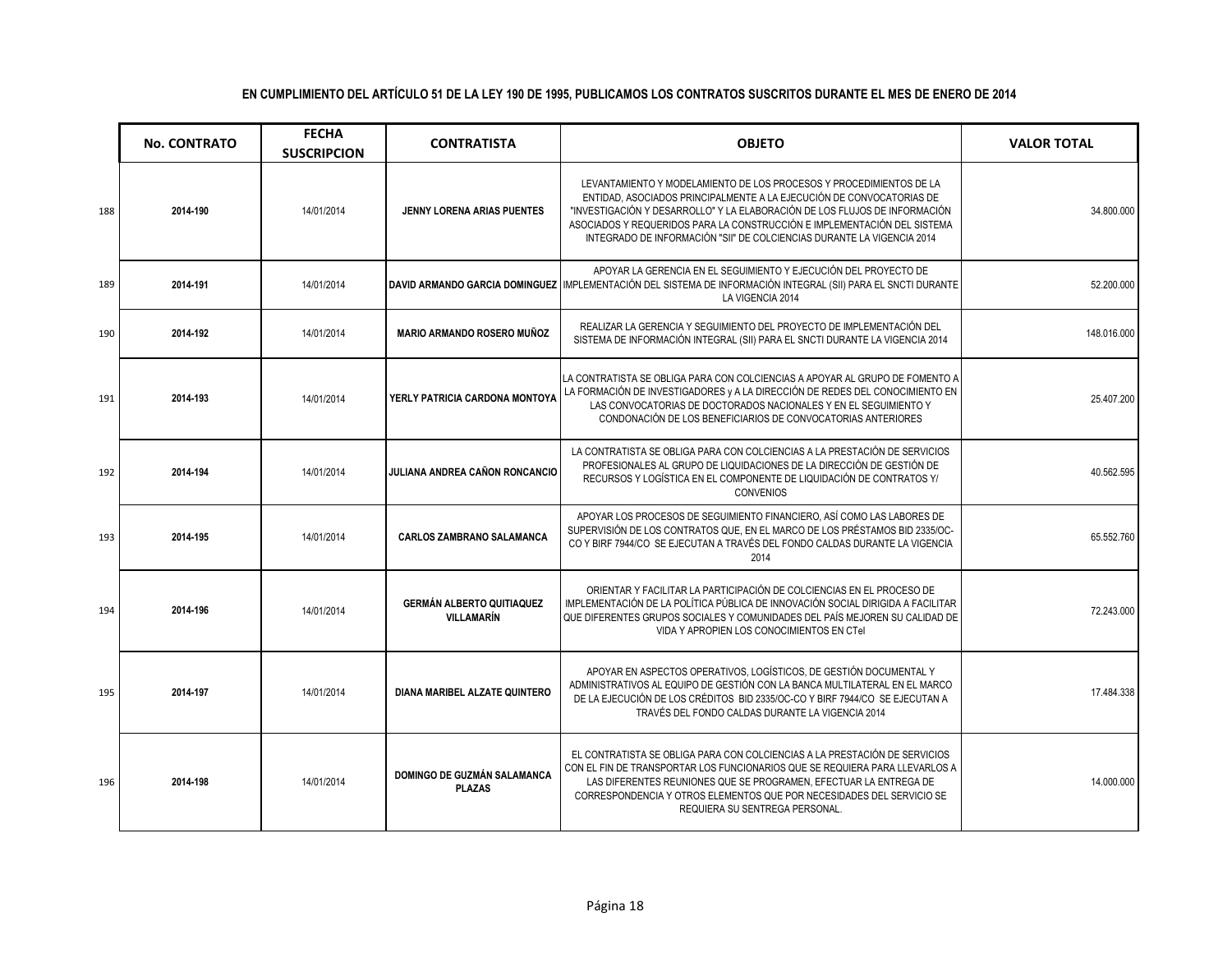|     | <b>No. CONTRATO</b> | <b>FECHA</b><br><b>SUSCRIPCION</b> | <b>CONTRATISTA</b>                               | <b>OBJETO</b>                                                                                                                                                                                                                                                                                                                                                                                                                                                                                                        | <b>VALOR TOTAL</b> |
|-----|---------------------|------------------------------------|--------------------------------------------------|----------------------------------------------------------------------------------------------------------------------------------------------------------------------------------------------------------------------------------------------------------------------------------------------------------------------------------------------------------------------------------------------------------------------------------------------------------------------------------------------------------------------|--------------------|
| 197 | 2014-199            | 15/01/2014                         | YISETH MARINA BECERRA ARÉVALO                    | LA CONTRATISTA SE OBLIGA PARA CON COLCIENCIAS A LA PRESTACIÓN DE SERVICIOS<br>PROFESIONALES PARA APOYAR LA DIRECCIÓN DE REDES DEL CONOCIMIENTO, EN EL<br>CUMPLIMIENTO DE LAS FUNCIONES DE SECRETARÍA TÉCNICA ASIGNADAS AL<br>DEPARTAMENTO ADMINISTRATIVO DE CIENCIA, TECNOLOGÍA E INNOVACIÓN -<br>COLCIENCIAS. RESPECTO DE LOS PROYECTOS DE INVERSIÓN APROBADOS POR EL<br>ÓRGANO COLEGIADO DE ADMINISTRACIÓN Y DECISIÓN DEL FONDO DE CIENCIA,<br>TECNOLOGÍA E INNOVACIÓN DE SISTEMA GENERAL DE REGALÍAS.             | 69.800.000         |
| 198 | 2014-200            | 15/01/2014                         | <b>FERNANDO GARCÍA LOZANO</b>                    | EL CONTRATISTA SE OBLIGA PARA CON COLCIENCIAS A LA PRESTACIÓN DE SERVICIOS<br>PROFESIONALES AL GRUPO DE LIQUIDACIONES DE LA DIRECCIÓN DE GESTIÓN DE<br>RECURSOS Y LOGÍSTICA EN EL COMPONENTE DE LIQUIDACIÓN DE CONTRATOS Y/<br><b>CONVENIOS</b>                                                                                                                                                                                                                                                                      | 39.254.124         |
| 199 | 2014-201            | 15/01/2014                         | <b>MIGUEL ALBERTO PALACIOS</b><br><b>MACHADO</b> | EL CONTRATISTA SE OBLIGA PARA CON COLCIENCIAS A LA PRESTACIÓN DE SERVICIOS<br>PROFESIONALES PARA ORGANIZAR, ELABORAR, CONSOLIDAR Y REPORTAR LA<br>INFORMACIÓN PRESUPUESTAL RELACIONADA CON EL FONDO DE CIENCIA, TECNOLOGÍA E<br>INNOVACIÓN DEL SISTEMA GENERAL DE REGALIAS.                                                                                                                                                                                                                                          | 29.083.333         |
| 200 | 2014-202            | 16/01/2014                         | AHYDA CRISTINA GARCÍA CORDOBA                    | LA CONTRATISTA SE OBLIGA PARA CON COLCIENCIAS A LA PRESTACIÓN DE SERVICIOS<br>PROFESIONALES EN LA DIRECCIÓN DE LA OFICINA DE REGIONALIZACIÓNDE COLCIENCIAS.<br>EN EL CUMPLIMIENTO DE LAS FUNCIONES DE SECRETARÍA TÉCNICA ASIGNADAS AL<br>DEPARTAMENTO ADMINISTRATIVO DE CIENCIA, TECNOLOGÍA E INNOVACIÓN -<br>COLCIENCIAS. RESPECTO DE LOS PROYECTOS DE INVERSIÓN APROBADOS POR EL<br>ÓRGANO COLEGIADO DE ADMINISTRACIÓN Y DECISIÓN DEL FONDO DE CIENCIA.<br>TECNOLOGÍA E INNOVACIÓN DE SISTEMA GENERAL DE REGALÍAS. | 34.900.000         |
| 201 | 2014-203            | 16/01/2014                         | <b>CARMEN GRACIELA FLOREZ PEÑA</b>               | LA CONTRATISTA SE OBLIGA PARA CON COLCIENCIAS A LA PRESTACIÓN DE SERVICIOS<br>PROFESIONALES PARA APOYAR LA DIRECCIÓN DE REDES DEL CONOCIMIENTO. EN EL<br>CUMPLIMIENTO DE LAS FUNCIONES DE SECRETARÍA TÉCNICA ASIGNADAS AL<br>DEPARTAMENTO ADMINISTRATIVO DE CIENCIA, TECNOLOGÍA E INNOVACIÓN -<br>COLCIENCIAS. RESPECTO DE LOS PROYECTOS DE INVERSIÓN APROBADOS POR EL<br>ÓRGANO COLEGIADO DE ADMINISTRACIÓN Y DECISIÓN DEL FONDO DE CIENCIA,<br>TECNOLOGÍA E INNOVACIÓN DE SISTEMA GENERAL DE REGALÍAS.             | 33.400.000         |
| 202 | 2014-204            | 16/01/2014                         | <b>JULIANA HELO SARMIENTO</b>                    | APOYAR EL FORTALECIMIENTO DE LA CAPACIDAD INSTITUCIONAL DE COLCIENCIAS PARA<br>RECOLECTAR, TIPIFICAR, ESTRUCTURAR Y CONSOLIDAR LA INFORMACIÓN NECESARIA<br>QUE PERMITA LA EVALUACIÓN DE IMPACTO A LOS PROGRAMAS DE CTel DEL<br>DEPARTAMENTO ADMINISTRATIVO DE CIENCIA, TECNOLOGÍA E INNOVACIÓN -<br>COLCIENCIAS.                                                                                                                                                                                                     | 33.800.000         |
| 203 | 2014-205            | 16/01/2014                         | RICARDO ANDRÉS TRIANA GONZÁLEZ                   | CONSULTOR PARA EL DISEÑO. IMPLEMENTACIÓN. SEGUIMIENTO Y MONITOREO DEL<br>PROYECTO IDEAS PARA EL CAMBIO DE LA ESTRATEGIA DE APROPIACIÓN SOCIAL DE LA<br>CIENCIA, LA TECNOLOGÍA Y LA INNOVACIÓN - ASCTI.                                                                                                                                                                                                                                                                                                               | 69.800.000         |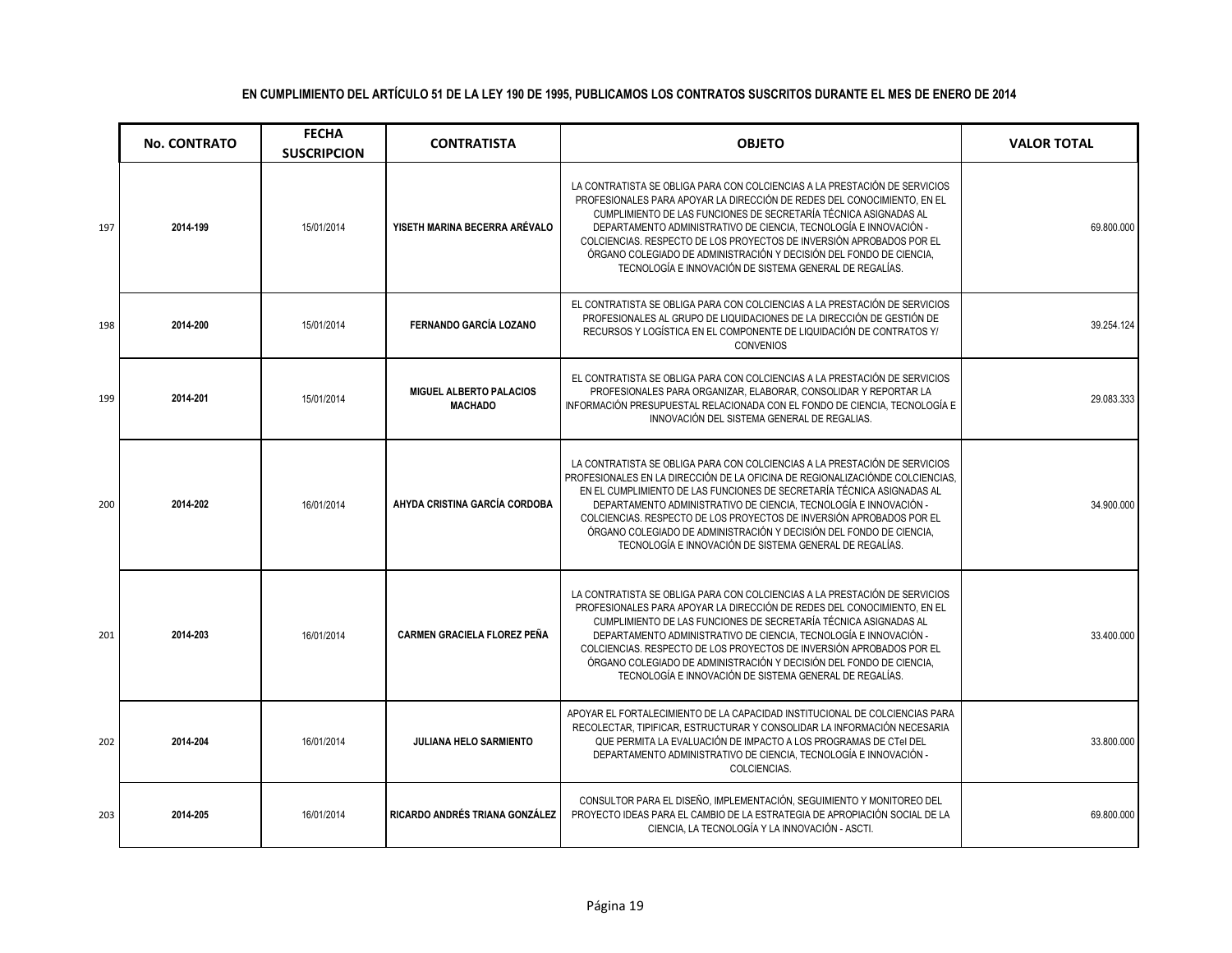|     | <b>No. CONTRATO</b> | <b>FECHA</b><br><b>SUSCRIPCION</b> | <b>CONTRATISTA</b>                                 | <b>OBJETO</b>                                                                                                                                                                                                                                                                                                                                                    | <b>VALOR TOTAL</b> |
|-----|---------------------|------------------------------------|----------------------------------------------------|------------------------------------------------------------------------------------------------------------------------------------------------------------------------------------------------------------------------------------------------------------------------------------------------------------------------------------------------------------------|--------------------|
| 204 | 2014-206            | 16/01/2014                         | PILAR ANGELICA SARMIENTO MÉNDEZ                    | LA CONTRATISTA SE OBLIGA PARA CON COLCIENCIAS A LA PRESTACIÓN DE SERVICIOS<br>PROFESIONALES PARA APOYAR A COLCIENCIAS EN TANTO EL PRG NACIONAL DE CIENCIAS<br>BÁSICAS EN EL DISEÑO DE CONVOCATORIAS. EL SEGUIMIENTO A PROYECTOS DE<br>CIENCIAS BÁSICAS BIOMÉDICAS, ASÍ COMO EN LOS PROCESOS DE LIQUIDACIÓN EN EL<br>ÁREA DE CIENCIAS BÁSICAS BIOMÉDICAS          | 28.800.000         |
| 205 | 2014-207            | 17/01/2014                         | LION S.A.S / YOLINA MARÍA LÓPEZ<br><b>ESPEJERO</b> | EL ARRENDADOR. ENTREGA A TÍTULO DE ARRENDAMIENTO AL ARRENDAMIENTO AL<br>ARRENDATARIO LAS OFICINAS UBICAS EN LA CALLE 134 No. 7-83 DE LA CIUDAD DE BOGOTÁ<br>IDENTIFICADAS CON MATRÍCULA INMOBILIARIA No. 50N-20610263 Y 50N-20610264<br><b>RESPECTIVAMENTE</b>                                                                                                   | 371.115.695        |
| 206 | 2014-208            | 17/01/2014                         | <b>RICARDO ANTONIO RAMÍREZ</b><br><b>ARANGUREN</b> | EL CONTRATISTA SE OBLIGA PARA CON COLCIENCIAS A LA PRESTACIÓN DE SERVICIOS<br>PROFESIONALES APOYANDO JURÍDICAMENTE A LA SECRETARIA TÉCNICA DEL ÓRGANO<br>COLEGIADO DE ADMINISTRACIÓN Y DECISIÓN (OCAD) DEL FONDO DE CIENCIA,<br>TECNOLOGÍA E INNOVACIÓN DEL SISTEMA GENERAL DE REGALÍAS.                                                                         | 73.290.000         |
| 207 | 2014-209            | 17/01/2014                         | JENNY ROSANGELA FOLIACO<br><b>RODRÍGUEZ</b>        | EL CONTRATISTA SE OBLIGA PARA CON COLCIENCIAS A LA PRESTACIÓN DE SERVICIOS<br>PROFESIONALES ESPECIALIZADOS PARA LA DIRECCIÓN GENERAL                                                                                                                                                                                                                             | 16.099.998         |
| 208 | 2014-210            | 17/01/2014                         | ARIEL FERNANDO CALZADA SOLANO                      | CONSULTOR PARA DESARROLLAR ENTORNOS VIRTUALES ARTICULADOS AL PORTAL DE<br>COLCIENCIAS. EN DESARROLLO DE LA ESTRATEGIA NACIONAL DE APROPIACIÓN SOCIAL<br>DEL CONOCIMIENTO - ASCTI                                                                                                                                                                                 | 69.800.000         |
| 209 | 2014-211            | 17/01/2014                         | JAIME AGUSTO JIMENEZ GÓMEZ                         | EL CONTRATISTA SE OBLIGA PARA CON COLCIENCIAS A LA PRESTACIÓN DE SERVICIOS<br>PROFESIONALES PARA APOYAR LOS PROCESOS DE CREACIÓN, FORTALECIMIENTO Y<br>CONSOLIDACIÓN DE CAPACIDADES REGIONALES EN CIENCIA TECNOLOGÍA E INNOVACIÓN<br>EN LA REGIÓN DE LOS LLANOS, CUMPLIENDO CON LAS CONDICIONES ESTABLECIDAS EN<br>LOS PROCESOS DEL SISTEMA GENERAL DE REGALIAS. | 85.000.000         |
| 210 | 2014-212            | 17/01/2014                         | JOSÉ MANUEL GONZÁLEZ BASTIDAS                      | EL CONTRATISTA SE OBLIGA PARA CON COLCIENCIAS A LA PRESTACIÓN DE SERVICIOS<br>PROFESIONALES, PARA LA GESTIÓN PRESUPUESTAL, CONTABLE Y EL NORMAL<br>FUNCIONAMIENTO DE LÍNEA Y TIEMPO REAL DE LA CAJA MENOR Y CONTROL DEL<br>CONTRATO DE TIQUETES AÉREOS EN EL SISTEMA SIIF                                                                                        | 19.716.667         |
| 211 | 2014-213            | 20/01/2014                         | ADRIANA MARCELA PEÑA GÓMEZ                         | LA CONTRATISTA SE OBLIGA PARA CON COLCIENCIAS A LA PRESTACIÓN DE SERVICIOS<br>PROFESIONALES PARA SUBDIRECCIÓN GENERAL PARA EL DESARROLLO DELOS<br>PROGRAMAS Y PROYECTOS QUE LA DEPENDENCIA ADELANTEPARA EL FORTALECIMIENTO<br>DEL SISTEMA NACIONAL DE CIENCIA, TECNOLOGÍA E INNOVACIÓN EN COLOMBIA.                                                              | 35.100.000         |
| 212 | 2014-214            | 20/01/2014                         | SAMARA LILIANA HERRERA CASTILLO                    | LA CONTRATISTA SE OBLIGA PARA CON COLCIENCIAS A APOYAR EL DESARROLLO<br>OPERATIVO, LOGISTICO Y DE GESTION DEL PROGRAMA ONDAS                                                                                                                                                                                                                                     | 13.800.000         |
| 213 | 2014-215            | 20/01/2014                         | ANGEL BECCASSINO                                   | EL CONTRATISTA SE OBLIGA PARA CON COLCIENCIAS A LA PRESTACIÓN DE SERVICIOS DE<br>APOYO EN LA CONCEPTUALIZACIÓN DE ESTRATEGIAS DE COMUNICACIÓN ENFOCADAS AL<br>FORTALECIMIENTO Y POSICIONAMIENTO DE LA ENTIDAD COMO CABEZA DEL SISTEMA<br>NACIONAL DEL CIENCIA. TECNOLOGÍA E INNOVACIÓN.                                                                          | 40.000.000         |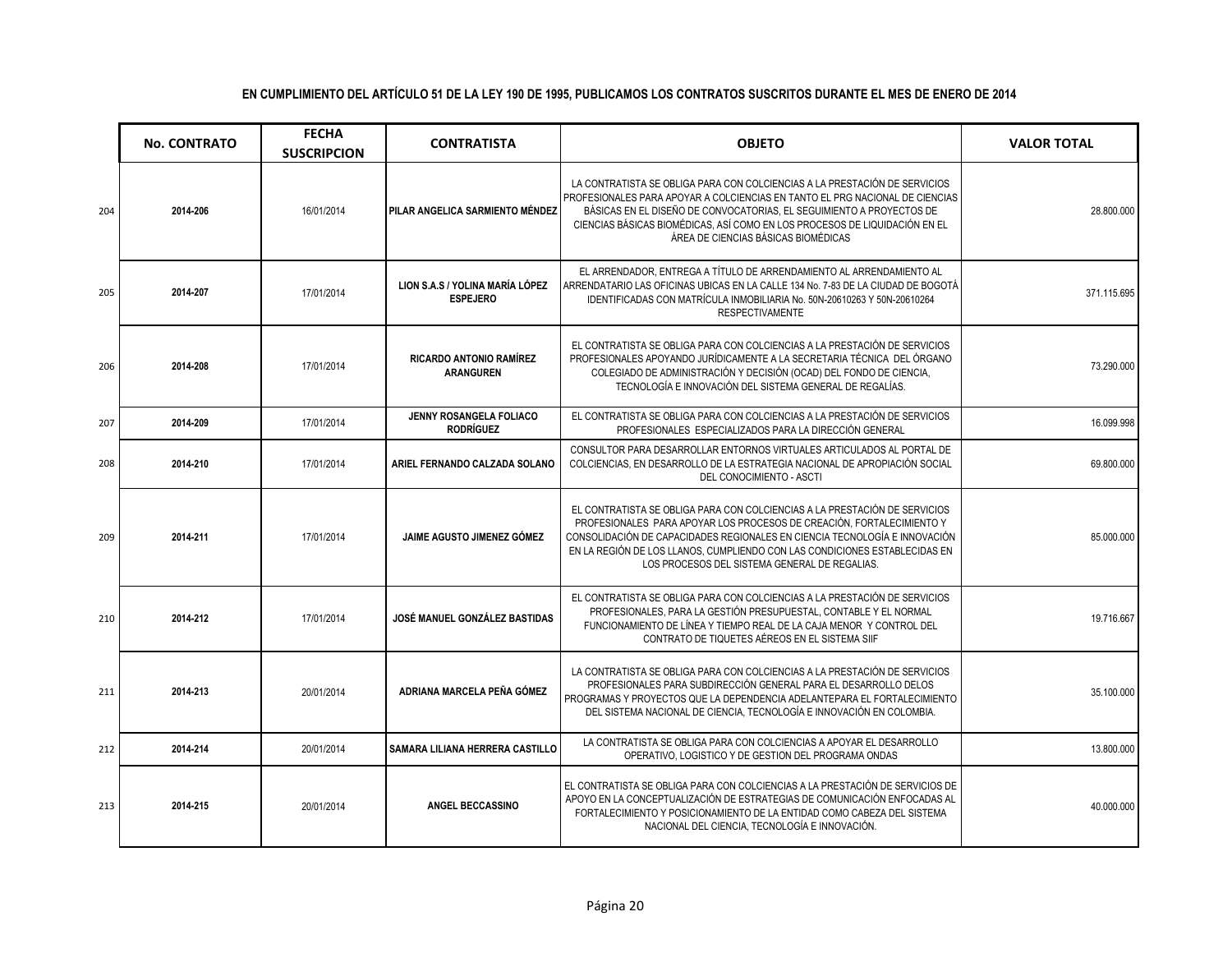|     | <b>No. CONTRATO</b> | <b>FECHA</b><br><b>SUSCRIPCION</b> | <b>CONTRATISTA</b>                                      | <b>OBJETO</b>                                                                                                                                                                                                                                                                                                                                                                                                                     | <b>VALOR TOTAL</b> |
|-----|---------------------|------------------------------------|---------------------------------------------------------|-----------------------------------------------------------------------------------------------------------------------------------------------------------------------------------------------------------------------------------------------------------------------------------------------------------------------------------------------------------------------------------------------------------------------------------|--------------------|
| 214 | 2014-216            | 21/01/2014                         | DIGIWARE DE COLOMBIA S.A.                               | RENOVACIÓN DE LAS LICENCIAS DE LA PLATAFORMA DE SEGURIDAD PERIMETRAL DE<br>FIREWALL QUE POSEE COLCIENCIAS Y LA PRESTACIÓN DE LOS SERVICIOS DE SOPORTE<br><b>TÉCNICO Y PREVENTIVO</b>                                                                                                                                                                                                                                              | 68.928.623         |
| 215 | 2014-217            | 22/01/2014                         | <b>GABRIELA ROSA VELÁSQUEZ</b><br><b>ARISTIZABAL</b>    | ESPECIALISTA DE ADQUISICIONES Y CONTRATACIONES                                                                                                                                                                                                                                                                                                                                                                                    | 68.208.000         |
| 216 | 2014-218            | 23/01/2014                         | <b>RAQUEL BERNAL SALAZAR</b>                            | FORTALECER LA CAPACIDAD INSTITUCIONAL DE COLCIENCIAS PARA DEFINIR LOS<br>LINEAMIENTOS TEÓRICOS, CONCEPTUALES, METODOLÓGICOS Y REQUERIMIENTOS DE<br>INFORMACIÓN CON EL FIN DE REALIZAR EVALUACIONES DE IMPACTO DE LOS PROGRAMAS<br>DE COLCIENCIAS.                                                                                                                                                                                 | 77.700.000         |
| 217 | 2014-219            | 23/01/2014                         | <b>SERVICIOS POSTALES NACIONALES</b><br>S.A. - ADPOSTAL | CONTRATAR LA PRESTACIÓN DE LOS SERVICIOS PROFESIONALES DE ENVÍO DEL CORREO<br>NORMAL, URBANO, NACIONAL E INTERNACIONAL, EN SUS DIFERENTES MODALIDADES, EL<br>SERVICIO DE MENSAJERÍA ESPECIALIZADA Y LA ADMINISTRACIÓN DEL ARCHIVO DE<br>GESTIÓN DOCUMENTAL CENTRALIZADO DE COLCIENCIAS, CON SUMINISTRO DE EQUIPOS,<br>DE ACUERDO CON LA PROPUESTA PRESENTADA POR SERVICIOS POSTALES NACIONALES<br>S.A. Y ACEPTADA POR LA ENTIDAD. | 150.000.000        |
| 218 | 2014-220            | 23/01/2014                         | <b>CAMARA DE COMERCIO DE BOGOTÁ</b>                     | CONTRATAR LOS SERVICIOS DE UNA PERSONA JURÍDICA ESPECIALIZADA EN<br>DESARROLLAR ACTIVIDADES DE CAPACITACIÓN EN TEMAS INHERENTES A LA FUNCIÓN<br>PUBLICA RELACIONADA CON ASPECTOS JURÍDICOS TÉCNICOS, ADMINISTRATIVOS,<br>FINANCIEROS. TRIBUTARIOS RELACIONADOS CON EL TALENTO HUMANO Y EN GENERAL DE<br>CARACTER ORGANIZACIONAL MEDIANTE LA MODALIDAD DE BANCO DE HORAS                                                           | 78.880.000         |
| 219 | 2014-221            | 23/01/2014                         | JOSÉ IGNACIO LLANO URIBE                                | EL CONTRATISTA SE OBLIGA PARA CON COLCIENCIAS A PRESTAR LOS SERVICIOS<br>PROFESIONALES PARA LA SECRETARÍA GENERAL DE COLCIENCIAS.                                                                                                                                                                                                                                                                                                 | 62.253.337         |
| 220 | 2014-222            | 24/01/2014                         | DANIEL EDUARDO ARANGUREN<br><b>CASAS</b>                | EL CONTRATISTA SE OBLIGA PARA CON COLCIENCIAS A LA PRESTACIÓN DE SERVICIOS<br>PROFESIONALES PARA DEPURAR Y AGILIZAR LA INFORMACIÓN FINANCIERA PRESENTADA<br>EN LOS PROYECTOS FINANCIADOS POR EL FONDO DE CIENCIA, TECNOLOGÍA E<br><b>INNOVACIÓN DE REGALIAS</b>                                                                                                                                                                   | 9.540.000          |
| 221 | 2014-223            | 24/01/2014                         | RAMIRO RODRÍGUEZ LÓPEZ                                  | EL CONTRATISTA SE OBLIGA SE OBLIGA PARA CON COLCIENCIAS A LA PRESTACIÓN DE<br>SERVICIOS PROFESIONALES PARA REPRESENTAR JUDICIALMENTE LOS INTERESES DE<br>COLCIENCIAS DENTRO DEL PROCESO No. 2013-245 ADELANTADO ANTE EL JUZGADO<br>TREINTA Y TRES ADMINISTRATIVO DE ORALIDAD DEL CIRCUITO JUDICIAL DE BOGOTA,<br>SECCIÓN TERCERA, INSTAURADO POR MARTHA LUCIA FORERO BERMÚDEZ CONTRA<br><b>COLCIENCIAS</b>                        | 32.000.000         |
| 222 | 2014-224            | 24/01/2014                         | <b>JESSICA FARLEY CRUZ LUGO</b>                         | LA CONTRATISTA SE OBLIGA PARA CON COLCIENCIAS A PRESTAR LOS SERVICIOS<br>PROFESIONALES ESPECIALIZADOS PARA APOYAR LAS ACTIVIDADES A CARGO DE LA<br>SECRETARÍA TÉCNICA DEL CONSEJO NACIONAL DE BENEFICIOS TRIBUTARIOS.                                                                                                                                                                                                             | 18.550.000         |
| 223 | 2014-225            | 24/01/2014                         | EDIFICIO ALTOS DEL BOSQUE S.A.                          | CONTRATAR EL ARRENDAMIENTO DEL LOCAL COMERCIAL - DEPÓSITO No. 9 S2 ÚBICADO<br>EN LA CALLE 134 No. 7-83 DE LA ACTUAL NOMENCLATURA DE BOGOTA D.C., CON UN ÁREA<br>APROXIMADA DE 21.25 NETRIS CUADRADOS Y ALTURA DE 2.60 METROS.                                                                                                                                                                                                     | 2.143.680          |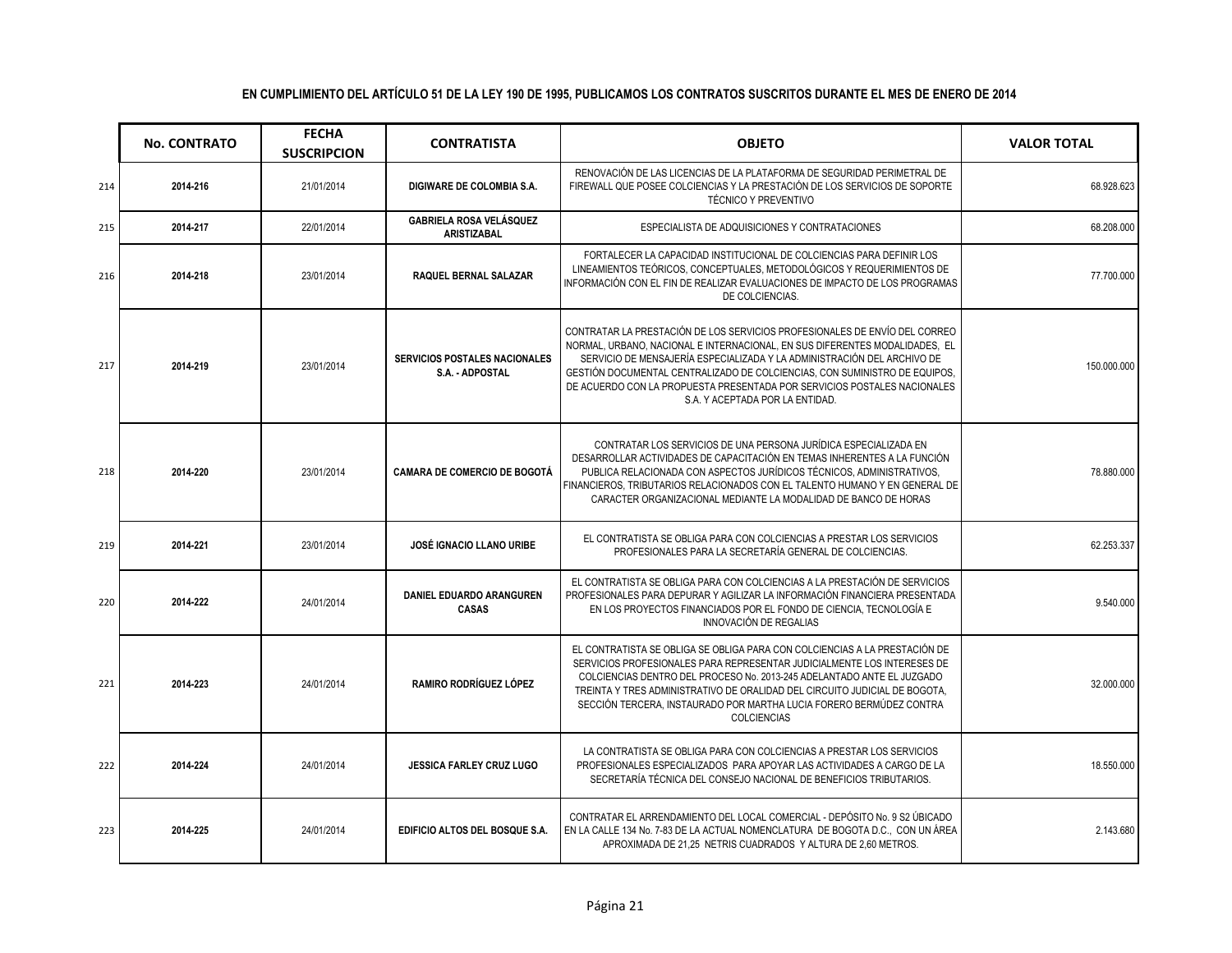|     | <b>No. CONTRATO</b> | <b>FECHA</b><br><b>SUSCRIPCION</b> | <b>CONTRATISTA</b>                                          | <b>OBJETO</b>                                                                                                                                                                                                                                                                                                                                            | <b>VALOR TOTAL</b> |
|-----|---------------------|------------------------------------|-------------------------------------------------------------|----------------------------------------------------------------------------------------------------------------------------------------------------------------------------------------------------------------------------------------------------------------------------------------------------------------------------------------------------------|--------------------|
| 224 | 2014-226            | 24/01/2014                         | <b>FIDUCIARIA BOGOTA S.A</b>                                | AUNAR ESFUERZOS TÉCNICOS, ECONÓMICOS, CAPACIDADES Y EXPERIENCIA PARA LA<br>EJECUCIÓN DE LOS RECURSOS DE INVERSIÓN DE COLCIENCIAS, EN EL MARCO DEL<br>PROYECTO APOYO FINANCIERO Y TÉCNICO AL FORTALECIMIENTO DE CAPACIDADES<br>INSTITUCIONALES DEL SISTEMA NACIONAL DE CIENCIA, TECNOLOGÍA E INNOVACIÓN                                                   | 44.197.202.226     |
| 225 | 2014-227            | 24/01/2014                         | <b>NURY PEREZ CRUZ</b>                                      | LA CONTRATISTA SE OBLIGA PARA CON COLCIENCIAS A PRESTAR LOS SERVICIOS<br>PROFESIONALES ESPECIALIZADOS PARA ACOMPAÑAR Y HACER SEGUIMIENTOS A LA<br>EJECUCIÓN E IMPLEMENTACIÓN DEL PRG ONDAS.                                                                                                                                                              | 26.333.328         |
| 226 | 2014-228            | 24/01/2014                         | JOSÉ ALEJANDRO QUINTERO<br><b>LIZARAZO</b>                  | EL CONTRATISTA SE OBLIGA PARA CON COLCIENCIAS A PRESTAR LOS SERVICIOS<br>PROFESIONALES EN LA SECRETARIA GENERAL, PARA APOYAR EL SEGUIMIENTO A LA<br>ACTIVIDAD DE SUPERVISIÓN A LOS DIFERENTES CONTRATOS Y CONVENIOS SUSCRITOS<br>CON PARTICULARES Y ENTIDADES ESTATALES Y EN PROCESO DE LIQUIDACIÓN                                                      | 42.000.000         |
| 227 | 2014-229            | 24/01/2014                         | YAZMIN ANDREA ALZATE SALAZAR                                | LA CONTRATISTA SE OBLIGA PARA CON COLCIENCIAS A LA PRESTACIÓN DE SERVICIOS<br>PROFESIONALES PARA ACOMPAÑAR Y HACER SEGUIMIENTO A LA EJECUCIÓN E<br>IMPLEMENTACIÓN DEL PRG ONDAS                                                                                                                                                                          | 31,800,000         |
| 228 | 2014-230            | 24/01/2014                         | FIDUCIARIA BOGOTA S.A. / GEN3<br><b>PARTNERS</b>            | OTORGAR APOYO ECONÓMICO A LA ENTIDAD POR PARTE DE COLCIENCIAS, EN LA<br>MODALIDAD DE RECUPERACIÓN CONTINGENTE PARA POTENCIAR EL DESARROLLO DE<br>IDEAS INNOVADORAS ESPECÍFICAS PARA CADA UNA DE 20 EMPRESAS                                                                                                                                              | 1.400.000.000      |
| 229 | 2014-231            | 24/01/2014                         | FIDUCIARIA BOGOTA S.A. / GUIDED<br><b>BRAINSTORMING LLC</b> | OTORGAR APOYO ECONÓMICO A LA ENTIDAD POR PARTE DE COLCIENCIAS, EN LA<br>MODALIDAD DE RECUPERACIÓN CONTINGENTE PARA POTENCIAR EL DESARROLLO DE<br>IDEAS INNOVADORAS ESPECÍFICAS PARA CADA UNA DE 20 EMPRESAS                                                                                                                                              | 653.142.600        |
| 230 | 2014-232            | 24/01/2014                         | FIDUCIARIA BOGOTA S.A. / IXL<br><b>CENTER</b>               | OTORGAR APOYO ECONÓMICO A LA ENTIDAD POR PARTE DE COLCIENCIAS, EN LA<br>MODALIDAD DE RECUPERACIÓN CONTINGENTE PARA POTENCIAR EL DESARROLLO DE<br>IDEAS INNOVADORAS ESPECÍFICAS PARA CADA UNA DE 20 EMPRESAS                                                                                                                                              | 445.960.800        |
| 231 | 2014-233            | 24/01/2014                         | LITIGAR PUNTO COM S.A.                                      | CONTRATAR LA PRESTACIÓN DEL SERVICIO DE VIGILANCIA JUDICIAL EN EL TERRITORIO<br>NACIONAL DE LOS PROCESOS EN LOS CUALES EL DEPARTAMENTO ADMINISTRATIVO DE<br>CIENCIA, TECNOLOGÍA E INNOVACIÓN - COLCIENCIA - SEA O LLEGARE A SER PARTE, O<br>TENGA UN INTERÉS ESPECÍFICO; INDEPENDIENTEMENTE DE LA JURISDICCIÓN DE<br>CONOCIMIENTO.                       | 6.000.000          |
| 232 | 2014-234            | 24/01/2014                         | LUZ FABIOLA GÓMEZ MONTOYA                                   | LA CONTRATISTA SE OBLIGA PARA CON COLCIENCIAS A LA PRESTACIÓN DE SERVICIOS<br>PROFESIONALES ESPECIALIZADOS EN EL PROGRAMA NACIONAL DE FORMACIÓN DE<br>INVESTIGADORES DE LA DIRECCIÓN DE REDES DEL CONOCIMIENTO, APOYANDO LOS<br>DIFERENTES COMPONENTES DE FORMACIÓN DE MANERA ARTICULADA CON LA POLÍTICA<br>NACIONAL DE CIENCIA, TECNOLOGÍA E INNOVACIÓN | 101.337.600        |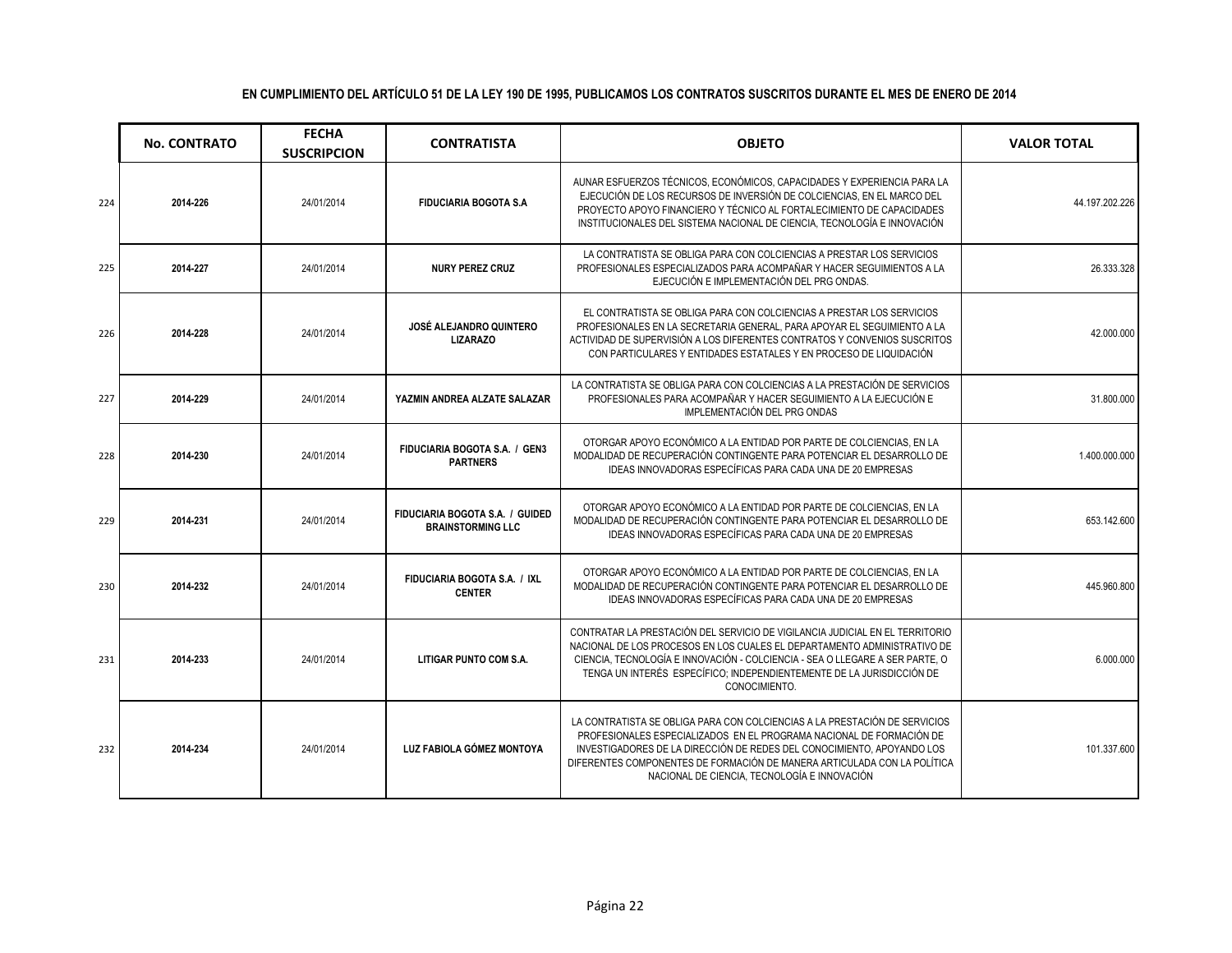|     | <b>No. CONTRATO</b> | <b>FECHA</b><br><b>SUSCRIPCION</b> | <b>CONTRATISTA</b>                                                                 | <b>OBJETO</b>                                                                                                                                                                                                                                                                                                                                          | <b>VALOR TOTAL</b> |
|-----|---------------------|------------------------------------|------------------------------------------------------------------------------------|--------------------------------------------------------------------------------------------------------------------------------------------------------------------------------------------------------------------------------------------------------------------------------------------------------------------------------------------------------|--------------------|
| 233 | 2014-235            | 24/01/2014                         | JOSÉ FERNANDO MARÍN JARAMILLO                                                      | EL CONTRATISTA SE OBLIGA PARA CON COLCIENCIAS A LA PRESTACIÓN DE SERVICIOS<br>PROFESIONALES CON LOS TRÁMITES RELACIONADOS CON LA CARRERA ADMINISTRATIVA<br>Y EL PROCESO DE REESTRUCTURACIÓN QUE ADELANTA LA ENTIDAD, ASÍ COMO LA<br>PLANEACIÓN. EL DIRECCIONAMIENTO Y COORDINACIÓN DE LOS PROCESOS<br>RELACIONADOS CON LA GESTIÓN DE TALENTO HUMANO    | 154.000.000        |
| 234 | 2014-236            | 24/01/2014                         | DIANA CONSTANZA BONILLA MADRID                                                     | LA CONTRATISTA SE OBLIGA PARA CON COLCIENCIAS A LA PRESTACIÓN DE SERVICIOS<br>PARA APOYAR EL ANÁLISIS Y VERIFICACIÓN DE LA INFORMACIÓN FINANCIERA<br>PRESENTADA EN LOS PROYECTOS                                                                                                                                                                       | 18.433.333         |
| 235 | 2014-237            | 24/01/2014                         | YENNY ANDREA BARRERA BERNAL                                                        | LA CONTRATISTA SE OBLIGA PARA CON COLCIENCIAS A LA PRESTACIÓN DE SERVICIOS<br>PROFESIONALES A LA DIRECCIÓN DE REDES DEL CONOCIMIENTO EN EL PROGRAMA<br>NACIONAL DE FORMACIÓN DE INVESTIGADORES APOYANDO LAS ACTIVIDADES DEL<br>COMPONENTE COVOCATORIAS REGIONALES DE MANERA ARTICULADA CON LA POLITICA<br>NACIONALDE CIENCIA NY TECNOLIGIA EINNOVACION | 18,500,000         |
| 236 | 2014-238            | 24/01/2014                         | KATALINA HINCAPIE BOLÍVAR                                                          | LA CONTRATISTA SE OBLIGA PARA CON COLCIENCIAS A LA PRESTACIÓN DE SERVICIOS<br>PARA APOYAR LAS ACTIVIDADES DE CIENCIA, TECNOLOGÍA E INNOVACIÓN A CARGO DEL<br>PROGRAMA NACIONAL DE CIENCIA TECNOLOGÍA E INNOVACIÓN EN SEGURIDAD Y DEFENSA<br>EN ESPECIAL, APOYAR EL DESARROLLO DE LA CONVOCATORIA 621                                                   | 7.750.000          |
| 237 | 2014-239            | 24/01/2014                         | ESCUELA LATINOAMERICANA DE<br><b>INGENIEROS TECNOLOGOS Y</b><br><b>EMPRESARIOS</b> | AUNAR ESFUERZOS, CAPACIDADES Y CONOCIMIENTOS PARA AFIANZAR EL DESARROLLO<br>DE INVESTIGACIONES TECNOLÓGICAS Y DE INNOVACION CON DOCENTES Y ESTUDIANTES<br>DE LA ESCUELA LATINOAMERICANA DE INGENIEROS TECNOLOGOS Y EMPRESARIOS                                                                                                                         | 54.100.785         |
| 238 | 2014-240            | 24/01/2014                         | AURA MILENA VELANDIA VALCARCEL                                                     | LA CONTRATISTA SE OBLIGA PARA CON COLCIENCIAS A LA PRESTACIÓN DE SERVICIOS DE<br>APOYO EN EL ÁREA DE DIRECCIÓN DE GESTIÓN DE RECURSOS Y LOGÍSTICA - ÁREA DE<br>LOGÍSTICA.                                                                                                                                                                              | 9.480.000          |
| 239 | 2014-241            | 24/01/2014                         | FIDUCIARIA BOGOTA S.A. / PENZA                                                     | OTORGAR APOYO ECONÓMICO A LA ENTIDAD POR PARTE DE COLCIENCIAS. EN LA<br>MODALIDAD DE RECUPERACIÓN CONTINGENTE PARA POTENCIAR EL DESARROLLO DE<br>IDEAS INNOVADORAS ESPECÍFICAS PARA CADA UNA DE 20 EMPRESAS                                                                                                                                            | 769.930.831        |
| 240 | 2014-242            | 24/01/2014                         | <b>JAIME NELSON ALEJO RINCON</b>                                                   | EL CONTRATISTA SE OBLIGA PARA CON COLCIENCIAS A PRESTAR LOS SERVICIOS<br>PROFESIONALES PARA LA SECRETARIA GENEAL DE COLCIENCIAS                                                                                                                                                                                                                        | 26.333.328         |
| 241 | 2014-243            | 24/01/2014                         | ALEYDA LUCERO PULIDO ROJAS                                                         | LA CONTRATISTA SE OBLIGA PARA CON COLCIENCIAS A LA PRESTACIÓN DE SERVICIOS<br>PROFESIONALES A LA DIRECCIÓN DE REDES DEL CONOCIMIENTO EN EL PROGRAMA<br>NACIONAL DE FORMACIÓN DE INVESTIGADORES APOYANDO LAS ACTIVIDADES DEL<br>COMPONENTE JÓVENES INVESTIGADORES E INNOVADORES                                                                         | 13.166.666         |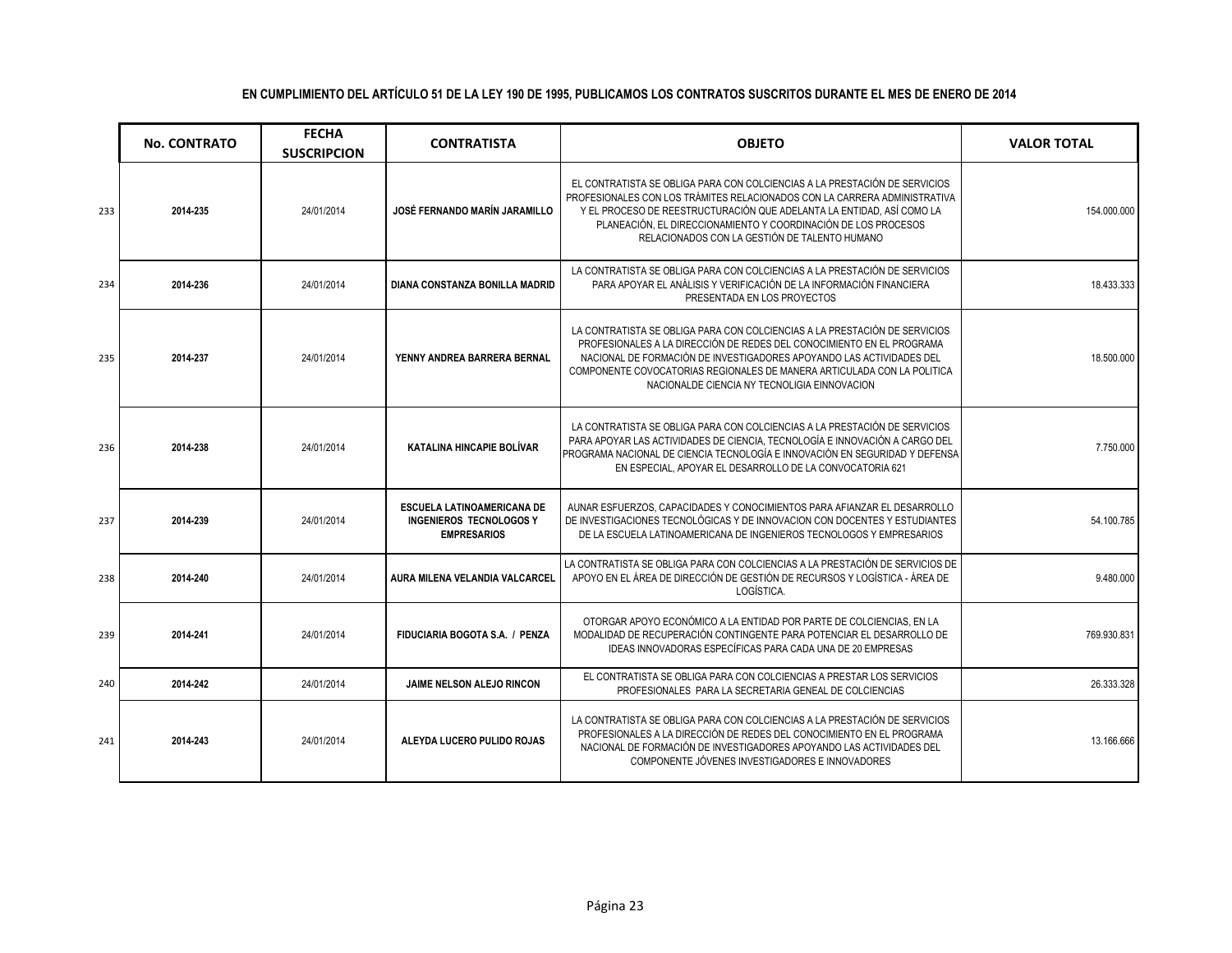|     | <b>No. CONTRATO</b> | <b>FECHA</b><br><b>SUSCRIPCION</b> | <b>CONTRATISTA</b>                                     | <b>OBJETO</b>                                                                                                                                                                                                                                                                                                                                               | <b>VALOR TOTAL</b> |
|-----|---------------------|------------------------------------|--------------------------------------------------------|-------------------------------------------------------------------------------------------------------------------------------------------------------------------------------------------------------------------------------------------------------------------------------------------------------------------------------------------------------------|--------------------|
| 242 | 2014-244            | 24/01/2014                         | <b>KELLY MARIA EUGENIA BELTRAN</b><br><b>CARDENAS</b>  | LA CONTRATISTA SE OBLIGA PARA CON COLCIENCIAS A LA PRESTACIÓN DE SERVICIOS<br>PROFESIONALES A LA DIRECCIÓN DE REDES DEL CONOCIMIENTO EN EL PROGRAMA<br>NACIONAL DE FORMACIÓN DE INVESTIGADORES APOYANDO LAS ACTIVIDADES DEL<br>COMPONENTE DE CONVOCATORIAS REGIONALES DE MANERA ARTICULADA CON LA<br>POLITICA NACIONAL DE CIENCIA, TECNOLOGÍA E INNOVACIÓN. | 13.166.666         |
| 243 | 2014-245            | 24/01/2014                         | SOFTWARE HOUSE LTDA.                                   | LEL CONTRATISTA SE OBLIGA PARA CON COLCIENCIAS A PRESTAR LOS SERVICIOS PARA LA<br>FUNCIONALIDAD DEL SISTEMA ADMINISTRATIVO Y FINANCIERO WEBSAFI ERP, EN LOS<br>MÓDULOS DE NOMINA E INVENTARIOS. BAJO LA MODALIDAD DE ARRENDAMIENTO.                                                                                                                         | 69.368.000         |
| 244 | 2014-246            | 24/01/2014                         | HÉCTOR EDUARDO PINZÓN LÓPEZ                            | EL CONTRATISTA SE OBLIGA PARA CON COLCIENCIAS A LA PRESTACIÓN DE SERVICIOS<br>PROFESIONALES AL PROGRAMA NACIONAL DE ELECTRÓNICA, TELECOMUNICACIONES E<br>INFORMÁTICA - ETI DE LA DIRECCIÓN DE INNOVACIÓN Y DESARROLLO TECNOLÓGICO DE<br>COLCIENCIAS.                                                                                                        | 28.966.666         |
| 245 | 2014-247            | 24/01/2014                         | PROYECTOS SEMANA S.A.                                  | EL CONTRATISTA SE OBLIGA A REALIZAR ACTIVIDADES LOGISTICAS, DE CONVOCATORIA Y<br>DIVULGACIÓN PARA REALIZACIÓN DE UN FORO EN ASOCIO CON COLCIENCIAS CUYA<br>TEMATICA SERÁ LA INNOVACIÓN E INVESTIGACIÓN EN CIENCIA Y TECNOLOGÍA EN<br>COLOMBIA                                                                                                               | 1.000.000.000      |
| 246 | 2014-248            | 24/01/2014                         | ANGELICA YANETH CAÑON GARCIA                           | LA CONTRATISTA SE OBLIGA PARA CON COLCIENCIAS A LA PRESTACIÓN DE SERVICIOS<br>PARA BRINDAR APOYO TRANSVERSAL A TODAS LAS ACTIVIDADES PROPIAS DEL PRG ETI<br>CON EL FIN DE AGILIZAR LOS DIFERENTES PROCESOS PROPIOS DEL PLAN DE ACCIÓN DEL<br>2014                                                                                                           | 10.270.000         |
| 247 | 2014-249            | 24/01/2014                         | <b>CARRIGUES COLOMBIA S.A.S</b>                        | EL CONTRATISTA SE OBLIGA SE OBLIGA PARA CON COLCIENCIAS A LA PRESTACIÓN DE<br>SERVICIOS PROFESIONALES EN MATERIA JURÍDICA, TRIBUTARIA, FISCAL Y CONTABLE EN<br>LO REFERENTE A LOS TEMAS RELACIONADOS CON EL CONSEJO NACIONAL DE BENEFICIOS<br>TRIBUTARIOS Y EL MANEJO Y APLICACIÓN EN GENERAL DE LOS BENEFICIOS TRIBUTARIOS                                 | 46.400.000         |
| 248 | 2014-250            | 24/01/2014                         | <b>CASA EDITORIAL EL TIEMPO - CEET</b><br>S.A.         | REALIZAR LA PUBLICACIÓN DE UN AVISO DE PRENSA QUE PROMUEVA EL PLAN DE<br>CONVOCATORIAS 2014 DE COLCIENCIAS                                                                                                                                                                                                                                                  | 159.656.832        |
| 249 | 2014-251            | 24/01/2014                         | <b>FIDUCIARIA BOGOTA S.A.</b>                          | AUNAR ESFUERZOS TÉCNICOS, ECONÓMICOS, CAPACIDADES Y EXPERIENCIA REGULAR<br>LAS RELACIONES ENTRE LAS PARTES PARA LA FINANCIACIÓN DE LAS ENTIDADES<br>BENEFIACIARIAS DE LA CONVOCATORIA JOVENES INVESTIGADORES                                                                                                                                                | 15.301.062.000     |
| 250 | 2014-252            | 24/01/2014                         | <b>MARIO ANDRÉS SÁNCHEZ RUBIO</b>                      | EL CONTRATISTA SE OBLIGA PARA CON COLCIENCIAS A LA PRESTACIÓN DE SERVICIOS<br>PROFESIONALES A LA DIRECCIÓN DE REDES DEL CONOCIMIENTO EN EL PROGRAMA<br>NACIONAL DE FORMACIÓN DE INVESTIGADORES APOYANDO LAS ACTIVIDADES DEL<br>COMPONENTE JÓVENES INVESTIGADORES E INNOVADORES                                                                              | 18.433.333         |
| 251 | 2014-253            | 24/01/2014                         | FIDUCIARIA BOGOTA S.A. / WHAT IF<br><b>CONSULTORIA</b> | OTORGAR APOYO ECONÓMICO A LA ENTIDAD POR PARTE DE COLCIENCIAS. EN LA<br>MODALIDAD DE RECUPERACIÓN CONTINGENTE PARA POTENCIAR EL DESARROLLO DE<br>IDEAS INNOVADORAS ESPECÍFICAS PARA CADA UNA DE 20 EMPRESAS                                                                                                                                                 | 1.753.846.753      |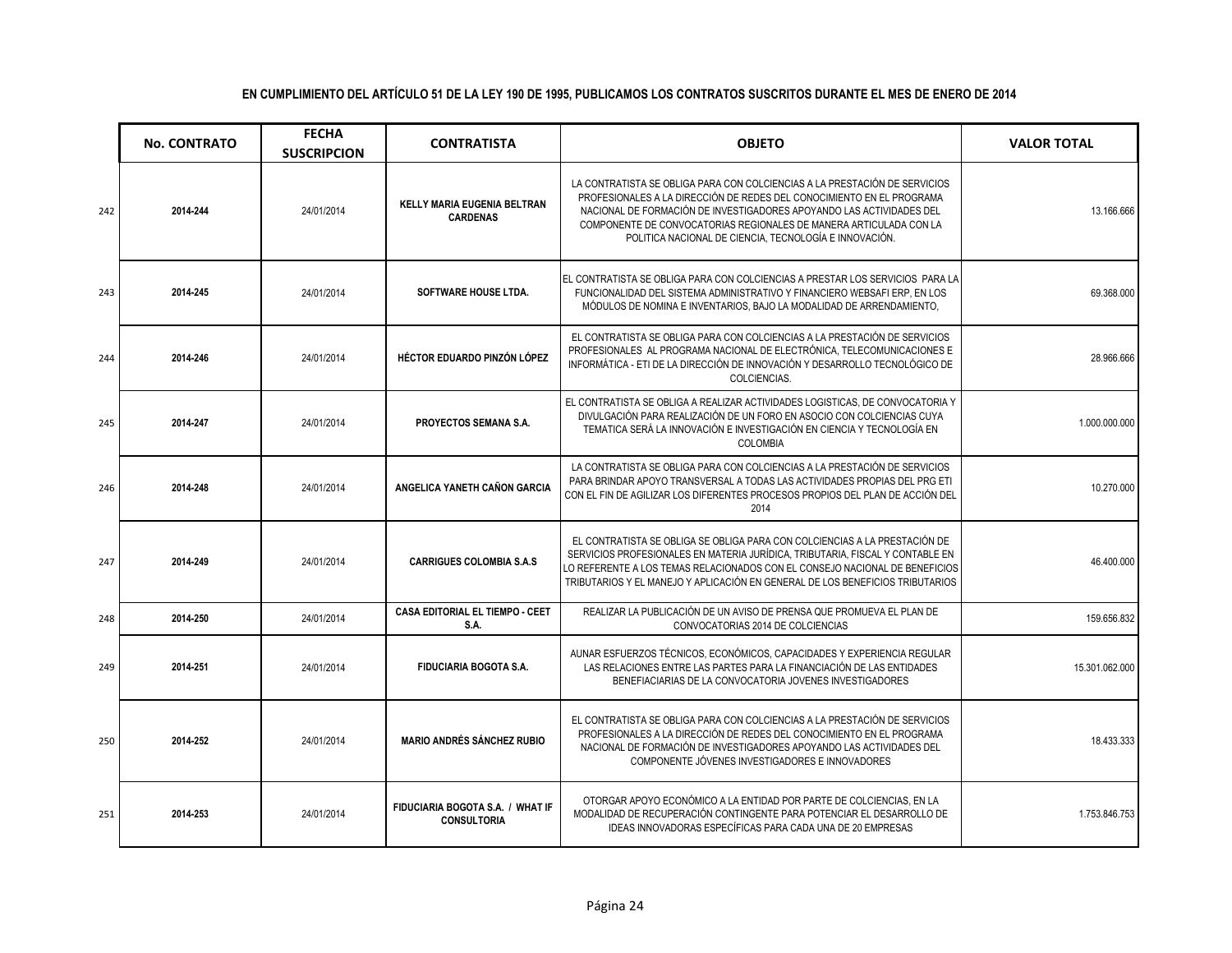|     | <b>No. CONTRATO</b> | <b>FECHA</b><br><b>SUSCRIPCION</b> | <b>CONTRATISTA</b>                                | <b>OBJETO</b>                                                                                                                                                                                                                                                                                                                                                        | <b>VALOR TOTAL</b> |
|-----|---------------------|------------------------------------|---------------------------------------------------|----------------------------------------------------------------------------------------------------------------------------------------------------------------------------------------------------------------------------------------------------------------------------------------------------------------------------------------------------------------------|--------------------|
| 252 | 2014-254            | 24/01/2014                         | CARLOS LEONARDO VILLA ARCILA                      | EL CONTRATISTA SE OBLIGA PARA CON COLCIENCIAS A LA PRESTACIÓN DE SERVICIOS<br>PROFESIONALES PARA APOYAR LA FORMULACIÓN DE LA ESTRATEGIA REGIONAL PARA<br>SEIS (6) REGIONES EN LAS QUE SE AGRUPAN LOS DEPARTAMENTO DEL PAÍS: CARIBE, EJE<br>CAFETERO, PACÍFICO, CENTRO ORIENTE, CENTRO SUR Y LOS LLANOS.                                                              | 47.400.000         |
| 253 | 2014-255            | 24/01/2014                         | <b>MARGARITA MARIA TABORDA</b><br><b>RESTREPO</b> | LA CONTRATISTA SE OBLIGA PARA CON COLCIENCIAS A LA PRESTACIÓN DE SERVICIOS<br>PROFESIONALES A LA OFICINA DE SISTEMAS DE INFORMACIÓN DE FORMA INTEGRAL EN<br>LAS ACTIVIDADES RELACIONADAS CON EL SISTEMA DE GESTIÓN DE CALIDAD - MECI,<br>ACTIVIDADES ADMINISTRATIVAS DE ADQUISICIONES, PRESUPUESTALES, PLANEANDO,<br>CONSTRUYENDO Y EJECUNTANDO ESTRATEGIAS.         | 13.166.664         |
| 254 | 2014-256            | 24/01/2014                         | <b>JAIME LEONARDO QUINTERO GÓMEZ</b>              | EL CONTRATISTA SE OBLIGA PARA CON COLCIENCIAS A PRESTAR LOS SERVICIOS<br>PROFESIONALES PARA APOYAR LA EJECUCIÓN DE ACTIVIDADES ADMINISTRATIVAS Y<br>RELACIONADAS CON LA DEPURACIÓN DE LA INFORMACIÓN CORRESPONDIENTE A LOS<br>APORTES POR CONCEPTO DE PENSIÓN REALIZADOS POR LA ENTIDAD A CAJANAL                                                                    | 10.500.000         |
| 255 | 2014-257            | 24/01/2014                         | LINA MARIA AMAYA MOLINA                           | LA CONTRATISTA SE OBLIGA PARA CON COLCIENCIAS A LA PRESTACIÓN DE SERVICIOS<br>PARA APOYAR LA TRADUCCIÓN O INTERPRETACIÓN DE DOCUMENTOS OFICIALES EN<br>OTROS IDIOMAS PARA POSTERIORES TRAMITES DIPLOMÁTICOS, LEGALES Y<br><b>ADMINISTRATIVOS</b>                                                                                                                     | 5.000.000          |
| 256 | 2014-258            | 24/01/2014                         | SOCORRO DEL PILAR GÓMEZ MARIN                     | LA CONTRATISTA SE OBLIGA PARA CON COLCIENCIAS A LA PRESTACIÓN DE SERVICIOS<br>PROFESIONALES PARA APOYAR LA EJECUCIÓN DE ACTIVIDADES ADMINISTRATIVAS Y<br>RELACIONADAS CON LA DEPURACIÓN DE LA INFORMACIÓN CORRESPONDIENTE A LOS<br>APORTES POR CONCEPTO DE PENSIÓN REALIZADOS POR LA ENTIDAD A CAJANAL,<br>CONCILIACIÓN DE DICHOS APORTES, ORGANIZACIÓN DE SOPORTES. | 10.500.000         |
| 257 | 2014-259            | 24/01/2014                         | RICARDO GÓMEZ GIRALDO                             | EL CONTRATISTA SE OBLIGA PARA CON COLCIENCIAS A LA PRESTACIÓN DE SERVICIOS<br>PROFESIONALES APOYANDO LA ELABORACIÓN DE UNA PROPUESTA DE METODOLOGÍA DE<br>EVALUACIÓN Y SEGUIMIENTO DE LOS PROYECTOS A FINANCIARSE CON RECURSOS DEL<br>FONDO DE CIENCIA, TECNOLOGÍA E INNOVACIÓN.                                                                                     | 63.200.000         |
| 258 | 2014-261            | 24/01/2014                         | ANGELICA CRISTINA SIERRA SÁNCHEZ                  | LA CONTRATISTA SE OBLIGA PARA CON COLCIENCIAS A LA PRESTACIÓN DE SERVICIOS<br>PROFESIONALES BRINDANDO ATENCIÓN Y SOPORTE INFORMATIVO AL PÚBLICO<br>INTERESADO Y BENEFICIARIO DEL PRG COMUNIDAD COLCIENCIAS EN EL EXTERIOR                                                                                                                                            | 10.533.333         |
| 259 | 2014-262            | 24/01/2014                         | UNIVERSIDAD NACIONAL DE<br><b>COLOMBIA</b>        | ELABORAR EL DISEÑO ARQUITECTÓNICO Y ESTRUCTURAL, LOS PLANOS ELECTRICOS E<br>HIDRAULICOS DE LA FUTURA Y NUEVA SEDE DE COLCIENCIAS ÚBICADA EN LA CIUDADELA<br>EMPRESARIAL SARMIENTO ANGULO, ASI COMO LA ADECUACIÓN DE SU INTERIOR Y<br>REALIZAR ACOMPAÑAMIENTO EN EL PROCESO DE SELECCIÓN Y EJECUCIÓN DE LA OBRA.                                                      | 500.000.000        |